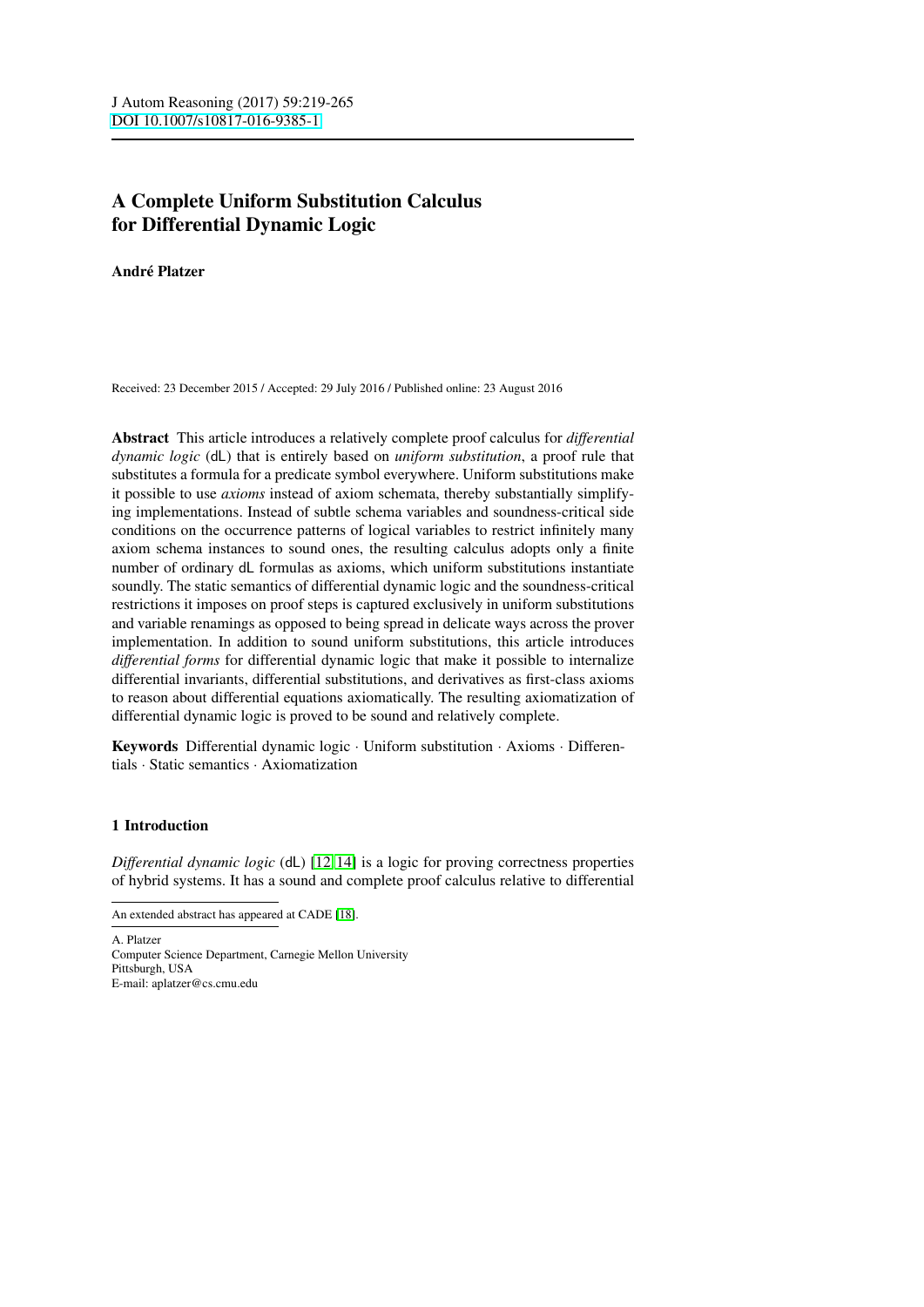equations [\[12,](#page-44-0) [14\]](#page-44-1) and a sound and complete proof calculus relative to discrete systems [\[14\]](#page-44-1). Both sequent calculi [\[12\]](#page-44-0) and Hilbert-type axiomatizations [\[14\]](#page-44-1) have been presented for dL but only the former have been implemented. The implementation of dL's sequent calculus in KeYmaera [\[19\]](#page-44-3) makes it straightforward for users to prove properties of hybrid systems, because it provides proof rules that perform natural decompositions for each operator. The downside is that the implementation of the rule schemata and their different and subtle side conditions on occurrence constraints and relations of reading and writing of variables as well as rule applications in a formula context is quite nontrivial and inflexible in KeYmaera.

The goal of this article is to identify how to, instead, make it straightforward to implement the proof calculus of differential dynamic logic in a parsimonious way by writing down a finite list of *axioms* (concrete formulas, not axiom schemata that represent an infinite list of axioms subject to sophisticated soundness-critical schema variable matching and side condition checking implementations). The resulting calculus features more modular axioms that can be combined with one another to regain the effect of a single dL sequent proof rule. The axioms are implemented in the object language without meta constructs, which enables a substantially simpler prover core.

As a mechanism for instantiating axioms, this article follows observations for differential game logic [\[16\]](#page-44-4) highlighting the significance and elegance of *uniform substitution*, a classical proof rule for first-order logic [\[2,](#page-44-5) §35,40]. Uniform substitutions uniformly instantiate predicate and function symbols with formulas and terms, respectively, as functions of their arguments. In the presence of the nontrivial binding structure that nondeterminism and differential equations of hybrid systems induce for the dynamic modalities of differential dynamic logic, flexible but sound uniform substitutions become more complex, but can still be read off directly from the static semantics. The static semantics of dL directly determines uniform substitutions (and variable renamings), which, in turn, are the only elements of the prover core that need to know anything about the language and its static semantics. A proof may simply start from a dL formula that is an axiom.

This approach is dual to other successful ways of solving the intricacies and subtleties of substitutions [\[1,](#page-44-6)8] by imposing occurrence side conditions on axiom schemata and proof rules, which is what uniform substitutions get rid of. The uniform substitution framework shares many goals with other logical frameworks [\[11\]](#page-44-8), including leading to smaller soundness-critical cores, more flexibility when augmenting reasoning techniques, and reducing the gap between a logic and its theorem prover. Logical frameworks shine when renaming and substitution of the object language are in line with those of the meta-language. Uniform substitutions provide a simpler approach for languages with the intricate binding of imperative and especially hybrid system dynamics in which, e.g., the same occurrence of a variable can be both free and bound.

Side conditions for axiom schemata can be nontrivial. Classical dL calculi [\[12,](#page-44-0) [14\]](#page-44-1) have an axiom schema expressing that a formula  $\phi$  holds always after following a differential equation  $x' = \theta$  (as expressed by dL formula  $[x' = \theta]\phi$ ) iff  $\phi$  holds for all times  $t \ge 0$  after the discrete assignment  $x := y(t)$  assigning the solution  $y(t)$  to x:

<span id="page-1-0"></span>
$$
([') \ [x' = \theta] \phi \leftrightarrow \forall t \ge 0 \ [x := y(t)] \phi \qquad (y'(t) = \theta)
$$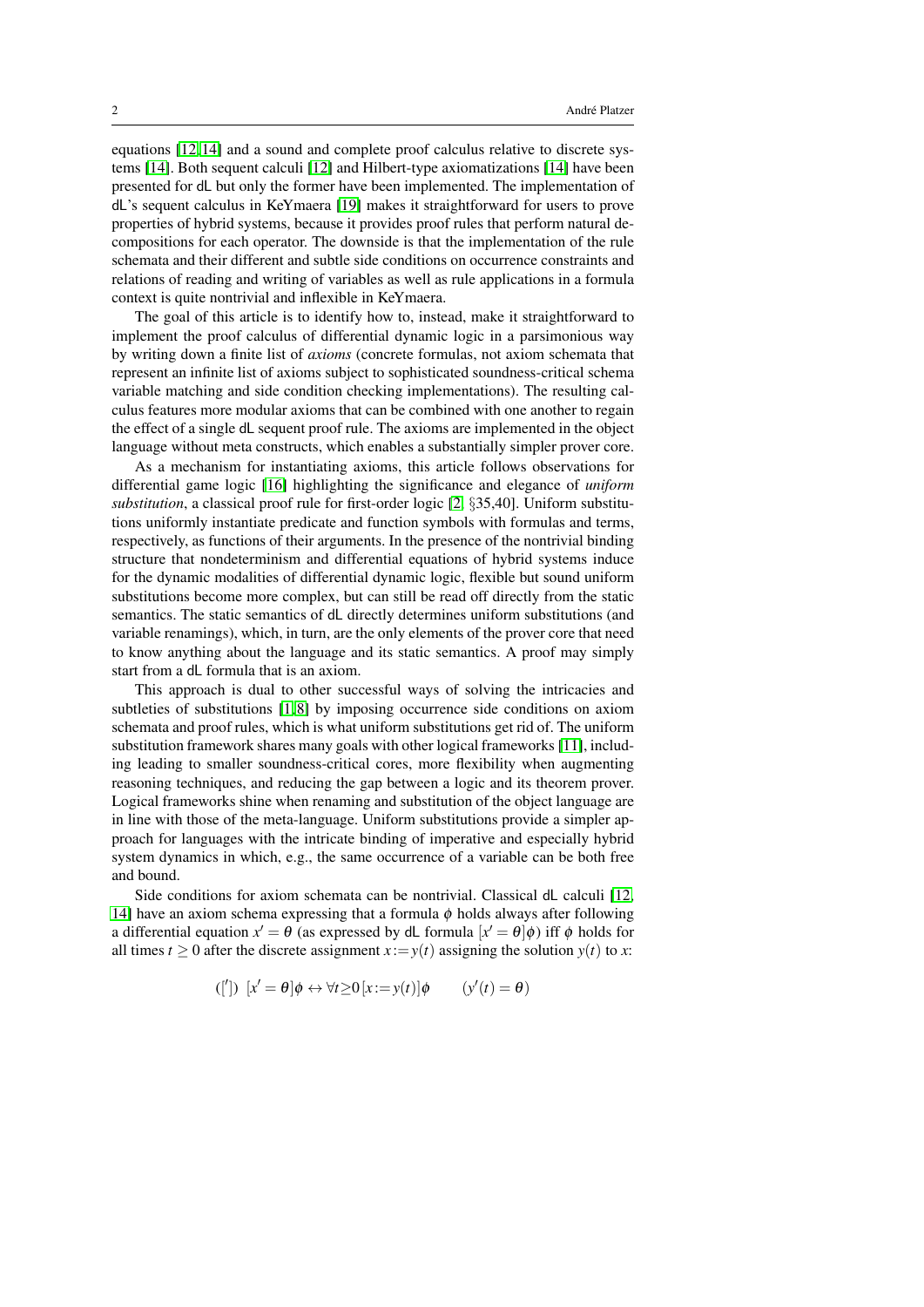Soundness-critical side conditions need to ensure that *t* is a sufficiently fresh variable and that  $y(t)$  indeed solves the differential equation and obeys the symbolic initial value condition  $y(0) = x$ . Uniform substitutions obviate the need for such side conditions. An axiom is simply a single object-level formula as opposed to an algorithm accepting infinitely many formulas under certain side conditions. A proof rule is simply a pair of object-level formulas as opposed to an algorithm transforming formulas. Derived axioms, derived rules, rule application mechanisms, lemmas, definitions, and parametric invariant search are all definable from uniform substitutions. *Differential forms* are added to dL in this article for the purpose of internalizing differential invariants [\[13\]](#page-44-9), differential cuts [\[13,](#page-44-9) [15\]](#page-44-10), differential ghosts [\[15\]](#page-44-10), differential substitutions, total differentials and Lie-derivatives [\[13,](#page-44-9) [15\]](#page-44-10) as separate first-class axioms in dL.

This article presents a highly modular and straightforward approach. It introduces *differential-form* dL and its dynamic semantics, and proves its static semantics sound for the dynamic semantics (Section [2\)](#page-2-0). It then defines uniform substitutions that are proved sound from the static semantics (Section [3\)](#page-12-0). Uniform substitutions enable a parsimoniously implementable axiomatization (Section [4\)](#page-17-0) with concrete dL formulas (or pairs for rules), which are proved sound individually from the dynamic semantics (Section [5\)](#page-20-0) without having to worry how they might be instantiated. Differential forms are used to obtain axioms for proving properties of differential equations (Section [5\)](#page-20-0). This modular approach with separate soundness proofs is to be contrasted with previous complex built-in algorithms that mix multiple axioms into specialpurpose rules [\[13,](#page-44-9) [15\]](#page-44-10). Finally, the logic is proved to be sound and relatively complete (Section [5\)](#page-20-0). Proofs are provided in Appendix [A.](#page-33-0) Overall, uniform substitutions significantly simplify prover core implementations, because uniform substitutions are straightforward and reduce implementing axioms and axiomatic rules to copy&paste.

#### <span id="page-2-1"></span><span id="page-2-0"></span>2 Differential-Form Differential Dynamic Logic

This section presents *differential-form differential dynamic logic*, which adds differential forms to differential dynamic logic [\[12,](#page-44-0) [14\]](#page-44-1) in order to axiomatically internalize reasoning about differential equations and differentials as first-class citizens. Because the logic itself did not otherwise change, the relationship to related work from previous presentations of differential dynamic logic [\[12,](#page-44-0) [14\]](#page-44-1) continues to apply. The primary purpose of the uniform substitution approach is to lead to a significantly simpler implementation, which could benefit other approaches [\[4,](#page-44-11) [10,](#page-44-12) [3\]](#page-44-13), too.

#### 2.1 Syntax

This section defines the syntax of the language of (differential-form) differential dynamic logic dL and its hybrid programs. The syntax first defines terms. The set of all *variables* is  $\mathcal V$ . Variables of the form  $x'$  for a variable  $x \in \mathcal V$  are called *differential* symbols. Differential symbol  $x'$  is just an independent variable associated to variable *x*. For any subset  $V \subseteq V$  is  $V' \stackrel{\text{def}}{=} \{x' : x \in V\}$  the set of *differential symbols*  $x'$  for the variables in *V*. The set of all variables is assumed to already contain all its differential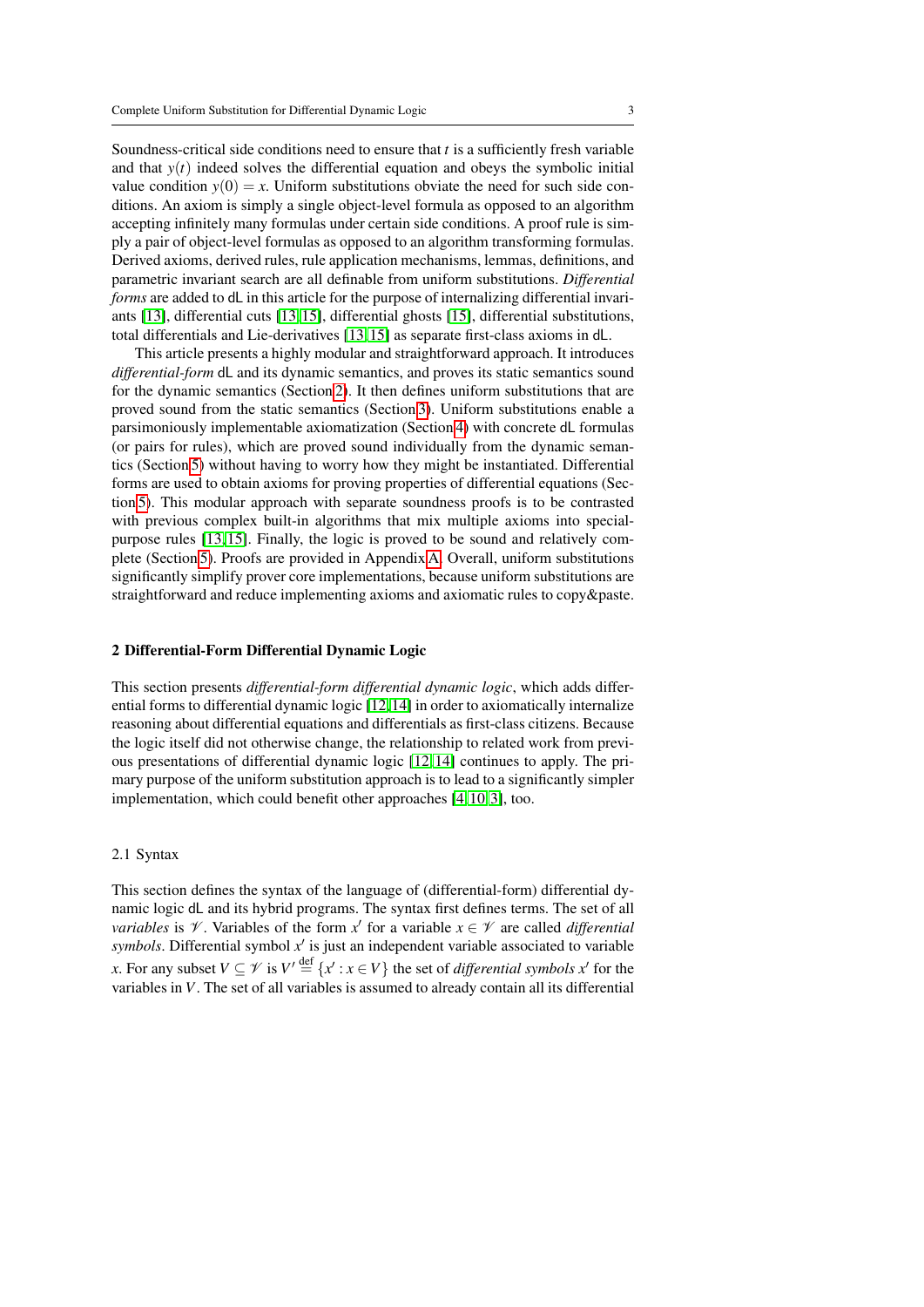symbols  $\mathcal{V}' \subseteq \mathcal{V}$ . So  $x \in \mathcal{V}$  implies  $x', x'' \in \mathcal{V}$  etc. even if  $x''$  is not used here. Function symbols are written *f*,*g*,*h*, predicate symbols *p*,*q*,*r*, and variables  $x, y, z \in V$ with corresponding differential symbols  $x', y', z' \in \mathcal{V}'$ . Program constants are  $a, b, c$ .

**Definition 1** (Terms) *Terms* are defined by this grammar (with  $\theta$ ,  $\eta$ ,  $\theta$ <sub>1</sub>,...,  $\theta$ <sub>k</sub> as terms,  $x \in \mathcal{V}$  as variable, and f as function symbol):

$$
\theta, \eta \ ::= x \mid f(\theta_1, \ldots, \theta_k) \mid \theta + \eta \mid \theta \cdot \eta \mid (\theta)'
$$

Number literals such as 0,1 are allowed as function symbols without arguments that are interpreted as the numbers they denote. Occasionally, constructions will be simplified by considering  $\theta + \eta$  and  $\theta \cdot \eta$  as special cases of function symbols  $f(\theta, \eta)$ , but + and · always denote addition and multiplication. *Differential-form* dL allows *differentials*  $(\theta)'$  of terms  $\theta$  as terms for the purpose of axiomatically internalizing reasoning about differential equations. The differential  $(\theta)'$  describes how the value of  $\theta$  changes locally depending on how the values of its variables *x* change, i.e. as a function of the values of the corresponding differential symbols  $x'$ . Differentials will make it possible to reduce reasoning about *differential equations* to reasoning about *equations of differentials*, which, quite unlike differential equations, have a local semantics in isolated states and are, thus, amenable to an axiomatic treatment.

Formulas and hybrid programs (HPs) of dL are defined by simultaneous induction, because formulas can occur in programs and programs can occur in formulas. Similar simultaneous inductions are, thus, used throughout the proofs in this article.

Definition 2 (dL formula) The *formulas of (differential-form) differential dynamic logic* (dL) are defined by the grammar (with dL formulas  $\phi$ ,  $\psi$ , terms  $\theta$ ,  $\eta$ ,  $\theta$ <sub>1</sub>,...,  $\theta$ <sub>k</sub>, predicate symbol *p*, quantifier symbol *C*, variable *x*, HP  $\alpha$ ):

 $\phi, \psi ::= \theta \ge \eta \mid p(\theta_1, \ldots, \theta_k) \mid C(\phi) \mid \neg \phi \mid \phi \land \psi \mid \forall x \phi \mid \exists x \phi \mid [\alpha] \phi \mid \langle \alpha \rangle \phi$ 

Operators >, <, <,  $\vee$ ,  $\rightarrow$ ,  $\leftrightarrow$  are definable, e.g.,  $\phi \rightarrow \psi$  as  $\neg(\phi \land \neg \psi)$ . Also  $[\alpha] \phi$ is equivalent to  $\neg(\alpha) \neg \phi$  and  $\forall x \phi$  equivalent to  $\neg \exists x \neg \phi$ . The modal formula  $[\alpha] \phi$ expresses that  $\phi$  holds after all runs of  $\alpha$ , while the dual  $\langle \alpha \rangle \phi$  expresses that  $\phi$  holds after some run of  $\alpha$ . *Quantifier symbols C* (with formula  $\phi$  as argument), i.e. higherorder predicate symbols that bind all variables of  $\phi$ , are unnecessary but included for convenience since they internalize contextual congruence reasoning efficiently with uniform substitutions. The concrete quantifier chain in ∀*x*∃*y*φ evaluates the formula  $\phi$  at multiple *x* and *y* values to determine whether the whole formula is true. Similarly, an abstract quantifier symbol *C* can evaluate its formula argument  $\phi$  for different variable values to determine whether  $C(\phi)$  is true. Whether  $C(\phi)$  is true, and where exactly *C* evaluates its argument  $\phi$  to find out, depends on the interpretation of *C*.

**Definition 3** (Hybrid program) *Hybrid programs* (HPs) are defined by the following grammar (with  $\alpha, \beta$  as HPs, program constant *a*, variable *x*, term  $\theta$  possibly containing *x*, and with dL formula<sup>[1](#page-3-0)</sup>  $\psi$ :

$$
\alpha, \beta \ ::= a \ | \ x := \theta \ | \ ?\psi \ | \ x' = \theta \& \ \psi \ | \ \alpha \cup \beta \ | \ \alpha; \beta \ | \ \alpha^*
$$

<span id="page-3-0"></span><sup>1</sup> Quantifier-free formulas of first-order logic of real arithmetic are enough for most purposes.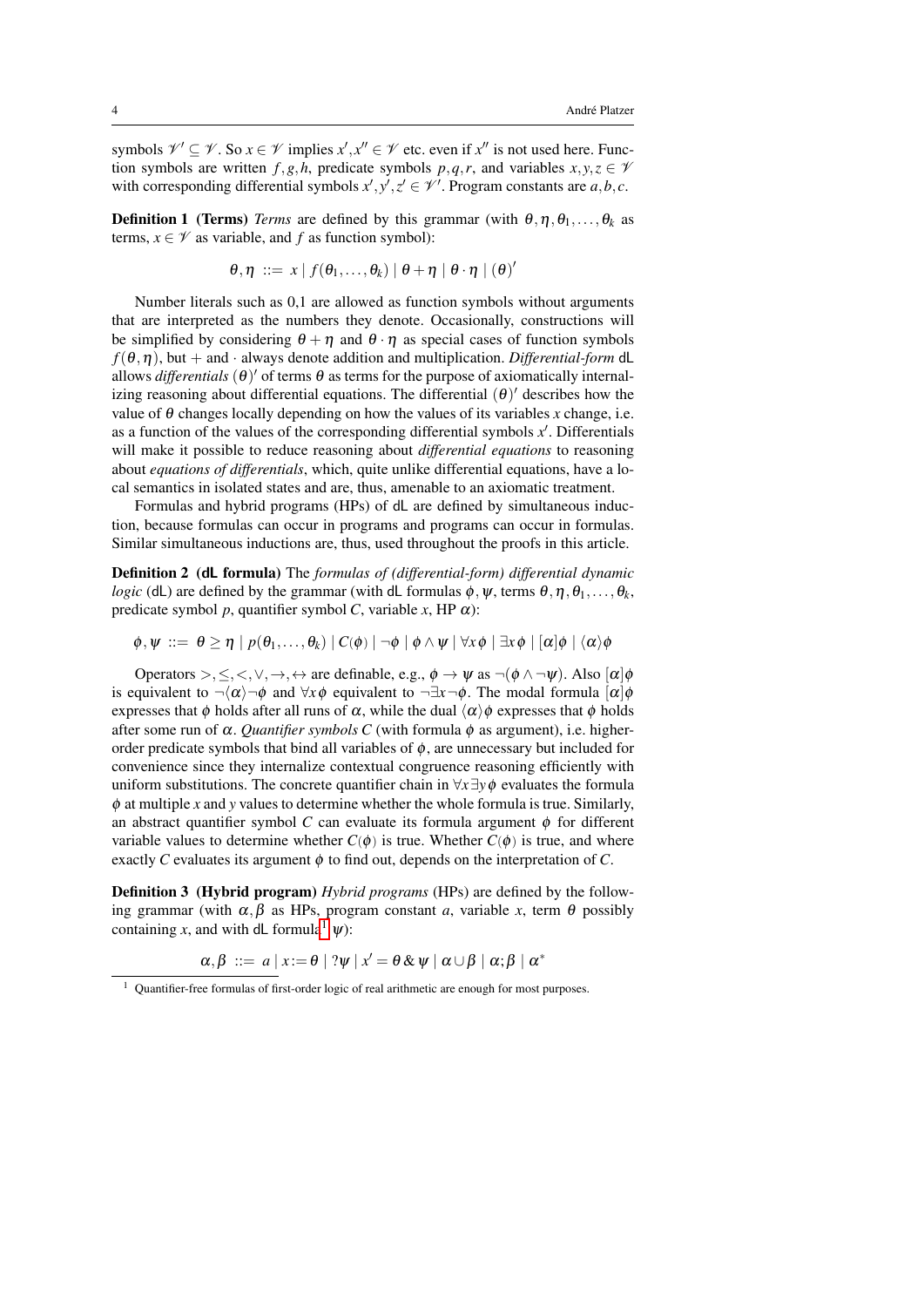*Assignments*  $x := \theta$  of  $\theta$  to variable *x*, *tests* ? $\psi$  of the formula  $\psi$  in the current state, *differential equations*  $x' = \theta \& \psi$  restricted to the evolution domain  $\psi$ , *nondeterministic choices*  $\alpha \cup \beta$ , *sequential compositions*  $\alpha$ ;  $\beta$ , and *nondeterministic repetition*  $\alpha^*$  are as usual in dL [\[12,](#page-44-0) [14\]](#page-44-1). The assignment  $x := \theta$  instantaneously changes the value of *x* to that of  $\theta$ . The test ? $\psi$  checks whether  $\psi$  is true in the current state and discards the program execution otherwise. The continuous evolution  $x' = \theta \& \psi$  will follow the differential equation  $x' = \theta$  for any nondeterministic amount of time, but cannot leave the region where the evolution domain constraint  $\psi$  holds. For example,  $x' = v, v' = a \& v \ge 0$  follows the differential equation where position *x* changes with time-derivative *v* while the velocity *v* changes with time-derivative *a* for any arbitrary amount of time, but without ever allowing a negative velocity *v* (which would, otherwise, ultimately happen for negative accelerations  $a < 0$ ). Usually, the value of differential symbol  $x'$  is unrelated to the value of variable x. But along a differential equation  $x' = \theta$ , differential symbol  $x'$  has the value of the time-derivative of the value of *x* (and is, furthermore, equal to  $\theta$ ). Differential equations  $x' = \theta \& \psi$  have to be in explicit form, so y' and  $(\eta)'$  cannot occur in  $\theta$  and  $x \notin \mathcal{V}'$ . The nondeterministic choice  $\alpha \cup \beta$  either executes subprogram  $\alpha$  or  $\beta$ , nondeterministically. The sequential composition  $\alpha$ ;  $\beta$  first executes  $\alpha$  and then, upon completion of  $\alpha$ , runs  $\beta$ . The nondeterministic repetition  $\alpha^*$  repeats  $\alpha$  any number of times, nondeterministically.

The effect of an assignment  $x' := \theta$  to differential symbol  $x' \in \mathcal{V}$ , called *differential assignment*, is like the effect of an assignment  $x := \theta$  to variable *x*, except that it changes the value of the differential symbol  $x'$  instead of the value of  $x$ . It is not to be confused with the differential equation  $x' = \theta$ , which will follow said differential equation continuously for an arbitrary amount of time. The differential assignment  $x' := \theta$ , instead, only assigns the value of  $\theta$  to the differential symbol x' discretely once at an instant of time. Program constants *a* are uninterpreted, i.e. their behavior depends on the interpretation in the same way that the values of function symbols *f* , predicate symbols *p*, and quantifier symbols *C* depend on their interpretation.

*Example 4 (Simple car)* The dL formula

<span id="page-4-0"></span>
$$
v \ge 2 \land b > 0 \to [((a := -b \cup a := 5); x' = v, v' = a \& v \ge 0)^*] v \ge 0 \tag{1}
$$

expresses that a car starting with velocity  $v \ge 2$  and braking constant  $b > 0$  will always have nonnegative velocity  $v > 0$  when following a HP that repeatedly provides a nondeterministic control choice between putting the acceleration *a* to braking  $(a == -b)$ or to a positive constant  $(a := 5)$  before following the differential equation system  $x' = v, v' = a$  restricted to the evolution domain constraint  $v \ge 0$  for any amount of time. The formula in [\(1\)](#page-4-0) is true, because the car never moves backward in the HP. But similar questions quickly become challenging, e.g., about safe distances to other cars or for models with more detailed physical dynamics.

### 2.2 Dynamic Semantics

The (denotational) dynamic semantics of dL defines, depending on the values of the symbols, what real value terms evaluate to, what truth-value formulas have, and from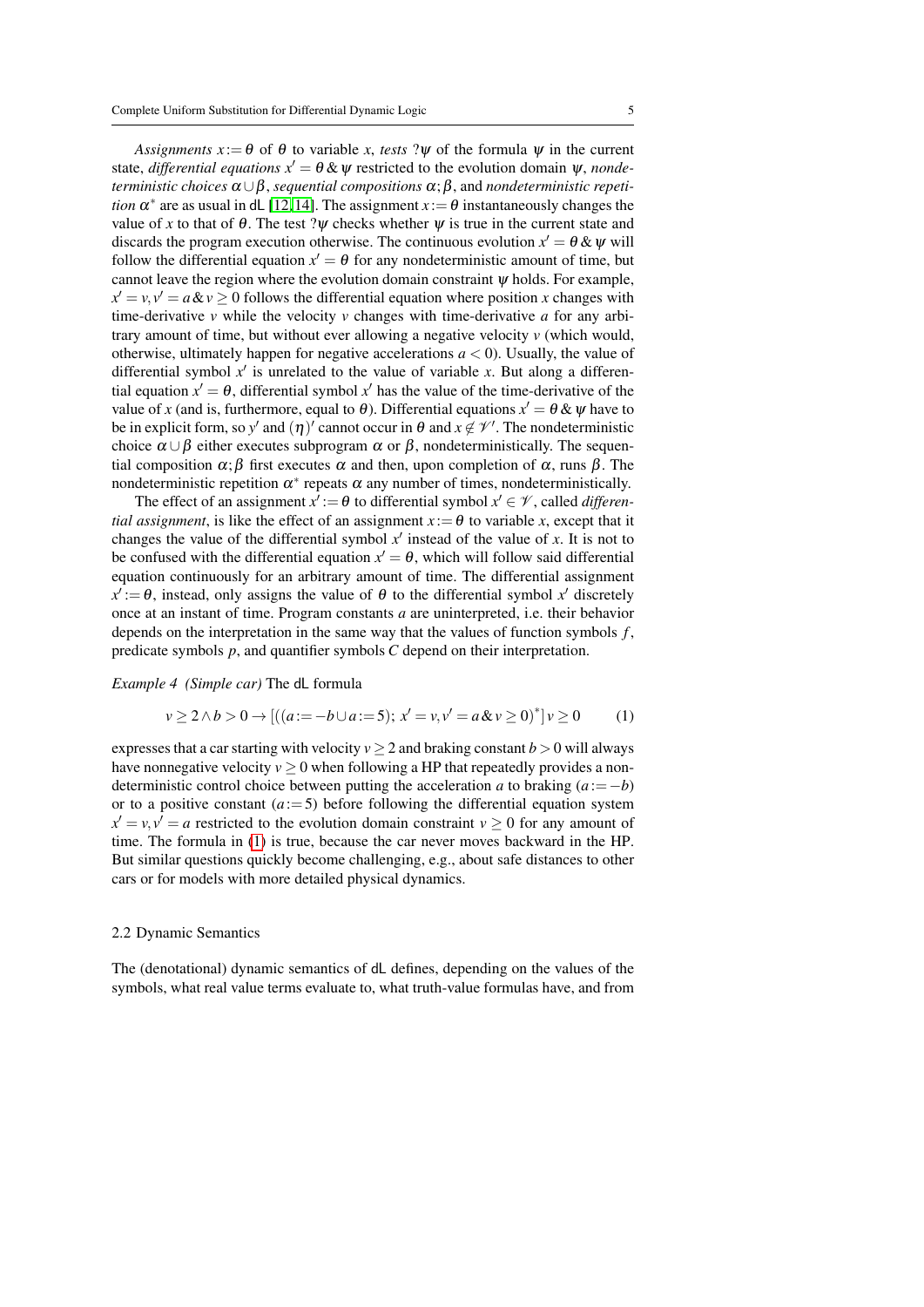what initial states which final states are reachable by running its HPs. Since the values of variables and differential symbols can change over time, they receive their value by the state. A *state* is a mapping  $v : \mathcal{V} \to \mathbb{R}$  from variables  $\mathcal{V}$  including differential symbols  $\mathcal{V}' \subseteq \mathcal{V}$  to  $\mathbb{R}$ . The set of states is denoted  $\mathcal{S}$ . The set  $X^{\complement} = \mathcal{S} \setminus X$  is the complement of a set  $X \subseteq \mathcal{S}$ . Let  $v_x^r$  denote the state that agrees with state  $v$  except for the value of variable *x*, which is changed to  $r \in \mathbb{R}$ . The interpretation of a function symbol *f* of arity *n* (i.e. with *n* arguments) in *interpretation I* is a (smooth, i.e. with derivatives of any order) function  $I(f)$ :  $\mathbb{R}^n \to \mathbb{R}$  of *n* arguments (continuously differentiable suffices). The set of interpretations is denoted  $\mathscr I$ . The semantics of a term  $\theta$ is a mapping  $[\![\theta]\!] : \mathscr{I} \to (\mathscr{I} \to \mathbb{R})$  from interpretations and states to a real number.

<span id="page-5-1"></span>Definition 5 (Semantics of terms) The *semantics of a term* θ in interpretation *I* and state  $v \in \mathcal{S}$  is its value  $Iv[\theta]$  in R. It is defined inductively as follows 1.  $Iv[[x]] = v(x)$  for variable  $x \in \mathcal{V}$ 

2.  $Iv[\![ f(\theta_1,\ldots,\theta_k)]\!] = I(f) \big( Iv[\![\theta_1]\!],\ldots,Iv[\![\theta_k]\!]\big)$  for function symbol  $f$ 

- 3.  $Iv[\![\theta + \eta]\!] = IV[\![\theta]\!] + IV[\![\eta]\!]$
- 

4. 
$$
IV[\theta \cdot \eta] = IV[\theta] \cdot IV[\eta]
$$
  
5.  $IV[(\theta)'] = \sum_{x \in \mathscr{V}} V(x') \frac{\partial I[\theta]}{\partial x}(v) = \sum_{x \in \mathscr{V}} V(x') \frac{\partial IV[\theta]}{\partial x}$ 

Time-derivatives are undefined in an isolated state ν. The clou is that differentials can, nevertheless, be given a local semantics in a single state:  $Iv[(\theta)']$  is the sum of all (analytic) spatial partial derivatives at  $v$  of the value of  $\theta$  by all variables *x* multiplied by the corresponding direction described by the value  $v(x')$  of differential symbol x'. That sum over all variables  $x \in \mathcal{V}$  is finite, because  $\theta$  only mentions finitely many variables *x* and the partial derivative by variables *x* that do not occur in  $\theta$  is 0. As usual,  $\frac{\partial g}{\partial x}(v)$  is the partial derivative of function *g* at point *v* by variable *x*, which is sometimes also just denoted  $\frac{\partial g(v)}{\partial x}$ . Hence, the partial derivative  $\frac{\partial I[\theta]}{\partial x}(v) = \frac{\partial Iv[\theta]}{\partial x}$ <br>is the derivative of the one-dimensional function  $IV_x^X[\theta]$  of X at  $V(x)$ . The spatial partial derivatives exist since  $Iv[\theta]$  is a composition of smooth functions, so is itself smooth. Thus, the semantics of  $IV[[(\theta)']]$  is the *differential*<sup>[2](#page-5-0)</sup> of (the value of)  $\theta$ , hence a differential one-form giving a real value for each tangent vector (i.e. point of a vector field) described by the values  $v(x')$ . The values  $v(x')$  of the differential symbols x' select the direction in which *x* changes, locally. The partial derivatives of  $Iv[\theta]$  by *x* describe how the value of  $\theta$  changes with a change of x. Along the solution of (the vector field corresponding to) a differential equation, the value of differential  $(\theta)$ coincides with the analytic time-derivative of  $\theta$  (Lemma [35\)](#page-26-0).

The semantics of a formula  $\phi$  is a mapping  $\llbracket \phi \rrbracket : \mathscr{I} \to \wp(\mathscr{S})$  from interpretations to the set of all states in which  $\phi$  is true, where  $\mathcal{O}(\mathcal{S})$  is the powerset of  $\mathcal{S}$ . The semantics of an HP  $\alpha$  is a mapping  $\llbracket \alpha \rrbracket : \mathscr{I} \to \mathscr{P}(\mathscr{S} \times \mathscr{S})$  from interpretations to a reachability relation on states. The set of states  $I[\![\phi]\!] \subseteq \mathscr{S}$  in which formula  $\phi$  is true and the relation  $I[\![\alpha]\!] \subseteq \mathscr{S} \times \mathscr{S}$  of HP  $\alpha$  are defined by simultaneous induction

<span id="page-5-0"></span><sup>&</sup>lt;sup>2</sup> The usual point-free abuse of notation aligns Def[. 5](#page-5-1) with its mathematical counterparts by rewriting the differential as  $I[(\theta)'] = d(I[\theta]) = \sum_{i=1}^{n} \frac{\partial I[\theta]}{\partial x^{i}} dx^{i}$  when  $x^{1}, \ldots, x^{n}$  are the variables in  $\theta$  and their differentials  $dx^i$  form the basis of the cotangent space, which, when evaluated at a point v whose values  $v(x')$ determine the actual tangent vector alias vector field.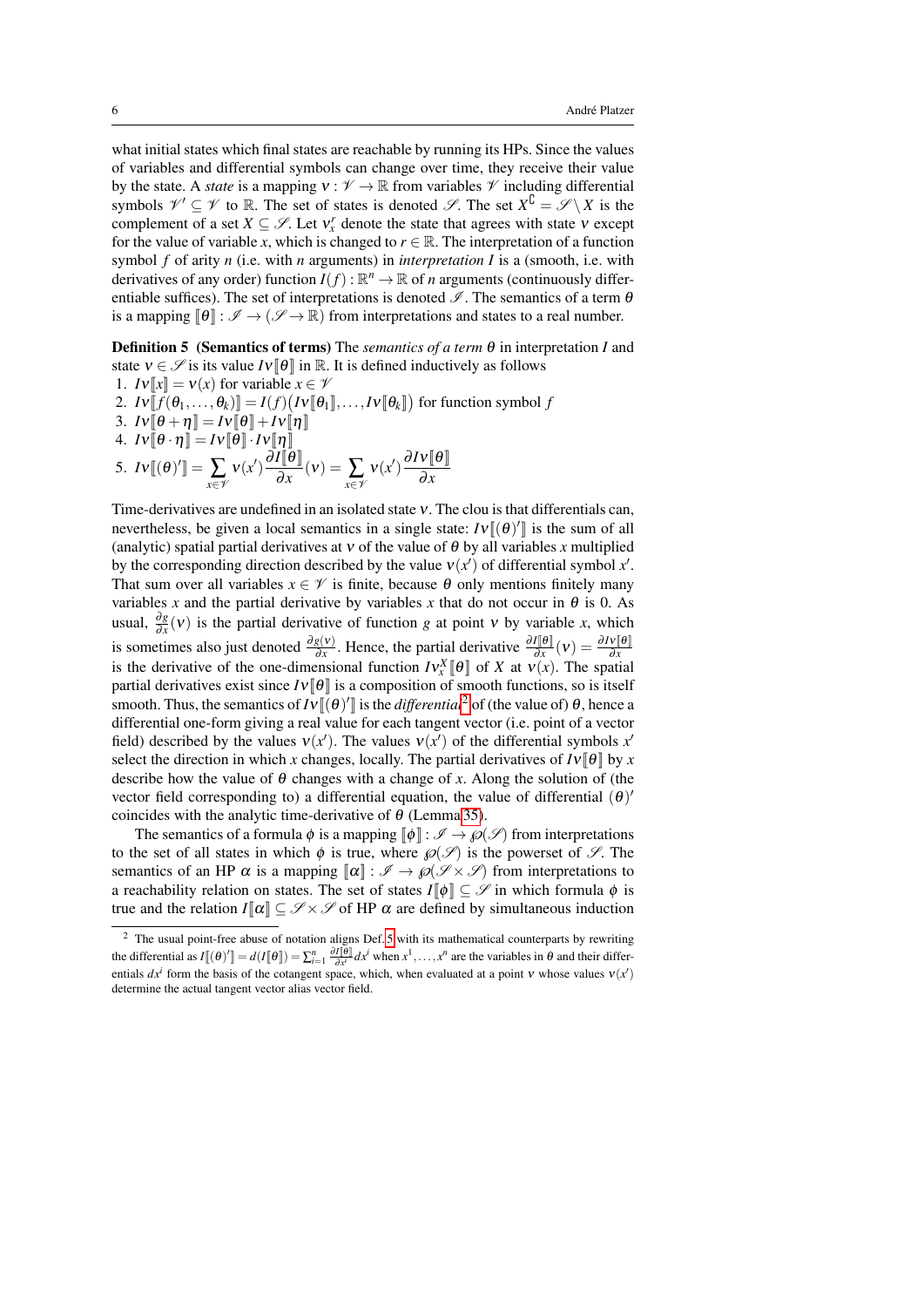as their syntax is simultaneously inductive. The interpretation of predicate symbol *p* with arity *n* is an *n*-ary relation  $I(p) \subseteq \mathbb{R}^n$ . The interpretation of quantifier symbol *C* is a functional  $I(C)$ :  $\mathcal{O}(\mathcal{S}) \to \mathcal{O}(\mathcal{S})$  mapping sets  $M \subset \mathcal{S}$  of states where its argument is true to sets  $I(C)(M) \subseteq \mathcal{S}$  of states where *C* applied to that argument is then true.

Definition 6 (dL semantics) The *semantics of a* dL *formula* φ, for each interpretation *I* with a corresponding set of states  $\mathscr{S}$ , is the subset  $I[\![\phi]\!] \subset \mathscr{S}$  of states in which  $\phi$  is true. It is defined inductively as follows

1.  $I[\![\theta \geq \eta]\!] = \{v \in \mathcal{S} : Iv[\![\theta]\!] \geq Iv[\![\eta]\!] \}$ 2.  $I[\![p(\theta_1,\ldots,\theta_k)]\!] = \{v \in \mathcal{S} : (Iv[\![\theta_1]\!],\ldots,Iv[\![\theta_k]\!]) \in I(p)\}$ 3.  $I[[C(\phi)]] = I(C) (I[[\phi]])$  for quantifier symbol *C* 4.  $I[\neg \phi] = (I[\![\phi]\!])^{\mathbb{C}} = \mathscr{S} \setminus (I[\![\phi]\!])$ 5.  $I[\phi \wedge \psi] = I[\phi] \cap I[\psi]$ 6.  $I[\exists x \phi] = \{v \in \mathcal{S} : v_x^r \in I[\![\phi]\!] \text{ for some } r \in \mathbb{R}\}\$ 7.  $I[\![\forall x \phi]\!] = {\mathbf{v} \in \mathscr{S} : \mathbf{v}_x^r \in I[\![\phi]\!] \text{ for all } r \in \mathbb{R}}$ 8.  $I[\![\langle \alpha \rangle \phi] \!] = I[\![\alpha]\!] \circ I[\![\phi]\!] = \{v : \omega \in I[\![\phi]\!] \text{ for some } \omega \text{ such that } (v, \omega) \in I[\![\alpha]\!] \}$ 9.  $I\|[\alpha]\phi\| = I[\neg(\alpha)\neg\phi\] = \{v : \omega \in I[\phi]\}$  for all  $\omega$  such that  $(v, \omega) \in I[\alpha]\}$ A dL formula  $\phi$  is true at state v in *I*, also written  $I, v \models \phi$  iff  $v \in I[\phi]$ . A dL formula

<span id="page-6-0"></span> $\phi$  is *valid in I*, written  $I \models \phi$ , iff  $I[\![\phi]\!] = \mathscr{S}$ , i.e.  $v \in I[\![\phi]\!]$  for all states v. Formula  $\phi$ is *valid*, written  $\models \phi$ , iff  $I \models \phi$  for all interpretations *I*.

The relation composition operator  $\circ$  in Case [8](#page-6-0) is also used for sets which are unary relations. The interpretation of program constant *a* is a state-transition relation  $I(a) \subseteq$  $\mathscr{S} \times \mathscr{S}$ , where  $(v, \omega) \in I(a)$  iff HP *a* can run from initial state v to final state  $\omega$ .

<span id="page-6-1"></span>**Definition 7 (Transition semantics of HPs)** For each interpretation *I*, each HP  $\alpha$ is interpreted semantically as a binary transition relation  $I[\![\alpha]\!] \subseteq \mathscr{S} \times \mathscr{S}$  on states, defined inductively by

- 1.  $I[a] = I(a)$  for program constants *a*
- 2.  $I[\![x := \theta]\!] = \{ (v, v_x^r) : r = IV[\![\theta]\!] \} = \{ (v, \omega) : \omega = v \text{ except } \omega(x) = IV[\![\theta]\!] \}$ 3.  $I[[? \psi] = \{ (v, v) : v \in I[[\psi]] \}$
- 
- 4.  $I[x' = \theta \& \psi] = \{ (v, \omega) : v = \varphi(0) \text{ on } \{x'\}^{\cup} \text{ and } \omega = \varphi(r) \text{ for some function }$  $\varphi : [0, r] \to \mathscr{S}$  of some duration *r* satisfying  $I, \varphi \models x' = \theta \land \psi$ where  $I, \varphi \models x' = \theta \land \psi$  iff  $\varphi(\zeta) \in I[x' = \theta \land \psi]$  and  $\varphi(0) = \varphi(\zeta)$  on  $\{x, x'\}^{\cup}$

for all  $0 \le \zeta \le r$  and if  $\frac{d\varphi(t)(x)}{dt}(\zeta)$  exists and is equal to  $\varphi(\zeta)(x')$  for all  $0 \le \zeta \le r$ . 5.  $I[\![\alpha \cup \beta]\!] = I[\![\alpha]\!] \cup I[\![\beta]\!]$ 

- 6.  $I[\![\alpha;\beta]\!] = I[\![\alpha]\!] \circ I[\![\beta]\!] = \{ (v,\omega) : (v,\mu) \in I[\![\alpha]\!], (\mu,\omega) \in I[\![\beta]\!]$  for some  $\mu \}$
- 7.  $I[\![\alpha^*]\!] = (I[\![\alpha]\!])^* = \bigcup I[\![\alpha^n]\!]$  with  $\alpha^{n+1} \equiv \alpha^n; \alpha$  and  $\alpha^0 \equiv ?$ true *<sup>n</sup>*∈<sup>N</sup>

where  $\rho^*$  denotes the reflexive transitive closure of relation  $\rho$ .

The equality in  $I[\![\alpha^*]\!]$  follows from the Scott-continuity of HPs [\[16,](#page-44-4) Lemma 3.7]. The case  $I[x' = \theta \& \psi]$  expresses that  $\varphi$  solves the differential equation and satisfies  $\psi$  at all times. In case  $r = 0$ , the only condition is that  $v = \omega$  on  $\{x'\}^{\mathbb{C}}$  and  $\omega(x') = I\omega[\![\theta]\!]$  and  $\omega \in I[\![\psi]\!]$ . Since v and  $\varphi(0)$  are only assumed to agree on the complement  $\{x'\}^{\mathsf{U}}$  of the set  $\{x'\}$ , the initial values  $v(x')$  of differential symbols  $x'$  do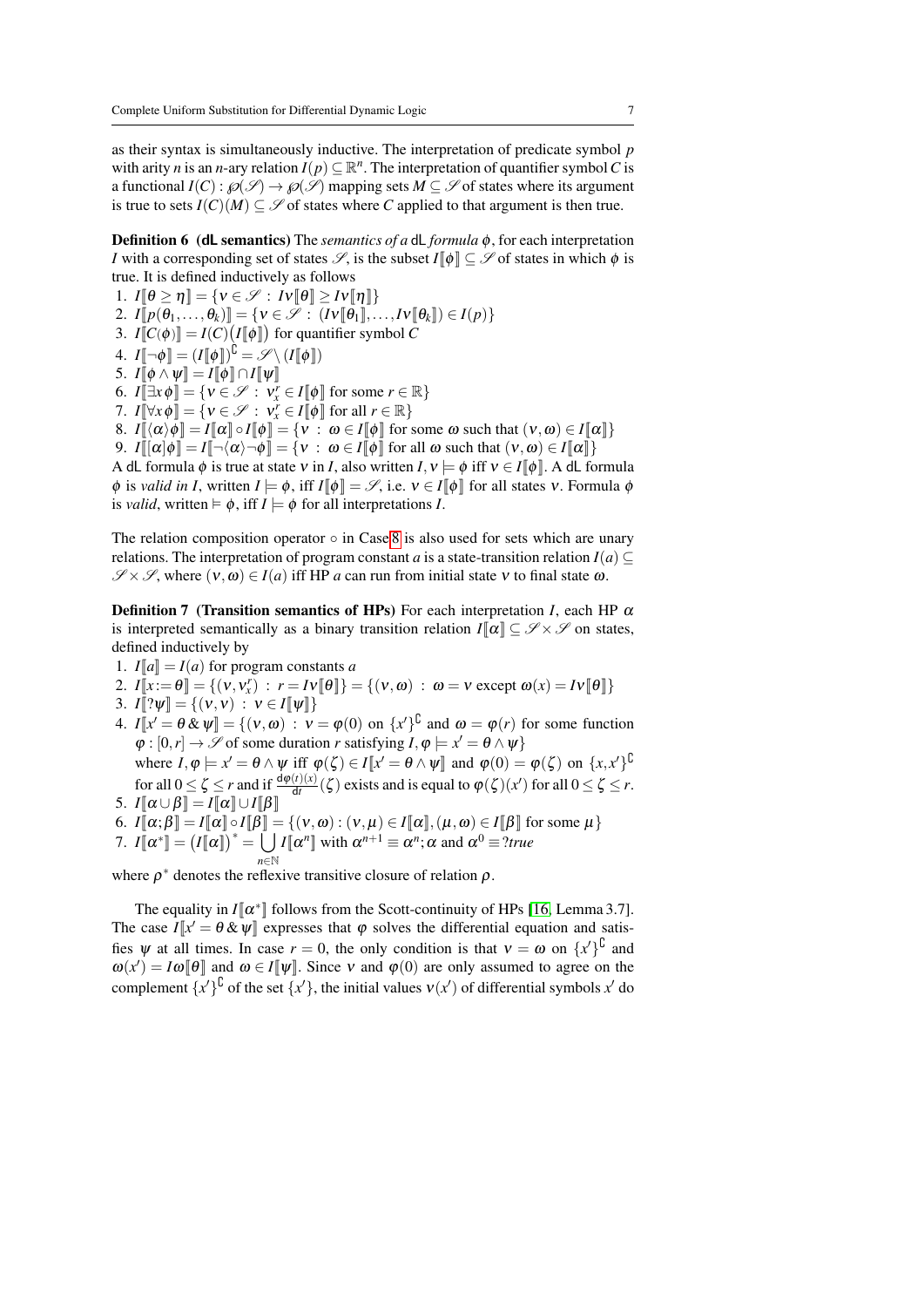*not* influence the behavior of  $(v, \omega) \in I[x] = \theta \& \psi$ , because they may not be compatible with the time-derivatives for the differential equation, e.g. in  $x' := 1; x' = 2$ with a discontinuity in x'. The final values  $\omega(x')$  after  $x' = \theta \& \psi$  will coincide with the derivatives at the final state, though, even for evolutions of duration zero.

#### <span id="page-7-1"></span>2.3 Static Semantics

The dynamic semantics gives a precise meaning to dL formulas and HPs but is inaccessible for effective reasoning purposes. By contrast, the static semantics of dL and HPs defines only simple aspects of the dynamics concerning the variable usage that follows more directly from the syntactic structure without running the programs or evaluating their dynamical effects. The correctness of uniform substitutions depends only on the static semantics, which identifies free variables  $(FV(\theta),FV(\phi),FV(\alpha))$  of terms  $\theta$ , formulas  $\phi$  and programs  $\alpha$ ) and bound variables (BV( $\alpha$ )). The static semantics first characterizes free and bound variables semantically from the dynamic semantics and subsequently shows algorithms for computing them conservatively.

<span id="page-7-2"></span>Definition 8 (Static semantics) The *static semantics* defines the *free variables*, which are all variables that the value of an expression depends on, as well as *bound variables*, which can change their value during the evaluation of an expression, as follows:

 $FV(\theta) = \bigcup \{x \in \mathcal{V} : \text{ there are } I \text{ and } v = \tilde{v} \text{ on } \{x\}^{\mathbb{U}} \text{ such that } IV[\![\theta]\!] \neq IV[\![\theta]\!] \}$  $FV(\phi) = \bigcup \{x \in \mathcal{V} : \text{ there are } I \text{ and } v = \tilde{v} \text{ on } \{x\}^{\mathbb{C}} \text{ such that } v \in I[\![\phi]\!] \not\supset \tilde{v}\}$  $FV(\alpha) = \bigcup \{x \in \mathcal{V} : \text{ there are } I, v, \tilde{v}, \omega \text{ such that } v = \tilde{v} \text{ on } \{x\}^{\mathbb{U}} \text{ and } (v, \omega) \in I[\![\alpha]\!]$ but there is no  $\tilde{\omega}$  with  $\omega = \tilde{\omega}$  on  $\{x\}^{\mathbb{C}}$  such that  $(\tilde{v}, \tilde{\omega}) \in I[\![\alpha]\!]$ 

 $BV(\alpha) = \bigcup \{x \in \mathcal{V} : \text{ there are } I \text{ and } (\nu, \omega) \in I[\![\alpha]\!] \text{ such that } \nu(x) \neq \omega(x)\}$ 

The *signature*, i.e. set of function, predicate, quantifier symbols, and program constants in  $\phi$  is denoted  $\Sigma(\phi)$ ; accordingly  $\Sigma(\theta)$  for term  $\theta$  and  $\Sigma(\alpha)$  for program  $\alpha$ .

For example, only  $\{v, b, x\}$  are free variables of the formula [\(1\)](#page-4-0), yet  $\{a, x, x', v, v'\}$ are the bound variables of its program. Acceleration  $a$  is not a free variable of  $(1)$ , because *a* is never actually read, as *a* must have been written on *every* execution path before being read anywhere. No execution of the program in [\(1\)](#page-4-0) depends on the initial value of *a*, so *a* is not free since *a* is not free after the loop or in the postcondition.

The static semantics provides uniform substitutions with all they need to know to determine what changes during substitutions go unnoticed (only changes to free variables have an impact on the value of an expression Lemma [10–](#page-8-0)[12\)](#page-8-1) and what statechange an expression may cause itself (only bound variables can change their value during the evaluation of an expression Lemma [9\)](#page-7-0). Whether a uniform substitution preserves truth in a proof depends on the interaction of the free and bound variables. If it introduces a free variable into a context where that variable is bound, then the possible change in value of that bound variable may affect the overall truth-value.

<span id="page-7-0"></span>The first property that uniform substitutions depend on is that HPs have bounded effect: only bound variables of HP  $\alpha$  are modified during runs of  $\alpha$ .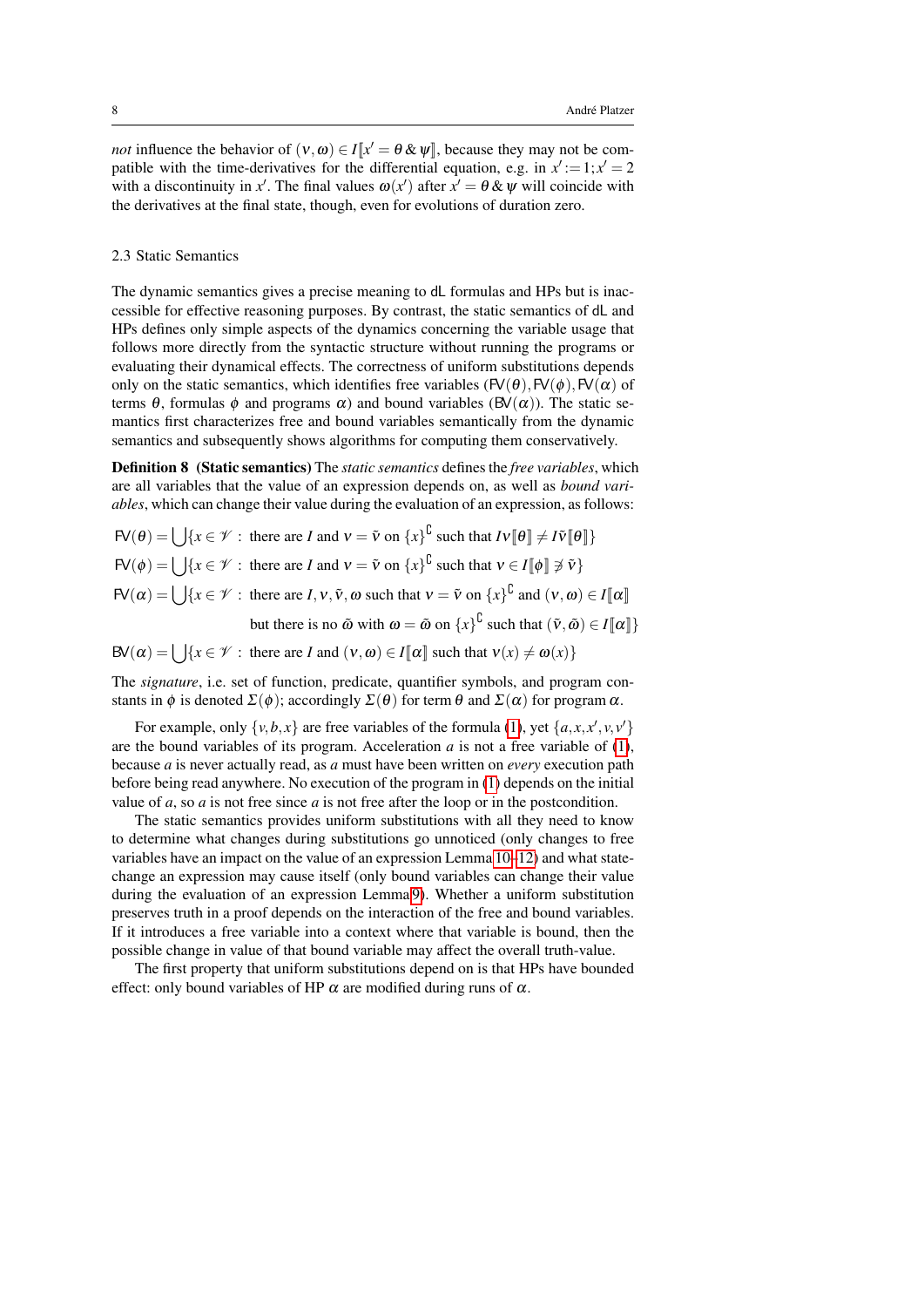**Lemma 9** (Bound effect) *The set*  $BV(\alpha)$  *is the smallest set with the bound effect property: If*  $(v, \omega) \in I[\![\alpha]\!]$ *, then*  $v = \omega$  *on*  $BV(\alpha)^{\cup}$ *.* 

With a small-step operational semantics, a corresponding notion of bound variables of a formula could be defined as those that change their value during the evaluation of formulas, but that is not needed here.

The value of a term only depends on the values of its free variables. When evaluating a term  $\theta$  in two different states v,  $\tilde{v}$  that agree on its free variables  $FV(\theta)$ , the values of  $\theta$  in both states coincide. Accordingly, the value of a term will agree for different interpretations *I*, *J* that agree on the symbols  $\Sigma(\theta)$  that occur in  $\theta$ .

<span id="page-8-0"></span>**Lemma 10** (Coincidence for terms) *The set*  $FV(\theta)$  *is the smallest set with the coincidence property for*  $\theta$ *: If*  $v = \tilde{v}$  *on*  $FV(\theta)$  *and*  $I = J$  *on*  $\Sigma(\theta)$ *, then*  $Iv[\theta] = J\tilde{v}[\theta]$ *.* 

In particular, the semantics of differentials is a sum over just the free variables:

$$
IV[(\theta)'] = \sum_{x \in \mathsf{FV}(\theta)} \mathsf{V}(x') \frac{\partial I[\![\theta]\!]}{\partial x}(v) = \sum_{x \in \mathsf{FV}(\theta)} \mathsf{V}(x') \frac{\partial IV[\![\theta]\!]}{\partial x}
$$

When evaluating a dL formula  $\phi$  in two different states  $v$ ,  $\tilde{v}$  that agree on its free variables  $FV(\phi)$  in  $I = J$  on  $\Sigma(\phi)$ , the truth-values of  $\phi$  in both states coincide.

<span id="page-8-2"></span>**Lemma 11 (Coincidence for formulas)** *The set*  $FV(\phi)$  *is the smallest set with the coincidence property for*  $\phi$ *: If*  $v = \tilde{v}$  *on*  $FV(\phi)$  *and*  $I = J$  *on*  $\Sigma(\phi)$ *, then*  $v \in I[\![\phi]\!]$  *iff*  $\tilde{v} \in J[\![\phi]\!].$ 

The runs of an HP  $\alpha$  only depend on the values of its free variables, because its behavior cannot depend on the values of variables that it never reads. If  $v = \tilde{v}$  on  $FV(\alpha)$ and  $I = J$  on  $\Sigma(\phi)$  and  $(\nu, \omega) \in I[\![\alpha]\!]$ , then there is an  $\tilde{\omega}$  such that  $(\tilde{\nu}, \tilde{\omega}) \in J[\![\alpha]\!]$  and ω and  $\tilde{\omega}$  agree on FV(α). In fact, the final states  $ω$ ,  $\tilde{\omega}$  continue to agree on any set *V*  $\supseteq$  FV( $\alpha$ ) that the initial states *v*,  $\tilde{v}$  agreed on. The respective pairs of initial and final states of a run of HP  $\alpha$  already agree on the complement  $B\vee(\alpha)^{\mathbb{C}}$  by Lemma [9.](#page-7-0)

<span id="page-8-1"></span>**Lemma 12** (Coincidence for programs) *The set*  $FV(\alpha)$  *is the smallest set with the coincidence property for*  $\alpha$ : If  $v = \tilde{v}$  *on*  $V \supseteq \mathbb{F}(\alpha)$ *, I* = *J on*  $\Sigma(\alpha)$  *and*  $(v, \omega) \in I[\![\alpha]\!]$ *, then there is a*  $\tilde{\omega}$  *such that*  $(\tilde{v}, \tilde{\omega}) \in J[\![\alpha]\!]$  *and*  $\omega = \tilde{\omega}$  *on V*.

$$
on V \supseteq \mathsf{FV}(\alpha) \bigg| \begin{array}{c}\non B\mathsf{V}(\alpha)^{\complement} \\
\mathsf{V} \xrightarrow{\alpha} \omega \\
\hline\n\alpha \qquad \qquad \downarrow \\
\mathsf{V} \xrightarrow{\alpha} \alpha\n\end{array}\n\bigg| \begin{array}{c}\non V \\
\downarrow \\
\mathsf{V} \xrightarrow{\alpha} \\
\hline\n\alpha \qquad \qquad \downarrow \\
\hline\n\alpha\n\end{array}
$$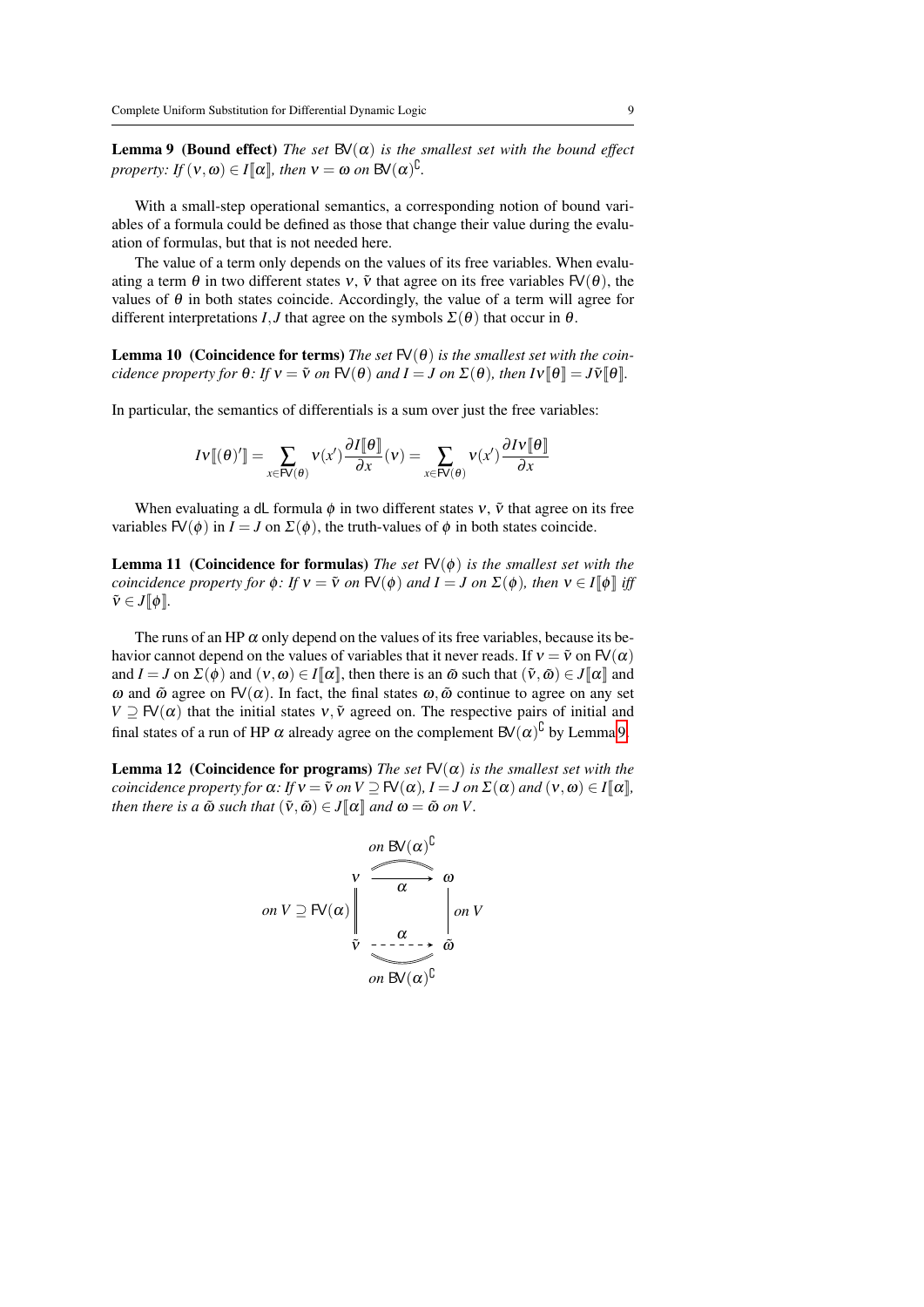<span id="page-9-0"></span>2.4 Correct Static Semantics Computations

Lemmas [9](#page-7-0)[–12](#page-8-1) hold for any superset of  $BV(\alpha)$ ,  $FV(\theta)$ ,  $FV(\phi)$ ,  $FV(\alpha)$ , respectively. Supersets of the static semantics can be computed easily from the syntactic structure and provide the sole input that uniform substitutions depend on, which, in turn, are the only part of the calculus where the static semantics is relevant. Only variables that are read in a formula or program can be free variables. And only variables that have quantifiers or are written to or have differential equations can be bound variables.

Bound variables *x* of a formula are those that are bound by  $\forall x$ or  $\exists x$ , but also those that are bound by modalities such as  $[x := 5y]$  or  $\langle x' = 1 \rangle$  or  $[x := 1 \cup x' = 1]$ or [*x* :=1∪?*true*] because of the assignment to *x* or differential equation for *x* they contain. The scope of the bound variable *x* is limited to the quantified formula or to the postcondition and remaining program of a modality.

**Definition 13** (**Bound variable**) The set  $BV(\phi) \subset \mathcal{V}$  of (syntactically) *bound variables* of dL formula  $\phi$  is defined inductively as:

 $BV(p(\theta_1,...,\theta_k)) = \emptyset$  where *p* can also be >  $BV(C(\phi)) = \mathscr{V}$  $BV(\neg \phi) = BV(\phi)$  $BV(\phi \wedge \psi) = BV(\phi) \cup BV(\psi)$  $BV(\forall x \phi) = BV(\exists x \phi) = \{x\} \cup BV(\phi)$  $BV([\alpha]\phi) = BV(\langle \alpha \rangle \phi) = BV(\alpha) \cup BV(\phi)$ 

The set  $BV(\alpha) \subseteq \mathcal{V}$  of (syntactically) *bound variables* of HP  $\alpha$ , i.e. all those that may potentially be written to, is defined inductively as:

$$
BV(a) = \mathscr{V} \qquad \text{for program constant } a
$$
  
\n
$$
BV(x := \theta) = \{x\}
$$
  
\n
$$
BV(\mathscr{V}) = \emptyset
$$
  
\n
$$
BV(\alpha \cup \beta) = BV(\alpha; \beta) = BV(\alpha) \cup BV(\beta)
$$
  
\n
$$
BV(\alpha^*) = BV(\alpha)
$$

Both *x* and *x'* are bound by a differential equation  $x' = \theta$ , as both may change their value. All variables  $\mathcal V$  is the only option for program constants and quantifier symbols *C*, since, depending on their interpretation, both may change the value of any  $x \in \mathcal{V}$ .

The free variables of a quantified formula are defined by removing its bound variable as  $FV(\forall x \phi) = FV(\phi) \setminus \{x\}$ , since all occurrences of *x* in  $\phi$  are bound by  $\forall x$ . The bound variables of a program in a modality act in a similar way, except that the program itself may read variables during the computation, so its free variables need to be taken into account. By analogy to the quantifier case, it is often suspected that  $FV([\alpha]\phi)$  could be defined as  $FV(\alpha)\cup (FV(\phi)\setminus BV(\alpha))$ . But that would be unsound, because  $[x := 1 \cup y := 2]$  *x* ≥ 1 would have no free variables then, contradicting the fact that its truth-value depends on the initial value of *x*. The reason is that *x* is a bound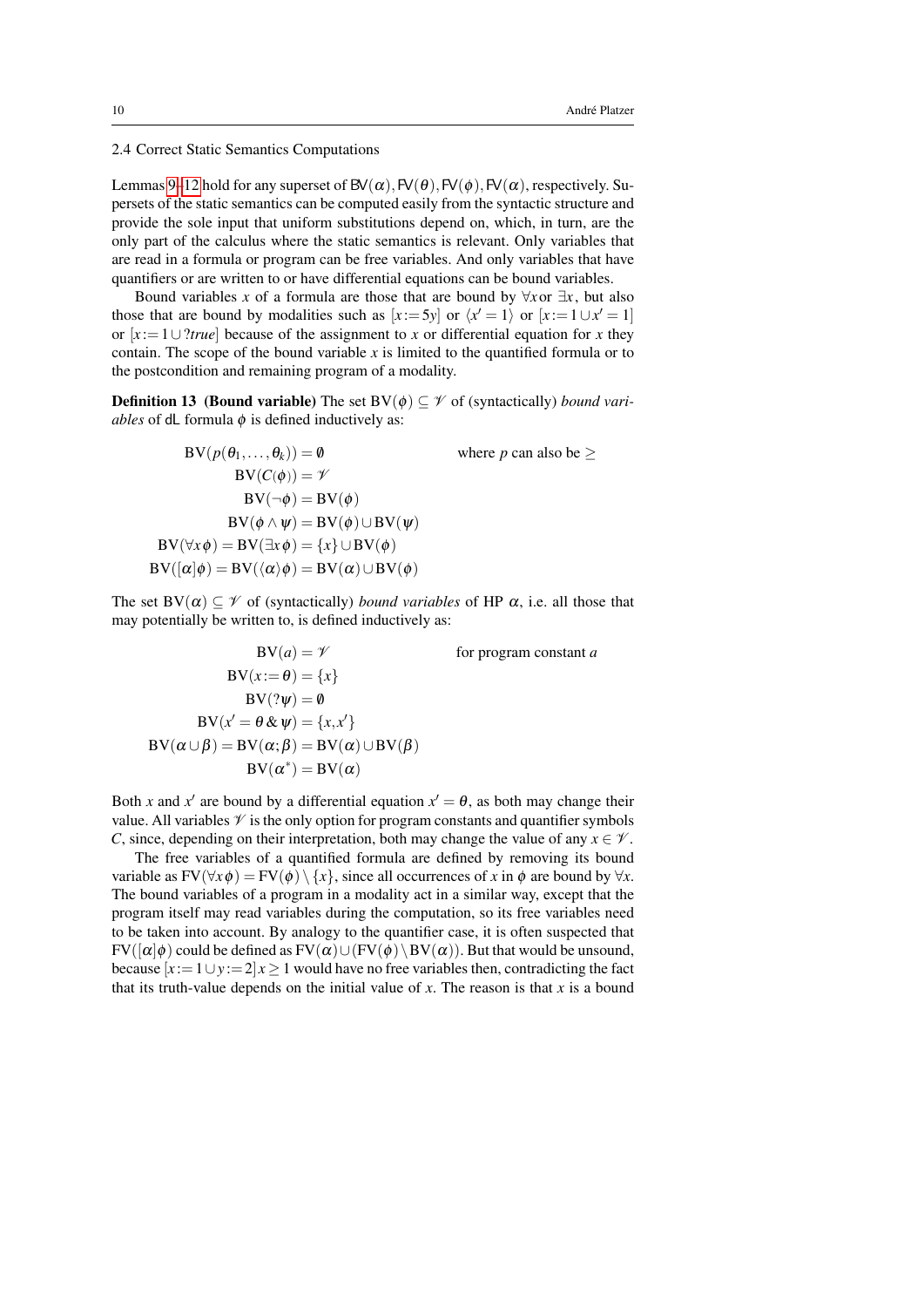variable of that program, but only written to on some but not on all paths. So the initial value of *x* may be needed to evaluate the truth of the postcondition  $x \ge 1$  on some execution paths. If a variable is must-bound, so written to on all paths of the program, however, it can safely be removed from the free variables of the postcondition. The static semantics defines the subset of variables that are must-bound (MBV $(\alpha)$ ), so must be written to on all execution paths of  $\alpha$ . This complication does not happen for ordinary quantifiers or strictly nested languages like pure  $\lambda$ -calculi.

**Definition 14** (Must-bound variable) The set  $MBV(\alpha) \subseteq BV(\alpha) \subseteq \mathcal{V}$  of (syntactically) *must-bound variables* of HP  $\alpha$ , i.e. all those that must be written to on all paths of  $\alpha$ , is defined inductively as:

 $MBV(a) = \emptyset$  for program constant *a*  $MBV(\alpha) = BV(\alpha)$  for atomic HPs  $\alpha$  except program constants  $MBV(\alpha \cup \beta) = MBV(\alpha) \cap MBV(\beta)$  $MBV(\alpha;\beta) = MBV(\alpha) \cup MBV(\beta)$  $\text{MBV}(\alpha^*) = \emptyset$ 

Finally, the static semantics also defines which variables are free so may be read. The definition of free variables is simultaneously inductive for formulas  $(FV(\phi))$  and programs  $(FV(\alpha))$  owing to their mutually recursive syntactic structure.

<span id="page-10-0"></span>**Definition 15** (Free variable) The set  $FV(\theta) \subset \mathcal{V}$  of (syntactically) *free variables* of term  $\theta$ , i.e. those that occur in  $\theta$  directly or indirectly, is defined inductively as:

 $FV(x) = \{x\}$  hence  $FV(x') = \{x'\}$  $FV(f(\theta_1,...,\theta_k)) = FV(\theta_1) \cup \cdots \cup FV(\theta_k)$  where *f* can also be + or ·  $FV((\theta)') = FV(\theta) \cup FV(\theta)'$ 

The set  $FV(\phi)$  of (syntactically) *free variables* of dL formula  $\phi$ , i.e. all that occur in  $\phi$  outside the scope of quantifiers or modalities binding it, is defined inductively as:

$$
FV(p(\theta_1, ..., \theta_k)) = FV(\theta_1) \cup \cdots \cup FV(\theta_k) \qquad \text{where } p \text{ can also be } \ge
$$
  
\n
$$
FV(C(\phi)) = \mathcal{V}
$$
  
\n
$$
FV(-\phi) = FV(\phi)
$$
  
\n
$$
FV(\phi \land \psi) = FV(\phi) \cup FV(\psi)
$$
  
\n
$$
FV(\forall x \phi) = FV(\exists x \phi) = FV(\phi) \setminus \{x\}
$$
  
\n
$$
FV((\alpha | \phi) = FV((\alpha) \phi) = FV(\alpha) \cup (FV(\phi) \setminus MBV(\alpha))
$$

The set  $FV(\alpha) \subseteq \mathcal{V}$  of (syntactically) *free variables* of HP  $\alpha$ , i.e. all those that may potentially be read, is defined inductively as:

$$
FV(a) = \mathcal{V}
$$
 for program constant  $a$   
\n
$$
FV(x := \theta) = FV(\theta)
$$
  
\n
$$
FV(2\psi) = FV(\psi)
$$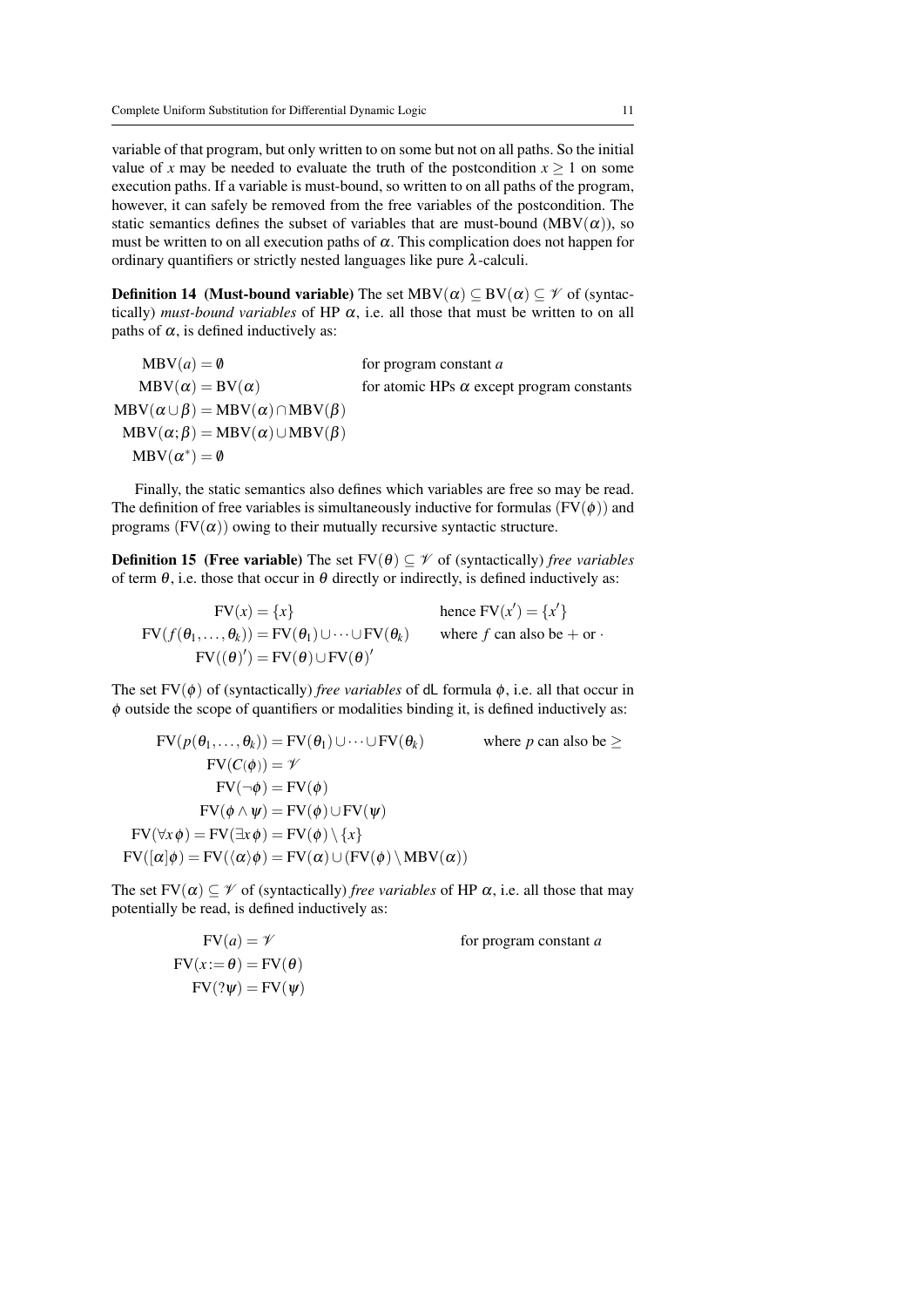$FV(x' = \theta \& \psi) = \{x\} \cup FV(\theta) \cup FV(\psi)$  $FV(\alpha \cup \beta) = FV(\alpha) \cup FV(\beta)$  $FV(\alpha;\beta) = FV(\alpha) \cup (FV(\beta) \setminus MBV(\alpha))$  $FV(\alpha^*) = FV(\alpha)$ 

The *variables* of dL formula  $\phi$ , whether free or bound, are  $V(\phi) = FV(\phi) \cup BV(\phi)$ . The *variables* of HP  $\alpha$ , whether free or bound, are  $V(\alpha) = FV(\alpha) \cup BV(\alpha)$ .

Soundness requires  $FV((\theta)')$  to be the union of  $FV(\theta)$  and its differential closure  $FV(\theta)'$  of all differential symbols corresponding to the variables in  $FV(\theta)$ , because the value of  $(xy)'$  depends on  $FV((xy)') = {x, x', y, y'}$  so the current and differential symbol values. Indeed,  $(xy)'$  will turn out to equal  $x'y + xy'$  (Lemma [37\)](#page-27-0), which has the same set of free variables  $\{x, x', y, y'\}$  for more obvious reasons. Both *x* and  $x'$  are bound in  $x' = \theta \& \psi$  since both change their value, but only x is added to the free variables, because the behavior can only depend on the initial value of *x*, not of that of x'. All variables  $\mathcal V$  are free and bound variables for program constants a, because their effect depends on the interpretation *I*, so they may read and write any variable in  $FV(a) = BV(a) = \mathcal{V}$  but possibly not on all paths, so  $MBV(a) = \emptyset$ .

For example,  $FV(\phi) = FV(\phi) = \{v, b, x\}$  are the free variables of the formula  $\phi$ in [\(1\)](#page-4-0), while  $BV(\alpha) = BV(\alpha) = \{a, x, x', v, v'\}$  are the bound variables (and mustbound variables) of its program  $\alpha$ . This would have been different for the less precise definition  $FV(\alpha;\beta) = FV(\alpha) \cup FV(\beta)$ . Of course [\[20\]](#page-44-14), syntactic computations may give bigger sets, e.g.,  $FV(x^2 - x^2) = \{x\} \neq FV(x^2 - x^2) = \emptyset$  or  $BV(x := x) = \{x\} \neq$  $BV(x:=x) = \emptyset$ , or similarly when some differential equation can never be executed.

Since uniform substitutions depend on the static semantics, soundness of uniform substitutions requires the static semantics to be computed correctly. Correctness of the static semantics is easy to prove by straightforward structural induction with some attention for differential cases. There is a subtlety in the soundness proof for the free variables of programs and formulas, though. The states  $\omega$  and  $\tilde{\omega}$  resulting from Lemma [12](#page-8-1) continue to agree on  $FV(\alpha)$  and the variables that are bound on the particular path that  $\alpha$  ran for the transition  $(v, \omega) \in I[\![\alpha]\!]$ . They may disagree on variables *z* that are neither free (so the initial states  $v$  and  $\tilde{v}$  have not been assumed to coincide) nor bound on the particular path that α took, because *z* has not been written to.

*Example 16 (Bound variables may not agree after an HP)* Let  $(v, \omega) \in I[\![\alpha]\!]$ . It is not enough to assume  $v = \tilde{v}$  only on  $FV(\alpha)$  in order to guarantee  $\omega = \tilde{\omega}$  on  $V(\alpha)$ for some  $\tilde{\omega}$  such that  $(\tilde{v}, \tilde{\omega}) \in J[\![\alpha]\!]$ , because  $\alpha \stackrel{\text{def}}{=} x := 1 \cup y := 2$  will force the final states to agree only on either *x* or on *y*, whichever one was assigned to during the respective run of  $\alpha$ , not on both BV( $\alpha$ ) = {*x*, *y*}, even though any initial states  $v, \tilde{v}$ agree on  $FV(\alpha) = \emptyset$ . This can only happen because  $\emptyset = MBV(\alpha) \neq BV(\alpha) = \{x, y\}.$ 

Yet, the respective resulting states  $\omega$  and  $\tilde{\omega}$  still agree on the must-bound variables that are bound on *all* paths of  $\alpha$ , rather than just somewhere in  $\alpha$ . If initial states agree on (at least) all free variables  $FV(\alpha)$  that HP  $\alpha$  may read, then the final states continue to agree on those (even if overwritten since) as well as on all variables that  $\alpha$  must write on all paths, i.e. MBV( $\alpha$ ). This is crucial for the soundness proof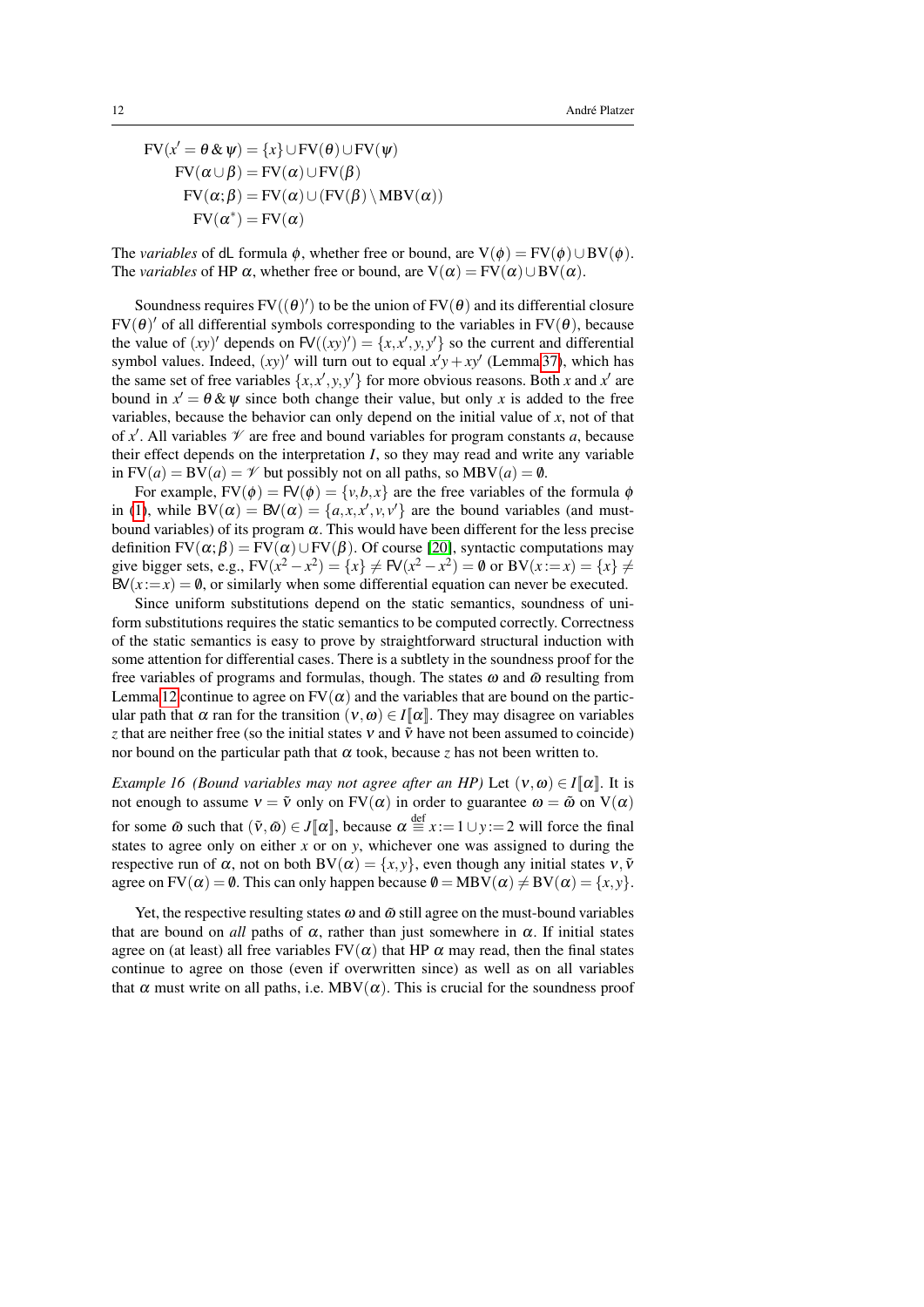of the syntactic static semantics, because, e.g., free occurrences in  $\phi$  of must-bound variables of  $\alpha$  will not be free in  $\alpha|\phi$ , so the initial states will not have been assumed to agree initially. It is of similar significance that the resulting states continue to agree on any superset  $V \supset FV(\alpha)$  of the free variables that the initial states agreed on.

<span id="page-12-1"></span>Lemma 17 (Soundness of static semantics) *The static semantics correctly computes supersets and, thus, Lemmas* [9](#page-7-0)[–12](#page-8-1) *hold for BV*( $\alpha$ ),  $FV(\theta)$ ,  $FV(\phi)$ ,  $FV(\alpha)$ *:* 

 $BV(\alpha) \supseteq BV(\alpha)$  *FV*( $\theta$ )  $\supseteq$  FV( $\theta$ ) *FV*( $\phi$ )  $\supseteq$  FV( $\alpha$ )  $\supseteq$  FV( $\alpha$ )

In particular, the final states  $\omega$  and  $\tilde{\omega}$  agree on  $V(\alpha)$  if the initial states v and  $\tilde{v}$  agree on  $V(\alpha)$  and even if the initial states only agree on  $V(\alpha) \setminus MBV(\alpha)$ .

This concludes the static semantics of dL, which computes syntactically what kind of state change formulas  $\phi$  and HPs  $\alpha$  may cause (captured in BV( $\phi$ ), BV( $\alpha$ )) and what part of the state their values and behavior depends on  $(FV(\phi),FV(\alpha))$ . Lemma [17](#page-12-1) will be used implicitly in the sequel when referring to Lemmas [9–](#page-7-0)[12.](#page-8-1)

#### <span id="page-12-0"></span>3 Uniform Substitutions

The uniform substitution rule  $US_1$  from first-order logic [\[2,](#page-44-5)  $\S 35,40$ ] substitutes *all* occurrences of predicate  $p(\cdot)$  by a formula  $\psi(\cdot)$ , i.e. it replaces all occurrences of  $p(\theta)$ , for any (vectorial) argument term  $\theta$ , by the corresponding  $\psi(\theta)$  simultaneously:

<span id="page-12-3"></span><span id="page-12-2"></span>
$$
\text{(US}_1) \ \frac{\phi}{\phi_{p(\cdot)}^{\psi(\cdot)}} \qquad \qquad \text{(US)} \ \frac{\phi}{\sigma(\phi)}
$$

Soundness of rule [US](#page-12-2)<sub>1</sub> [\[16\]](#page-44-4) requires all relevant substitutions of  $\psi(\theta)$  for  $p(\theta)$  to be *admissible*, i.e. that no  $p(\theta)$  occurs in the scope of a quantifier or modality binding a variable of  $\psi(\theta)$  other than the occurrences in  $\theta$ ; see [\[2,](#page-44-5) §35,40]. A precise definition of admissibility is the key ingredient and will be developed from the static semantics.

This section develops rule [US](#page-12-3) as a more general and constructive definition with a precise substitution algorithm and precise admissibility conditions that allow symbols from more syntactic categories to be substituted. The dL calculus uses uniform substitutions that affect terms, formulas, and programs. A *uniform substitution* σ is a mapping from expressions of the form  $f(\cdot)$  to terms  $\sigma f(\cdot)$ , from  $p(\cdot)$  to formulas  $\sigma p(\cdot)$ , from  $C(\cdot)$  to formulas  $\sigma C(\cdot)$ , and from program constants *a* to HPs  $\sigma a$ . Vectorial extensions are accordingly for uniform substitutions of other arities  $k \geq 0$ . Here  $\cdot$ is a reserved function symbol of arity zero and  $\overline{\ }$  a reserved quantifier symbol of arity zero, which mark the positions where the respective argument, e.g., argument  $\theta$  to  $p(\cdot)$  in the formula  $p(\theta)$ , will end up in the replacement  $\sigma p(\cdot)$  used for  $p(\theta)$ .

<span id="page-12-4"></span>*Example 18 (Uniform substitutions with or without clashes)* The uniform substitution  $\sigma = \{f \mapsto x + 1, p(\cdot) \mapsto (\cdot \neq x)\}$  substitutes all occurrences of function symbol *f* (of arity 0) by  $x + 1$  and simultaneously substitutes all occurrences of  $p(\theta)$  with predicate symbol *p* of any argument  $\theta$  by the corresponding  $(\theta \neq x)$ . Whether that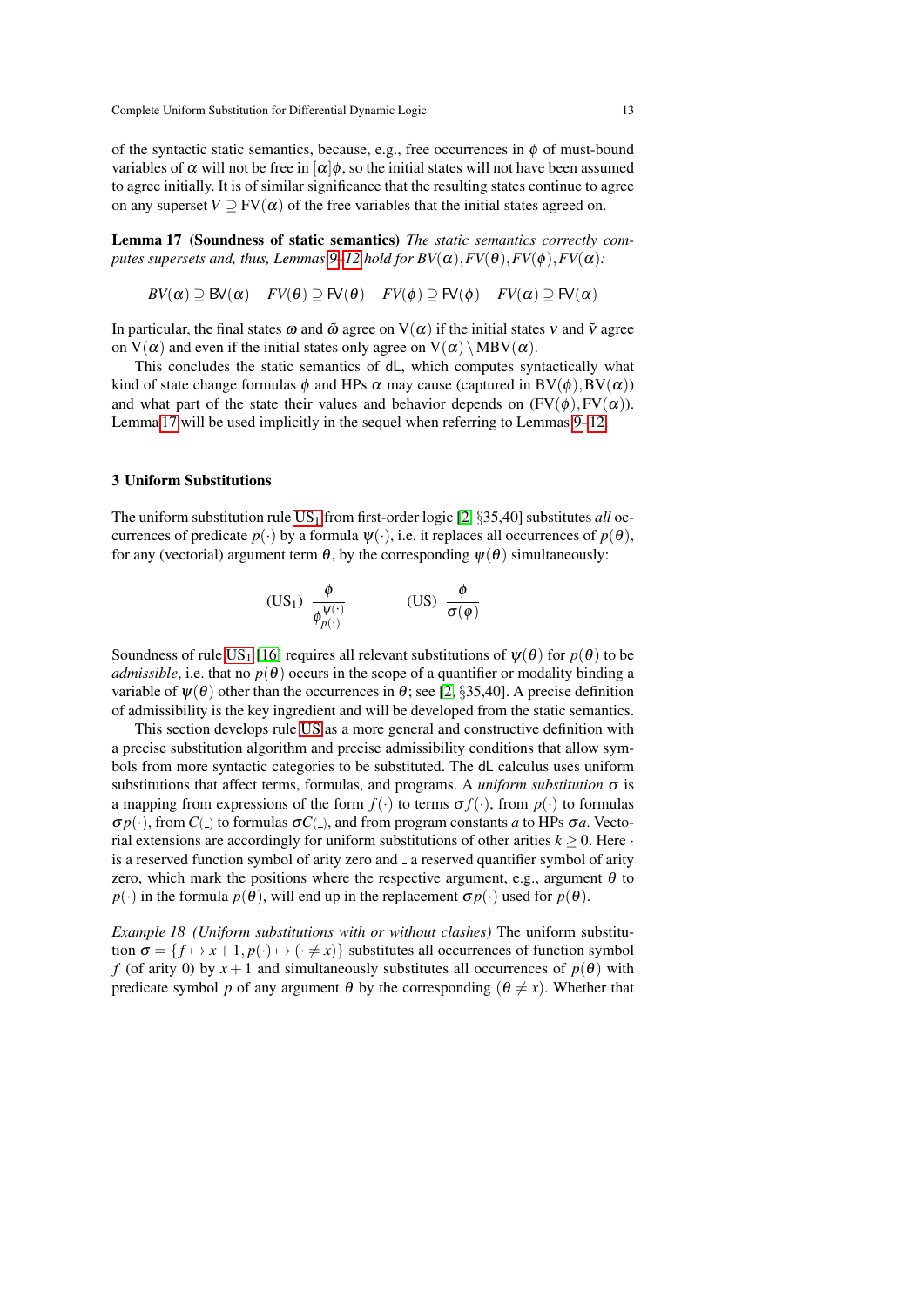uniform substitution is sound depends on admissibility of  $\sigma$  for the formula  $\phi$  in [US](#page-12-3) as will be defined in Def. [19.](#page-13-0) It will turn out to be admissible (and thus sound) for

$$
\text{US} \frac{[y:=f]p(2y) \leftrightarrow [y:=f]p(2f)}{[y:=x+1]2y \neq x \leftrightarrow [y:=x+1]2(x+1) \neq x} \qquad \sigma = \{f \mapsto x+1, p(\cdot) \mapsto (\cdot \neq x)\}
$$

but will turn out to be in-admissible (and, in fact, would be unsound) for:

$$
\operatorname{clash}_{\sharp} \frac{[x:=f]p(x) \leftrightarrow p(f)}{[x:=x+1]x \neq x \leftrightarrow x+1 \neq x} \qquad \sigma = \{f \mapsto x+1, p(\cdot) \mapsto (\cdot \neq x)\}\
$$

Here,  $\sigma$  is not admissible, because  $\sigma$  has a free variable *x* in its replacement for  $p(\cdot)$ that it introduces into a context where *x* is bound by the modality  $[x := \dots]$ , so the *x* in replacement  $\cdot \neq x$  for  $p(\cdot)$  would refer to different values in the occurrences of *p*.

Figure [1](#page-14-0) defines the result  $\sigma(\phi)$  of applying to a dL formula  $\phi$  the *uniform substitution*  $\sigma$  that uniformly replaces all occurrences of a function *f* by a term (instantiated with its respective argument of *f*) and all occurrences of a predicate *p* or a quantifier*C* symbol by a formula (instantiated with its argument) as well as of a program constant *a* by a program. A uniform substitution can replace any number of such function, predicate, and quantifier symbols or program constants simultaneously. The notation σ $f(·)$  denotes the replacement for  $f(·)$  according to σ, i.e. the value σ $f(·)$  of function  $\sigma$  at  $f(.)$ . By contrast,  $\sigma(\phi)$  denotes the result of applying  $\sigma$  to  $\phi$  according to Fig. [1](#page-14-0) (likewise for  $\sigma(\theta)$  and  $\sigma(\alpha)$ ). The notation  $f \in \sigma$  signifies that  $\sigma$  replaces f, i.e.  $\sigma f(\cdot) \neq f(\cdot)$ . Finally,  $\sigma$  is a total function when augmented with  $\sigma g(\cdot) = g(\cdot)$  for all  $g \notin \sigma$ , so that the case  $g \notin \sigma$  in Fig. [1](#page-14-0) is subsumed by case  $f \in \sigma$ . Corresponding notation is used for predicate symbols, quantifier symbols, and program constants. The cases  $g \notin \sigma$ ,  $p \notin \sigma$ ,  $C \notin \sigma$ ,  $b \notin \sigma$  follow from the other cases but are listed explicitly for clarity. Arguments are put in for the placeholder · recursively by uniform substitution  $\{\cdot \mapsto \sigma(\theta)\}\$  in Fig. [1,](#page-14-0) which is defined since it replaces the function symbol  $\cdot$  of arity 0 by  $\sigma(\theta)$ , or accordingly for quantifier symbol  $\overline{\ }$  of arity 0.

<span id="page-13-0"></span>**Definition 19** (Admissible uniform substitution) A uniform substitution  $\sigma$  is *Uadmissible for*  $\phi$  (or  $\theta$  or  $\alpha$ , respectively) with respect to the variables  $U \subseteq \mathcal{V}$  iff  $FV(\sigma|_{\Sigma(\phi)}) \cap U = \emptyset$ , where  $\sigma|_{\Sigma(\phi)}$  is the restriction of  $\sigma$  that only replaces symbols that occur in  $\phi$ , and  $\mathsf{FV}(\sigma) = \bigcup_{f \in \sigma} \mathsf{FV}(\sigma f(\cdot)) \cup \bigcup_{p \in \sigma} \mathsf{FV}(\sigma p(\cdot))$  are the *free variables* that  $\sigma$  introduces. A uniform substitution  $\sigma$  is *admissible for*  $\phi$  (or  $\theta$  or  $\alpha$ , respectively) iff the bound variables *U* of each operator of  $\phi$  are not free in the substitution on its arguments, i.e.  $\sigma$  is *U*-admissible. These admissibility conditions are listed explicitly in Fig. [1,](#page-14-0) which defines the result  $\sigma(\phi)$  of applying  $\sigma$  to  $\phi$ .

The substitution  $\sigma$  is said to *clash* and its result  $\sigma(\phi)$  (or  $\sigma(\theta)$  or  $\sigma(\alpha)$ ) is not defined if  $\sigma$  is not admissible, in which case rule [US](#page-12-3) is not applicable either. All subsequent applications of uniform substitutions are required to be defined (no clash). If a uniform substitution is admissible using the syntactic  $FV(\phi)$  and  $BV(\alpha)$  from Sec-tion [2.4,](#page-9-0) then it is also admissible using the static semantics  $FV(\phi)$  and  $BV(\alpha)$  from Section [2.3](#page-7-1) by Lemma [17,](#page-12-1) so that the syntactic computations can be used soundly.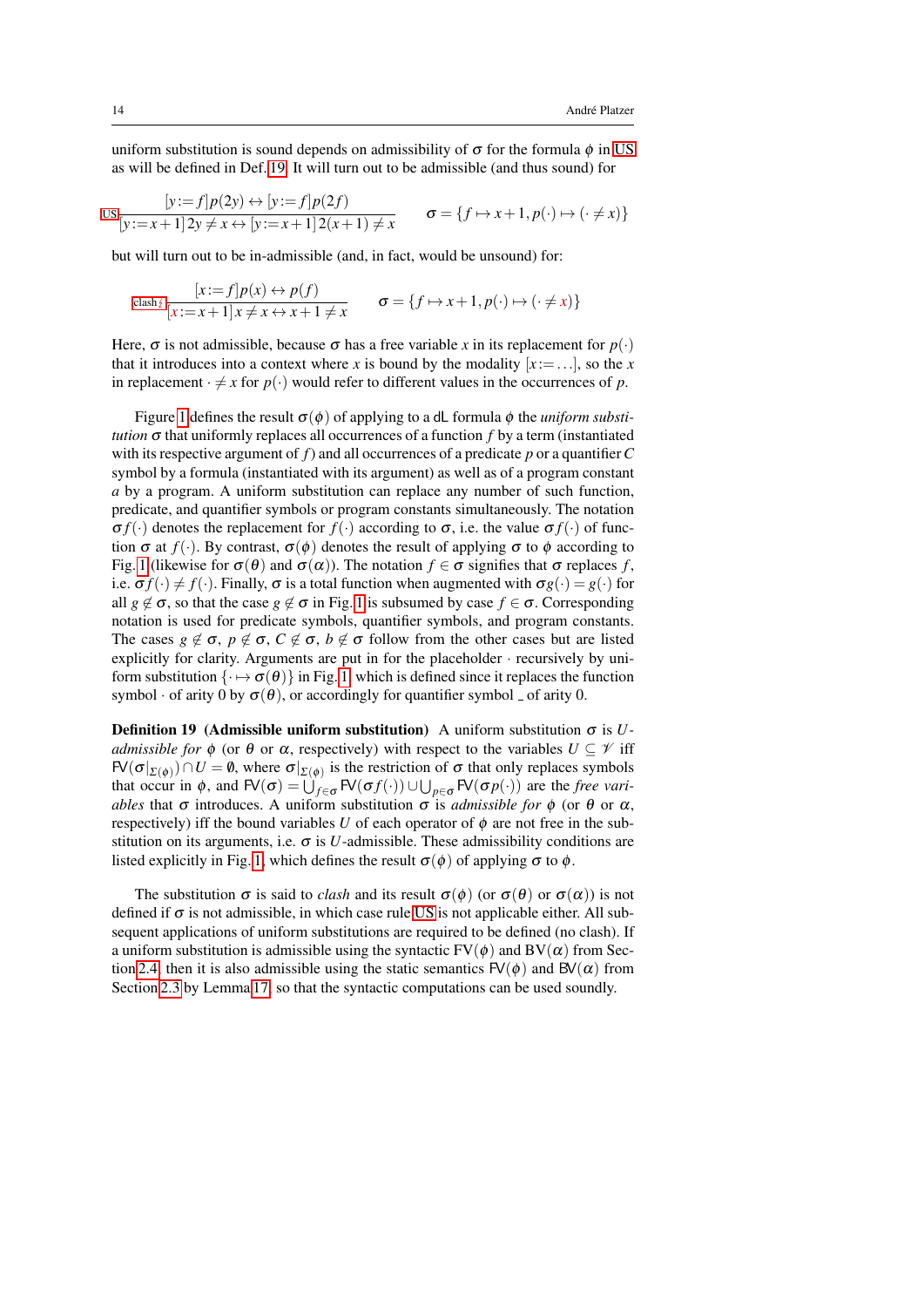| $\sigma(x) = x$                                                                                                                                                                           | for variable $x \in \mathscr{V}$                                       |
|-------------------------------------------------------------------------------------------------------------------------------------------------------------------------------------------|------------------------------------------------------------------------|
| $\sigma(f(\theta)) = (\sigma(f))(\sigma(\theta)) \stackrel{\text{def}}{=} {\{\cdot \mapsto \sigma(\theta)\}}(\sigma(f(\cdot)) \text{ for function symbol } f \in \sigma$                  |                                                                        |
| $\sigma(g(\theta)) = g(\sigma(\theta))$                                                                                                                                                   | for function symbol $g \notin \sigma$                                  |
| $\sigma(\theta + \eta) = \sigma(\theta) + \sigma(\eta)$                                                                                                                                   |                                                                        |
| $\sigma(\theta \cdot \eta) = \sigma(\theta) \cdot \sigma(\eta)$                                                                                                                           |                                                                        |
| $\sigma((\theta)')=(\sigma(\theta))'$                                                                                                                                                     | if $\sigma$ is $\mathcal V$ -admissible for $\theta$                   |
| $\sigma(\theta \geq \eta) \equiv \sigma(\theta) \geq \sigma(\eta)$                                                                                                                        |                                                                        |
| $\sigma(p(\theta)) \equiv (\sigma(p))(\sigma(\theta)) \stackrel{\text{def}}{=} {\{\cdot \mapsto \sigma(\theta)\}}(\sigma p(\cdot))$ for predicate symbol $p \in \sigma$                   |                                                                        |
| $\sigma(q(\theta)) \equiv q(\sigma(\theta))$                                                                                                                                              | for predicate symbol $q \notin \sigma$                                 |
| $\sigma(C(\phi)) \equiv \sigma(C)(\sigma(\phi)) \stackrel{\text{def}}{=} \{- \rightarrow \sigma(\phi)\} (\sigma(C(\phi)))$ if $\sigma$ is $\not\sim$ -admissible for $\phi, C \in \sigma$ |                                                                        |
| $\sigma(C(\phi)) \equiv C(\sigma(\phi))$                                                                                                                                                  | if $\sigma$ is $\mathcal V$ -admissible for $\phi$ , $C \notin \sigma$ |
| $\sigma(\neg\phi) \equiv \neg\sigma(\phi)$                                                                                                                                                |                                                                        |
| $\sigma(\phi \wedge \psi) \equiv \sigma(\phi) \wedge \sigma(\psi)$                                                                                                                        |                                                                        |
| $\sigma(\forall x \phi) \equiv \forall x \sigma(\phi)$                                                                                                                                    | if $\sigma$ is $\{x\}$ -admissible for $\phi$                          |
| $\sigma(\exists x \phi) \equiv \exists x \sigma(\phi)$                                                                                                                                    | if $\sigma$ is {x}-admissible for $\phi$                               |
| $\sigma([\alpha]\phi) \equiv [\sigma(\alpha)]\sigma(\phi)$                                                                                                                                | if $\sigma$ is BV( $\sigma(\alpha)$ )-admissible for $\phi$            |
| $\sigma(\langle \alpha \rangle \phi) \equiv \langle \sigma(\alpha) \rangle \sigma(\phi)$                                                                                                  | if $\sigma$ is BV( $\sigma(\alpha)$ )-admissible for $\phi$            |
| $\sigma(a) \equiv \sigma a$                                                                                                                                                               | for program constant $a \in \sigma$                                    |
| $\sigma(b) \equiv b$                                                                                                                                                                      | for program constant $b \notin \sigma$                                 |
| $\sigma(x:=\theta) \equiv x:=\sigma(\theta)$                                                                                                                                              |                                                                        |
| $\sigma(x' = \theta \& \psi) \equiv x' = \sigma(\theta) \& \sigma(\psi)$                                                                                                                  | if $\sigma$ is $\{x, x'\}$ -admissible for $\theta, \psi$              |
| $\sigma$ (? $\psi$ ) $\equiv$ ? $\sigma$ ( $\psi$ )                                                                                                                                       |                                                                        |
| $\sigma(\alpha \cup \beta) \equiv \sigma(\alpha) \cup \sigma(\beta)$                                                                                                                      |                                                                        |
| $\sigma(\alpha;\beta) \equiv \sigma(\alpha); \sigma(\beta)$                                                                                                                               | if $\sigma$ is BV( $\sigma(\alpha)$ )-admissible for $\beta$           |
| $\sigma(\alpha^*) \equiv (\sigma(\alpha))^*$                                                                                                                                              | if $\sigma$ is BV( $\sigma(\alpha)$ )-admissible for $\alpha$          |
|                                                                                                                                                                                           |                                                                        |

<span id="page-14-0"></span>Fig. 1 Recursive application of uniform substitution  $\sigma$ 

*Example 20 (Admissibility)* The first use of [US](#page-12-3) in Example [18](#page-12-4) is admissible, because no free variable of the substitution is introduced into a context in which that variable is bound. The second, unsound attempt in Example [18](#page-12-4) clashes, because it is not admissible, since  $x \in FV(\sigma)$  but also  $x \in BV(x := x + 1)$ . Occurrences of such bound variables that result from the arguments of the predicates or functions are exempt:

$$
\text{us } \frac{[x:=f]p(x) \leftrightarrow p(f)}{[x:=x+1]x \neq y \leftrightarrow x+1 \neq y} \qquad \sigma = \{f \mapsto x+1, p(\cdot) \mapsto (\cdot \neq y)\}
$$

#### 3.1 Uniform Substitution Lemmas

Soundness of rule [US](#page-12-3) requires proving that validity is preserved when replacing symbols with their uniform substitutes. The key to its soundness proof is to relate this syntactic change to a semantic change of the interpretations such that validity of its premise in all interpretations implies validity of the premise in the semantically modified interpretation, which is then equivalent to validity of its syntactical substitute in the conclusion. The semantic substitution corresponding to (or adjoint to)  $\sigma$  modifies the interpretation of function, predicate and quantifier symbols as well as program constants semantically in the same way that  $\sigma$  replaces them syntactically. When  $\sigma$ is admissible, the value of an expression in the adjoint interpretation agrees with the value of its uniform substitute in the original interpretation. This link to the static semantics proves the following correspondence of syntactic and semantic substitution.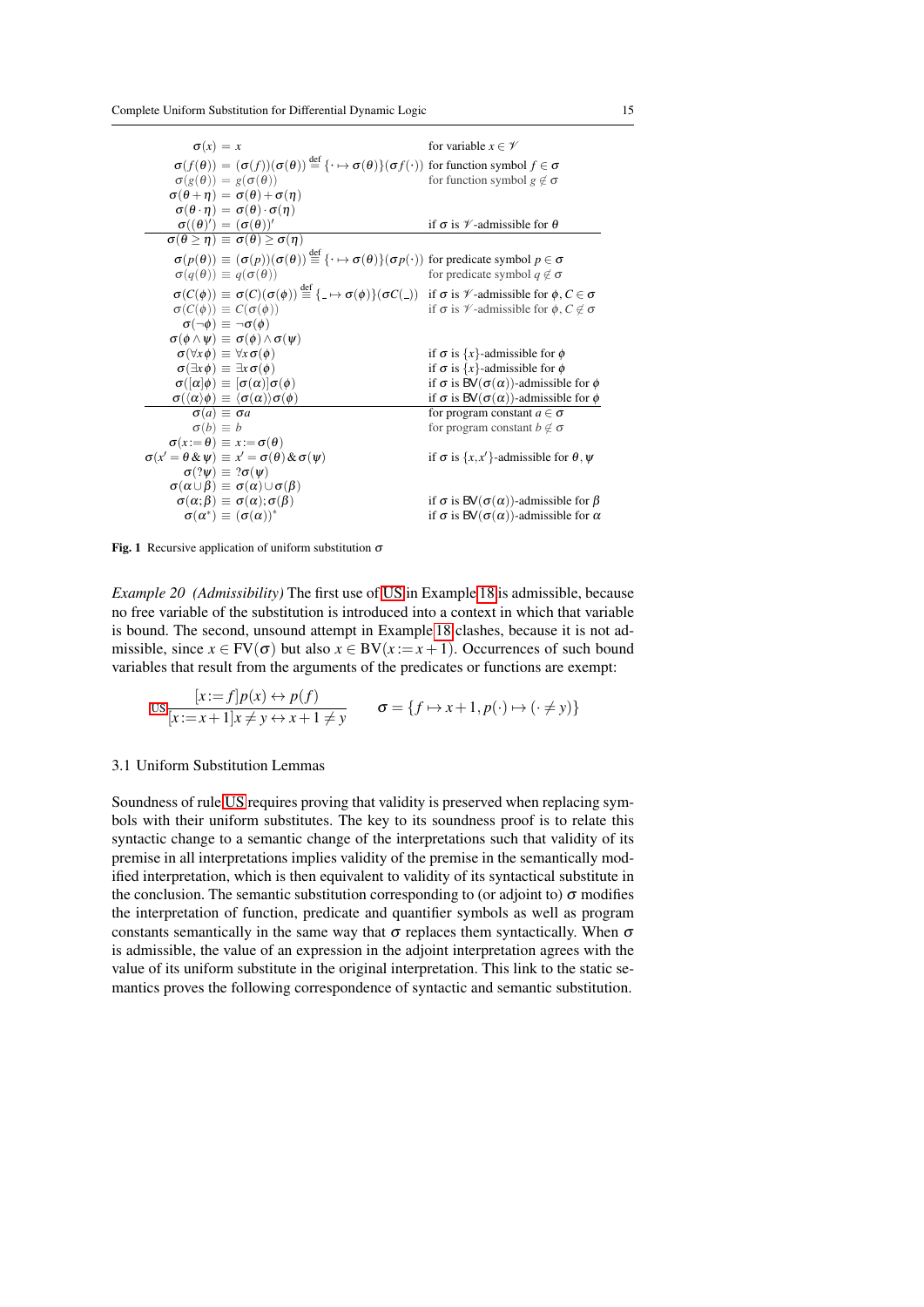Let  $I^d$  denote the interpretation that agrees with interpretation *I* except for the interpretation of function symbol · which is changed to  $d \in \mathbb{R}$ . Correspondingly  $I^R$ denotes the interpretation that agrees with *I* except that quantifier symbol \_ is  $R \subseteq \mathcal{S}$ .

**Definition 21** (Substitution adjoints) The *adjoint* to substitution  $\sigma$  is the operation that maps  $I, v$  to the *adjoint* interpretation  $\sigma_v^* I$  in which the interpretation of each function symbol  $f \in \sigma$ , predicate symbol  $p \in \sigma$ , quantifier symbol  $C \in \sigma$ , and program constant  $a \in \sigma$  is modified according to  $\sigma$ :

$$
\sigma_v^* I(f) : \mathbb{R} \to \mathbb{R}; d \mapsto I^d \mathbf{v} [\sigma f(\cdot)]
$$
  
\n
$$
\sigma_v^* I(p) = \{d \in \mathbb{R} : \mathbf{v} \in I^d \llbracket \sigma p(\cdot) \rrbracket\}
$$
  
\n
$$
\sigma_v^* I(C) : \wp(\mathcal{S}) \to \wp(\mathcal{S}) ; R \mapsto I^R \llbracket \sigma C(\cdot) \rrbracket
$$
  
\n
$$
\sigma_v^* I(a) = I \llbracket \sigma a \rrbracket
$$

<span id="page-15-1"></span>**Corollary 22** (Admissible adjoints) *If*  $v = \omega$  *on*  $\text{FV}(\sigma)$ *, then*  $\sigma_v^*I = \sigma_{\omega}^*I$ *. If*  $\sigma$  *is U*-admissible for  $\theta$  *(or*  $\phi$  *or*  $\alpha$ *, respectively) and*  $v = \omega$  *on*  $U^{\mathsf{L}}$ *, then* 

$$
\sigma_v^* I[\![\theta]\!] = \sigma_o^* I[\![\theta]\!] \text{ i.e. } \sigma_v^* I\mu[\![\theta]\!] = \sigma_o^* I\mu[\![\theta]\!] \text{ for all states } \mu
$$
  

$$
\sigma_v^* I[\![\phi]\!] = \sigma_o^* I[\![\phi]\!]
$$
  

$$
\sigma_v^* I[\![\alpha]\!] = \sigma_o^* I[\![\alpha]\!]
$$

Substituting equals for equals is sound by the compositional semantics of dL. The more general uniform substitutions are still sound, because the semantics of uniform substitutes of expressions agrees with the semantics of the expressions themselves in the adjoint interpretations. The semantic modification of adjoint interpretations has the same effect as the syntactic uniform substitution.

<span id="page-15-3"></span>Lemma 23 (Uniform substitution for terms) *The uniform substitution* σ *and its adjoint interpretation* σ ∗ ν *I*,ν *for I*,ν *have the same semantics for all* terms θ*:*

$$
IV[\![\sigma(\theta)]\!]=\sigma_{\scriptscriptstyle V}^*IV[\![\theta]\!]
$$

The uniform substitute of a formula is true at  $v$  in an interpretation iff the formula itself is true at ν in its adjoint interpretation. Uniform substitution lemmas are proved by simultaneous induction for formulas and programs, as they are mutually recursive.

<span id="page-15-0"></span>Lemma 24 (Uniform substitution for formulas) *The uniform substitution* σ *and its adjoint interpretation*  $\sigma_v^*I$ , *v for I*, *v have the same semantics for all* formulas φ:

$$
v\in I[\![\sigma(\phi)]\!]\ iff\ v\in\sigma_v^*I[\![\phi]\!]
$$

The uniform substitute of a program has a run from  $v$  to  $\omega$  in an interpretation iff the program itself has a run from  $v$  to  $\omega$  in its adjoint interpretation.

<span id="page-15-2"></span>Lemma 25 (Uniform substitution for programs) *The uniform substitution* σ *and its adjoint interpretation*  $\sigma_v^*I$ , *v for I*, *v have the same semantics for all* programs α*:* 

$$
(\mathbf{v},\boldsymbol{\omega})\in I[\![\boldsymbol{\sigma}(\boldsymbol{\alpha})]\!]\; \text{iff}\; (\mathbf{v},\boldsymbol{\omega})\in \boldsymbol{\sigma}_{\mathbf{v}}^*\boldsymbol{I}[\![\boldsymbol{\alpha}]\!]
$$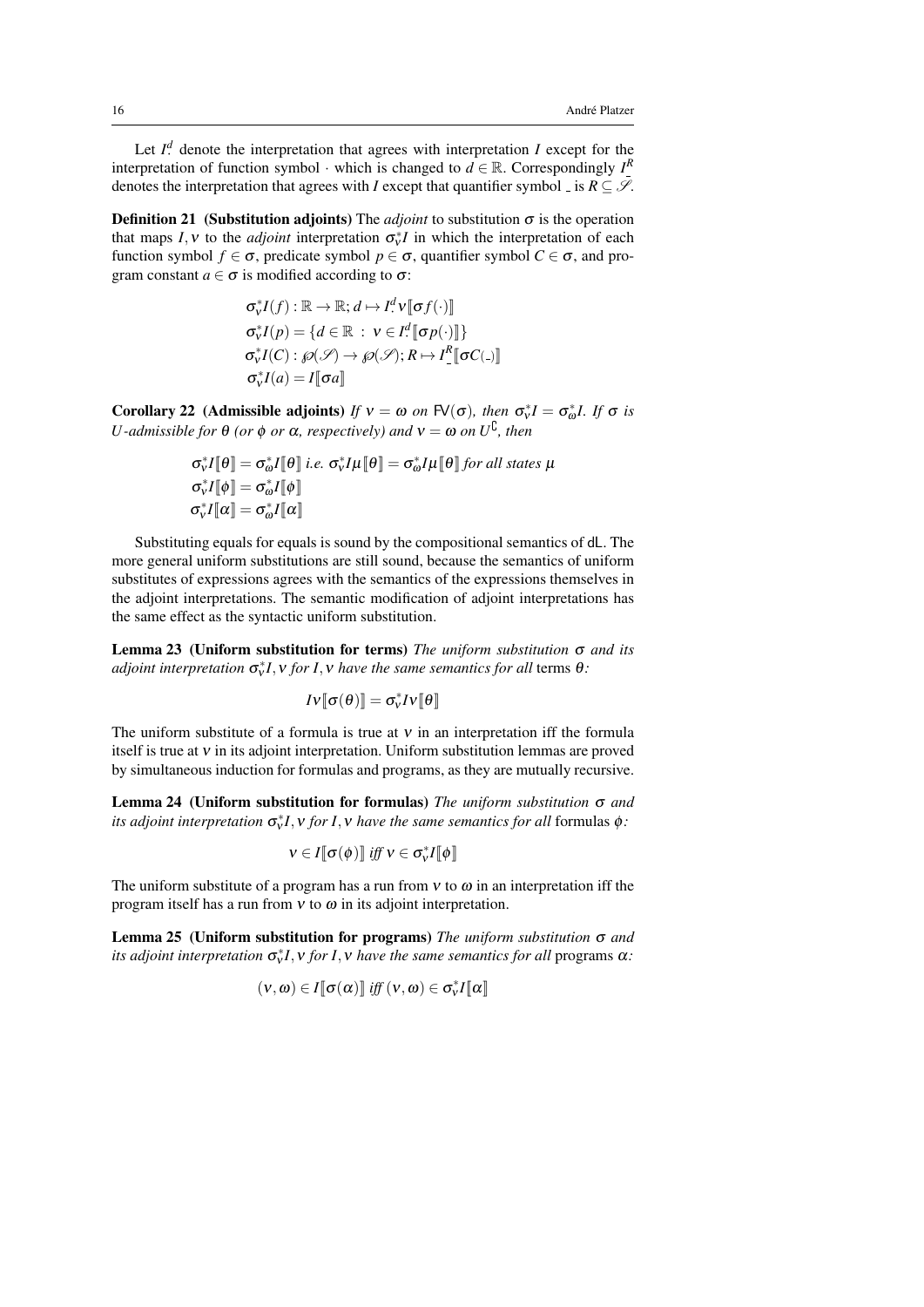#### 3.2 Soundness

The uniform substitution lemmas are the key insights for the soundness of proof rule [US,](#page-12-3) which is only applicable if its uniform substitution is defined. A proof rule is *sound* iff validity of all its premises implies validity of its conclusion.

## <span id="page-16-0"></span>Theorem 26 (Soundness of uniform substitution) *The proof rule [US](#page-12-3) is sound.*

<span id="page-16-2"></span>
$$
(US) \ \frac{\phi}{\sigma(\phi)}
$$

*Proof.* Let the premise  $\phi$  of [US](#page-12-3) be valid, i.e.  $v \in I[\![\phi]\!]$  for all interpretations and states *I*,ν. To show that the conclusion is valid, consider any interpretation and state *I*,ν and show  $v \in I[\![\sigma(\phi)]\!]$ . By Lemma [24,](#page-15-0)  $v \in I[\![\sigma(\phi)]\!]$  iff  $v \in \sigma_v^* I[\![\phi]\!]$ . Now  $v \in \sigma_v^* I[\![\phi]\!]$ holds, because  $v \in I[\![\phi]\!]$  for all *I*, *v*, including for  $\sigma_v^*I$ , *v*, by premise. The rule [US](#page-12-2)<sub>1</sub> is the special case of [US](#page-12-3) where  $\sigma$  only substitutes predicate symbol  $p$ .  $\Box$ 

Uniform substitutions can also be used to soundly instantiate locally sound proof rules or whole proofs just like proof rule [US](#page-12-3) soundly instantiates axioms or other valid formulas (Theorem [26\)](#page-16-0). An inference or proof rule is *locally sound* iff its conclusion is valid in any interpretation *I* in which all its premises are valid. All locally sound proof rules are sound. The use of Theorem [27](#page-16-1) in a proof is marked [USR.](#page-16-2)

<span id="page-16-1"></span>Theorem 27 (Soundness of uniform substitution of rules) *All uniform substitution instances (with*  $FV(\sigma) = \emptyset$ ) *of locally sound inferences are* locally sound:

$$
\frac{\phi_1 \quad \ldots \quad \phi_n}{\psi} \text{ locally sound} \qquad \text{implies} \qquad \frac{\sigma(\phi_1) \quad \ldots \quad \sigma(\phi_n)}{\sigma(\psi)} \text{ locally sound}
$$

*Proof.* Let  $\mathscr D$  be the inference on the left and let  $\sigma(\mathscr D)$  be the substituted inference on the right. Assume  $\mathscr D$  to be locally sound. To show that  $\sigma(\mathscr D)$  is locally sound, consider any *I* in which all premises of  $\sigma(\mathcal{D})$  are valid, i.e.  $I \models \sigma(\phi_i)$  for all *j*. That is,  $v \in I[\![\sigma(\phi_i)]\!]$  for all v and all *j*. By Lemma [24,](#page-15-0)  $v \in I[\![\sigma(\phi_i)]\!]$  is equivalent to  $v \in \sigma_v^* I[\![\phi_j]\!]$ , which, thus, also holds for all v and all *j*. By Corollary [22,](#page-15-1)  $\sigma_v^* I[\![\phi_j]\!] =$  $\sigma_{\omega}^* I[\![\phi_j]\!]$  for any  $\omega$ , since  $\mathsf{FV}(\sigma) = \emptyset$ . Fix an arbitrary state  $\omega$ . Then  $v \in \sigma_{\omega}^* I[\![\sigma(\phi_j)]\!]$ holds for all  $\nu$  and all *j* for the same (arbitrary)  $\omega$  that determines  $\sigma_{\omega}^* I$ .

Consequently, all premises of  $\mathscr{D}$  are valid in the same  $\sigma_{\varphi}^* I$ , i.e.  $\sigma_{\varphi}^* I \models \phi_j$  for all *j*. Thus,  $\sigma_{\omega}^* I \models \psi$  by local soundness of  $\mathscr{D}$ . That is,  $v \in \sigma_v^* I[\![\psi]\!] = \sigma_{\omega}^* I[\![\psi]\!]$  by Corol-lary [22](#page-15-1) for all v. By Lemma [24,](#page-15-0)  $v \in \sigma_v^* I[\![\psi]\!]$  is equivalent to  $v \in I[\![\sigma(\psi)]\!]$ , which continues to hold for all v. Thus,  $I \models \sigma(\psi)$ , i.e. the conclusion of  $\sigma(\mathscr{D})$  is valid in *I*, hence  $\sigma(\mathscr{D})$  is locally sound. Consequently, all uniform substitution instances  $\sigma(\mathscr{D})$ of locally sound inferences  $\mathscr{D}$  with  $FV(\sigma) = \emptyset$  are locally sound.  $\Box$ 

If  $\psi$  has a proof (i.e. *n* = 0), [USR](#page-16-2) preserves local soundness even if  $FV(\sigma) \neq \emptyset$ , because [US](#page-12-3) proves  $\sigma(\psi)$  from the provable  $\psi$ , which makes this inference locally sound, since local soundness is equivalent to soundness for  $n = 0$  premises. If  $\psi$  has a proof, uniform substitution of rules [USR](#page-16-2) for *n* = 0 premises is identical to rule [US.](#page-12-3)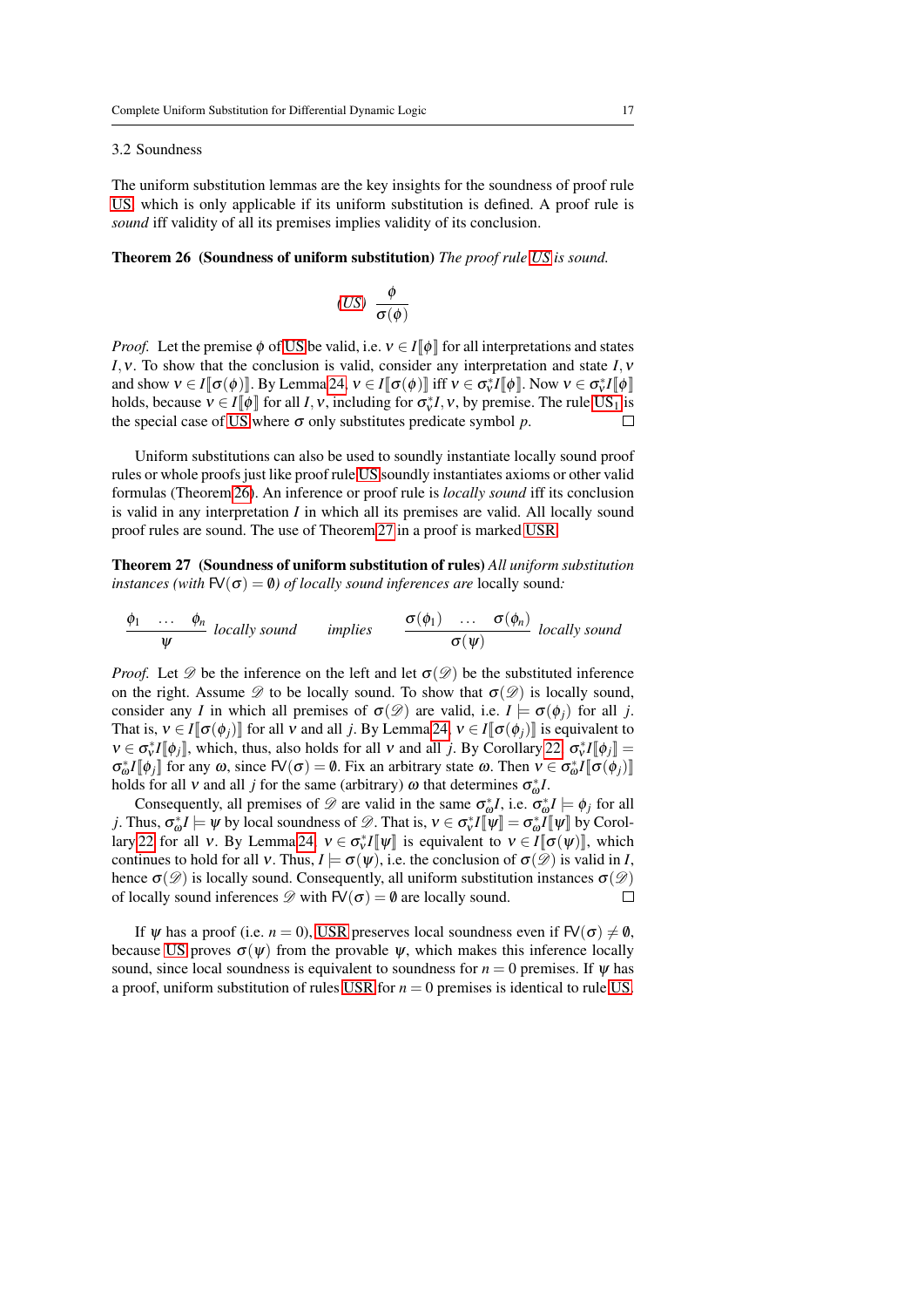*Example 28 (Uniform substitutions are only globally sound)* Rule [US](#page-12-3) itself is only sound but not locally sound, so it cannot have been used on any unproved premises at any point during a proof that is to be instantiated by proof rule [USR](#page-16-2) from Theorem [27.](#page-16-1) The following sound proof on the left with a modus ponens (marked [MP\)](#page-18-0) has an unproved premise on which [US](#page-12-3) has been used at some point during the proof:

$$
\frac{\ast}{1 = 0 \to [x' = 2]x < 5} \quad \frac{f(x) = 0}{1 = 0}
$$
\nUSR not applicable

\n
$$
\frac{0 = 0}{[x' = 2]x < 5}
$$

This use of [US,](#page-12-3) which substitutes 1 for  $f(\cdot)$ , makes the left proof sound but *not* locally sound. That prevents rule [USR](#page-16-2) of Theorem [27](#page-16-1) from (unsoundly) concluding the uniform substitution instance on the right with  $\sigma = \{f(\cdot) \mapsto 0\}$ . Rule [US](#page-12-3) assumes that its premise is valid (in all interpretations *I*), but the (clashing) substitution instance on the right only proves one choice for *f* to satisfy premise  $f(x) = 0$ . Rule [US](#page-12-3) can still be used in the proof of a premise that proves without endangering local soundness, because proved premises are valid in all interpretations by soundness.

## <span id="page-17-0"></span>4 Differential Dynamic Logic Axioms

Proof rules and axioms for a Hilbert-type axiomatization of dL from prior work [\[14\]](#page-44-1) are shown in Fig. [2,](#page-18-1) except that, thanks to proof rule [US,](#page-12-3) axioms and proof rules now reduce to the finite list of concrete dL formulas in Fig. [2](#page-18-1) as opposed to an infinite collection of axioms from a finite list of axiom schemata along with schema variables, side conditions, and implicit instantiation rules. Soundness of the axioms follows from soundness of corresponding axiom schemata [\[7,](#page-44-15) [14\]](#page-44-1), but is easier to prove standalone, because it is a finite list of formulas without the need to prove soundness for all their instances. Soundness of axioms, thus, reduces to validity of one formula as opposed to validity of all formulas that can be generated by the instantiation mechanism complying with the respective side conditions for that axiom schema. The proof rules in Fig. [2](#page-18-1) are *axiomatic rules*, i.e. pairs of concrete dL formulas to be instantiated by [USR.](#page-16-2) Soundness of axiomatic rules reduces to proving that their concrete conclusion formula is a consequence of their premise formula. Further,  $\bar{x}$  is the vector of all relevant variables, which is finite-dimensional, or considered as a built-in vectorial term. Proofs in the uniform substitution dL calculus use [US](#page-12-3) (and variable renaming such as  $\forall x p(x)$  to  $\forall y p(y)$  to instantiate the axioms from Fig. [2](#page-18-1) to the required form.

*Diamond axiom*  $\langle \cdot \rangle$  expresses the duality of the  $[\cdot]$  and  $\langle \cdot \rangle$  modalities. *Assignment axiom* [:[=\]](#page-18-3) expresses that  $p(x)$  holds after the assignment  $x := f$  iff  $p(f)$  holds initially. *Test axiom* [[?](#page-18-4)] expresses that *p* holds after the test ?*q* iff *p* is implied by *q*, because test ?*q* only runs when *q* holds. *Choice axiom* [[∪](#page-18-5)] expresses that  $p(\bar{x})$  holds after all runs of  $a \cup b$  iff  $p(\bar{x})$  holds after all runs of a and after all runs of b. *Sequential composition axiom* [[;](#page-18-6)] expresses that  $p(\bar{x})$  holds after all runs of *a*; *b* iff, after all runs of *a*, it is the case that  $p(\bar{x})$  holds after all runs of *b*. *Iteration axiom* [\[](#page-18-7)\*] expresses that  $p(\bar{x})$  holds after all repetitions of *a* iff it holds initially and, after all runs of *a*, it is the case that  $p(\bar{x})$  holds after all repetitions of *a*. Axiom [K](#page-18-8) is the *modal modus ponens* from modal logic [\[9\]](#page-44-16). *Induction axiom* [I](#page-18-9) expresses that if, no matter how often *a* repeats,  $p(\bar{x})$  holds after all runs of *a* if it was true before, then, if  $p(\bar{x})$  holds initially,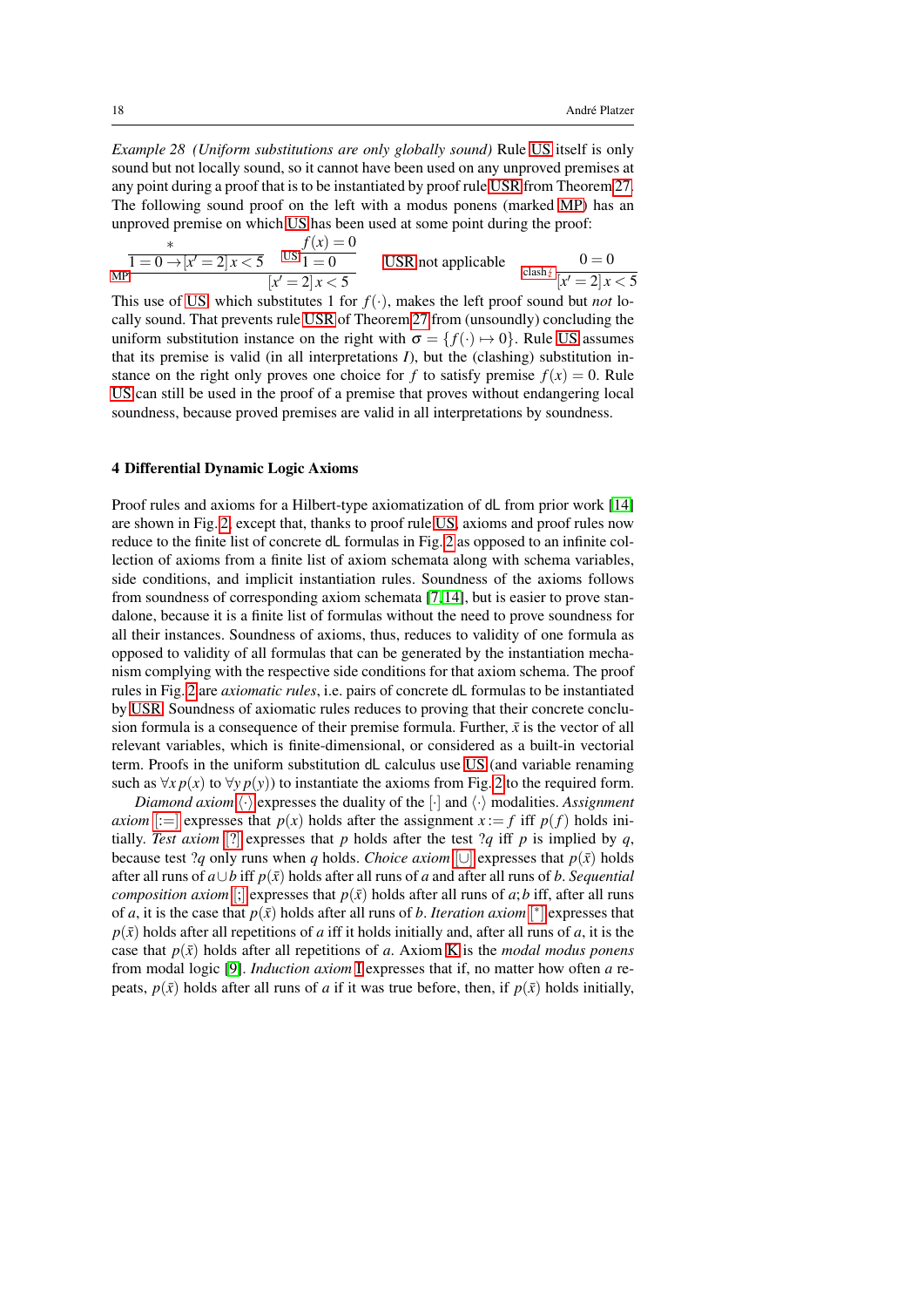<span id="page-18-12"></span><span id="page-18-11"></span><span id="page-18-6"></span><span id="page-18-5"></span><span id="page-18-4"></span><span id="page-18-3"></span><span id="page-18-2"></span><span id="page-18-0"></span>

| $\langle \cdot \rangle$                                                                                                                                                                                                                                                                                                                                                                                                                                                                                                                                                          | $\langle a \rangle p(\bar{x}) \leftrightarrow \neg[a] \neg p(\bar{x})$                             | G         | $p(\bar{x})$<br>$\overline{[a]p(\bar{x})}$                               |
|----------------------------------------------------------------------------------------------------------------------------------------------------------------------------------------------------------------------------------------------------------------------------------------------------------------------------------------------------------------------------------------------------------------------------------------------------------------------------------------------------------------------------------------------------------------------------------|----------------------------------------------------------------------------------------------------|-----------|--------------------------------------------------------------------------|
| $\left  \cdot \right $                                                                                                                                                                                                                                                                                                                                                                                                                                                                                                                                                           | $[x:=f]p(x) \leftrightarrow p(f)$                                                                  | $\forall$ | p(x)                                                                     |
| $[?]$                                                                                                                                                                                                                                                                                                                                                                                                                                                                                                                                                                            | $[?q]p \leftrightarrow (q \rightarrow p)$                                                          |           | $\forall x p(x)$                                                         |
| $\lbrack\cup\rbrack$                                                                                                                                                                                                                                                                                                                                                                                                                                                                                                                                                             | $[a \cup b]p(\bar{x}) \leftrightarrow [a]p(\bar{x}) \wedge [b]p(\bar{x})$                          | MP        | $p \rightarrow q$ p<br>q                                                 |
| $[;] % \begin{center} % \includegraphics[width=\linewidth]{imagesSupplemental_3.png} % \end{center} % \caption { % \textit{DefNet} of \textit{DefNet} and \textit{DefNet} of \textit{DefNet} and \textit{DefNet} of \textit{DefNet} and \textit{DefNet} of \textit{DefNet} and \textit{DefNet} of \textit{DefNet} and \textit{DefNet} of \textit{DefNet} and \textit{DefNet} of \textit{DefNet} and \textit{DefNet} of \textit{DefNet} and \textit{DefNet} of \textit{DefNet} and \textit{DefNet} of \textit{DefNet} and \textit{DefNet} of \textit{DefNet} and \textit{DefNet}$ | $ a;b p(\bar{x}) \leftrightarrow a   b p(\bar{x})$                                                 | CQ        | $f(\bar{x})=g(\bar{x})$<br>$p(f(\bar{x})) \leftrightarrow p(g(\bar{x}))$ |
| [*]                                                                                                                                                                                                                                                                                                                                                                                                                                                                                                                                                                              | $[a^*] p(\bar{x}) \leftrightarrow p(\bar{x}) \wedge [a][a^*] p(\bar{x})$                           | CE        | $p(\bar{x}) \leftrightarrow q(\bar{x})$                                  |
| K                                                                                                                                                                                                                                                                                                                                                                                                                                                                                                                                                                                | $[a](p(\bar{x}) \rightarrow q(\bar{x})) \rightarrow ( [a]p(\bar{x}) \rightarrow [a]q(\bar{x}))$    |           | $C(p(\bar{x})) \leftrightarrow C(q(\bar{x}))$                            |
| T                                                                                                                                                                                                                                                                                                                                                                                                                                                                                                                                                                                | $[a^*](p(\bar{x}) \rightarrow [a]p(\bar{x})) \rightarrow (p(\bar{x}) \rightarrow [a^*]p(\bar{x}))$ |           |                                                                          |
| V                                                                                                                                                                                                                                                                                                                                                                                                                                                                                                                                                                                | $p \rightarrow  a p$                                                                               |           |                                                                          |

<span id="page-18-13"></span><span id="page-18-10"></span><span id="page-18-9"></span><span id="page-18-8"></span><span id="page-18-7"></span><span id="page-18-1"></span>Fig. 2 Differential dynamic logic axioms and proof rules

it holds after all repetitions of *a*. *Vacuous axiom* [V](#page-18-10) expresses that arity 0 predicate symbol *p* continues to hold after all runs of *a* if it was true before.

*Gödel's generalization* rule [G](#page-18-11) expresses that  $p(\bar{x})$  holds after all runs of *a* if  $p(\bar{x})$ is valid. Accordingly [∀](#page-18-12) is the ∀*-generalization* rule. [MP](#page-18-0) is *modus ponens*. *Congruence* rules [CQ,](#page-18-13) [CE](#page-18-14) are not needed but included to efficiently use axioms in any context. Congruence rule [CT](#page-18-15) derives from [CQ](#page-18-13) using  $p(\cdot) \stackrel{\text{def}}{=} (c(\cdot) = c(g(\bar{x})))$  and reflexivity:

<span id="page-18-15"></span><span id="page-18-14"></span>
$$
(CT) \frac{f(\bar{x}) = g(\bar{x})}{c(f(\bar{x})) = c(g(\bar{x}))}
$$

*Remark 29* The use of variable vector  $\bar{x}$  is not essential but simplifies concepts. An equivalent axiomatization is obtained when considering  $p(\bar{x})$  to be a quantifier symbol of arity 0 in the axiomatization, or as *C*(*true*) with a quantifier symbol of arity 1. Neither replacements of quantifier symbols nor (vectorial) placeholders · for the substitutions  $\{p(\cdot) \mapsto \psi\}$  that are used for  $p(\bar{x})$  cause any free variables in the substitution. The mnemonic notation  $\sigma = \{p(\bar{x}) \mapsto \phi\}$  adopted for such uniform substitutions reminds that the variables  $\bar{x}$  are not free in  $\sigma$  even if they occur in the replacement  $\phi$ .

Sound axioms are just valid formulas, so true in all states. For example, in any state where  $[a][b]p(\bar{x})$  is true,  $[a;b]p(\bar{x})$  $[a;b]p(\bar{x})$  $[a;b]p(\bar{x})$  is true, too, by equivalence axiom [;]. Using axiom [[;](#page-18-6)] to replace one by the other is a truth-preserving transformation, i.e. in any state in which one is true, the other is true, too. Sound rules are validitypreserving, i.e. the conclusion is valid if the premises are valid, which is weaker than truth-preserving transformation. For proof search, the dL axioms are meant to be used to reduce the *axiom key* (marked blue) to the structurally simpler remaining conditions (right-hand sides of equivalences and the conditions assumed in implications).

*[R](#page-2-1)eal Quantifiers.* Besides (decidable) real arithmetic (whose use is denoted R), complete axioms for first-order logic can be adopted to express universal instantiation [∀](#page-19-0)i (if *p* is true of all *x*, it is also true of constant function symbol *f*), distributivity  $\forall \rightarrow$ , and vacuous quantification  $V_y$  (predicate p of arity zero does not depend on x).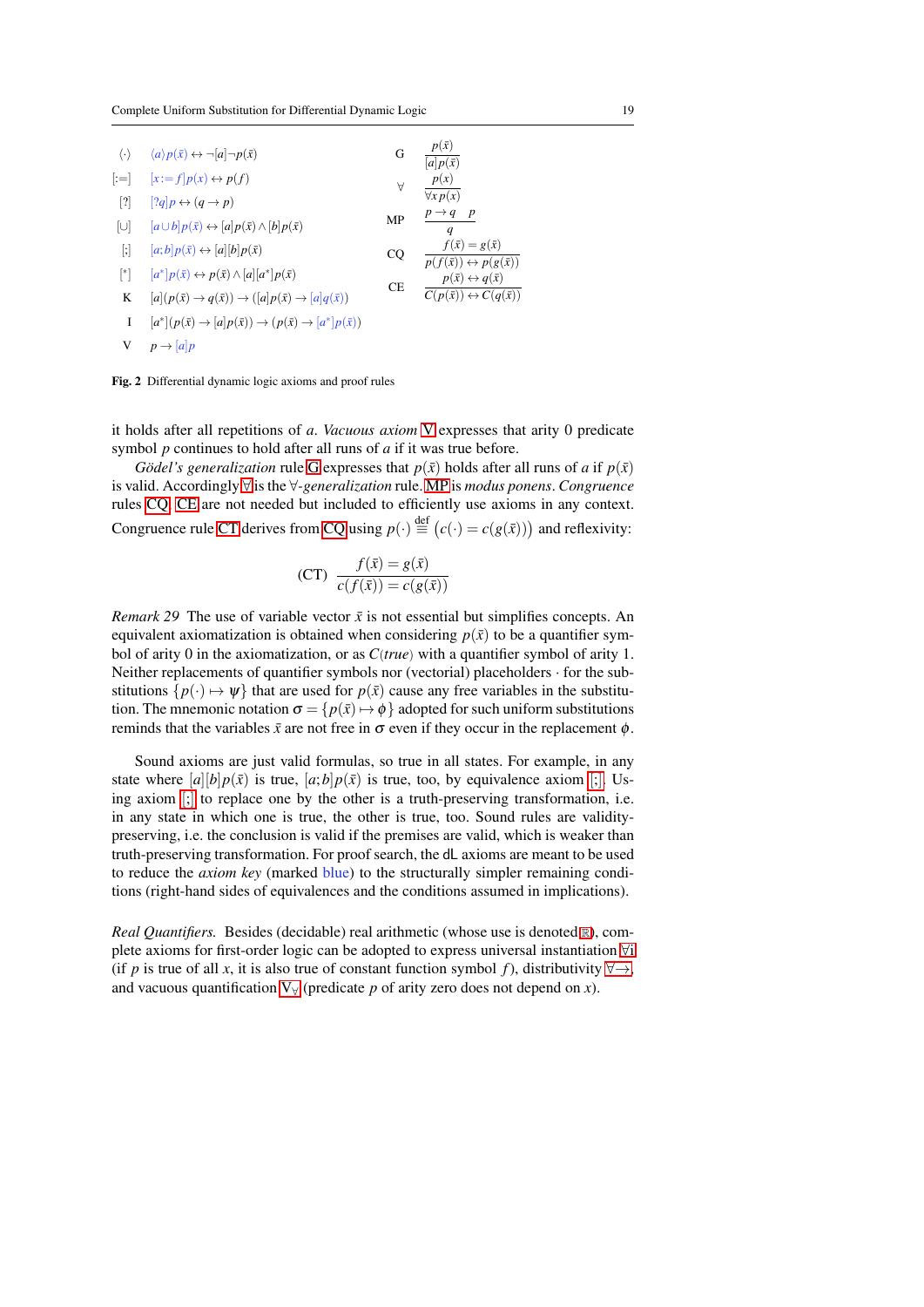<span id="page-19-1"></span><span id="page-19-0"></span>(∀i)  $(∀x p(x)) → p(f)$ (∀→) ∀*x* (*p*(*x*) → *q*(*x*)) → (∀*x p*(*x*) → ∀*x q*(*x*))  $(V_{\forall})$  *p*  $\rightarrow \forall x p$ 

<span id="page-19-2"></span>*The Significance of Clashes.* This section illustrates how uniform substitutions tell sound instantiations apart from unsound proof attempts. Rule [US](#page-12-3) clashes exactly when the substitution introduces a free variable into a bound context, which would be unsound. Example [18](#page-12-4) on p. [13](#page-12-4) already showed that even an occurrence of  $p(x)$  in a context where *x* is bound does not permit mentioning *x* in the replacement except in the · places. [US](#page-12-3) can directly handle even nontrivial binding structures, though, e.g. from  $[:=]$  $[:=]$  with the substitution  $\sigma = \{f \mapsto x^2, p(\cdot) \mapsto [(z := \cdot + z)^*; z := \cdot + yz]y \ge \cdot\}$ :

$$
\text{US}_{x} = \frac{[x := f]p(x) \leftrightarrow p(f)}{[x := x^2][(z := x + z)^*; z := x + yz]y \ge x \leftrightarrow [(z := x^2 + z)^*; z := x^2 + yz]y \ge x^2}
$$

It is soundness-critical that [US](#page-12-3) clashes when trying to instantiate  $p$  in  $V_\forall$  with a formula that mentions the bound variable *x*:

$$
\text{clash}_{\mathcal{I}} \frac{p \to \forall x \, p}{x \geq 0 \to \forall x \, (x \geq 0)} \qquad \{p \mapsto x \geq 0\}
$$

It is soundness-critical that [US](#page-12-3) clashes when substituting *p* in vacuous program axiom [V](#page-18-10) with a formula with a free occurrence of a variable bound by the replacement of *a*:

$$
\text{clash}_{\mathcal{I}} \frac{p \to [a]p}{x \ge 0 \to [x' = -1]x \ge 0} \qquad \{a \mapsto x' = -1, p \mapsto x \ge 0\}
$$

Additional free variables are acceptable, though, e.g. in replacements for *p* as long as they are not bound in the particular context into which they will be substituted:

$$
\text{us } \frac{p \to [a]p}{y \ge 0 \to [x' = -1]y \ge 0} \qquad \{a \to x' = -1, p \to y \ge 0\}
$$

Complex formulas are acceptable as replacements for *p* if their free variables are not bound in the context, e.g., using  $\sigma = \{a \mapsto x' := 5x, p \mapsto [x' = x^2 - 2x + 2]x \ge 1\}$ :

$$
\text{US}_{x} \frac{p \to [a]p}{[x'-x^2-2x+2]x \ge 1 \to [x':=5x][x'=x^2-2x+2]x \ge 1}
$$

But it is soundness-critical that [US](#page-12-3) clashes when substituting a formula with a free dependence on  $x'$  for  $p$  into a context where  $x'$  will be bound after the substitution:

$$
\cosh^2\frac{p \to [a]p}{(x-1)'\geq 0 \to [x':=5x](x-1)'\geq 0} \qquad \{a \mapsto x':=5x, p \mapsto (x-1)'\geq 0\}
$$

Gödel's generalization rule [G](#page-18-11) uses  $p(\bar{x})$  instead of the p that [V](#page-18-10) uses, so its [USR](#page-16-2) instance allows all variables  $\bar{x}$  to occur in the replacement without causing a clash:

$$
G, \text{USR} \frac{(-x)^2 \ge 0}{[x' = -1](-x)^2 \ge 0} \qquad \{a \mapsto x' = -1, p(\bar{x}) \mapsto (-x)^2 \ge 0\}
$$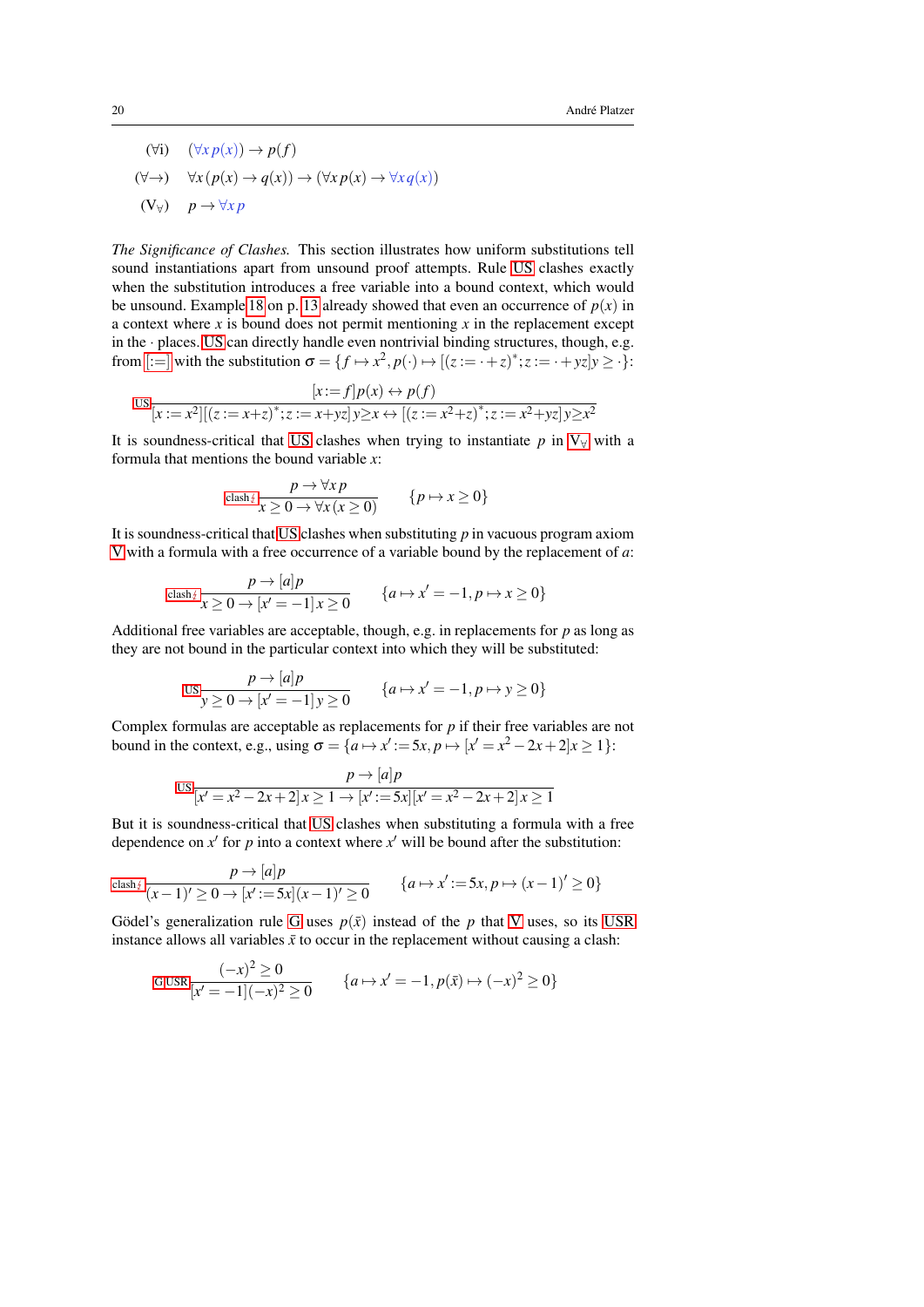Intuitively, the argument  $\bar{x}$  in this uniform substitution instance of [G](#page-18-11) was not introduced as part of the substitution but merely put in for the placeholder · instead. Let *x* = (*x*, *y*), [US](#page-12-3) {*a*  $\mapsto$  *x* := *x* + 1, *b*  $\mapsto$  *x* := 0; *y*<sup> $′$ </sup> = −2, *p*(*x*̄)  $\mapsto$  *x* ≥ *y*} derives from [[∪](#page-18-5)]:

$$
us \frac{[a \cup b]p(\bar{x}) \leftrightarrow [a]p(\bar{x}) \land [b]p(\bar{x})}{[x := x + 1 \cup (x := 0; y' = -2)]x \ge y \leftrightarrow [x := x + 1]x \ge y \land [x := 0; y' = -2]x \ge y}
$$
  
With  $\bar{x} = (x, y)$  and  $\{a \mapsto x := x + 1 \cup y := 0, b \mapsto y' = -1, p(\bar{x}) \mapsto x \ge y\}$ , US yields:

$$
\log \frac{[a;b]p(\bar{x}) \leftrightarrow [a][b]p(\bar{x})}{[(x:=x+1\cup y:=0);y'=-1]x \geq y \leftrightarrow [x:=x+1\cup y:=0][y'=-1]x \geq y}
$$

Not all axioms fit to the uniform substitution framework, though. The Barcan schema was used in a completeness proof for the Hilbert-type calculus for differential dynamic logic [\[14\]](#page-44-1) (but not in the completeness proof for its sequent calculus [\[12\]](#page-44-0)):

<span id="page-20-1"></span>
$$
(B) \ \forall x [\alpha] p(x) \rightarrow [\alpha] \forall x p(x) \quad (x \notin \alpha)
$$

Axiom schema [B](#page-20-1) is unsound without the restriction  $x \notin \alpha$ , though, so that the following formula, which cannot enforce  $x \notin a$ , would be an unsound axiom

<span id="page-20-2"></span>
$$
\forall x [a] p(x) \rightarrow [a] \forall x p(x)
$$
 (2)

Indeed, the effect of program constant  $a$  might depend on the value of  $x$  or it might write to *x*. In [\(2\)](#page-20-2), *x* cannot be written by *a* without violating soundness:

$$
\forall x \left[ a \middle| p(x) \rightarrow \left[ a \middle| \forall x \, p(x) \right] \right. \\ \left. \forall x \left[ x := 0 \right] x \ge 0 \rightarrow \left[ x := 0 \right] \forall x \left( x \ge 0 \right) \right. \\ \left. \{ a \mapsto x := 0, p(\cdot) \mapsto \cdot \ge 0 \} \right.
$$

nor can *x* be read by *a* in [\(2\)](#page-20-2) without violating soundness:

$$
\frac{\forall x \left[a\right] p(x) \rightarrow \left[a\right] \forall x \, p(x)}{\forall x \left[\left(2(y=x^2)\right] y = x^2 \rightarrow \left[\left(2(y=x^2)\right] \forall x \, y = x^2\right]} \qquad \{a \mapsto 2(y=x^2), p(\cdot) \mapsto y = x^2\}
$$

Thus, the completeness proof for differential dynamic logic from prior work [\[14\]](#page-44-1) does not carry over. A more general completeness result for differential game logic [\[16\]](#page-44-4) implies, however, that Barcan schema [B](#page-20-1) is unnecessary for completeness.

#### <span id="page-20-0"></span>5 Differential Equations and Differential Axioms

Section [4](#page-17-0) leverages uniform substitutions to obtain a finite list of axioms without sideconditions. They lack axioms for differential equations, though. Classical calculi for dL have axiom schema [\[](#page-1-0) 0 ] from p. [2](#page-1-0) for replacing differential equations with time quantifiers and discrete assignments for their solutions. In addition to being limited to simple solvable differential equations, such axiom schemata have quite nontrivial soundness-critical side conditions.

This section leverages [US](#page-12-3) and the new differential forms in dL to obtain a logically internalized version of differential invariants and related proof rules for differential equations [\[13,](#page-44-9) [15\]](#page-44-10) as axioms (without schema variables or side-conditions). These axioms can prove properties of more general "unsolvable" differential equations. They can also prove all properties of differential equations that can be proved with solutions [\[15\]](#page-44-10) while guaranteeing correctness of the solution as part of the proof.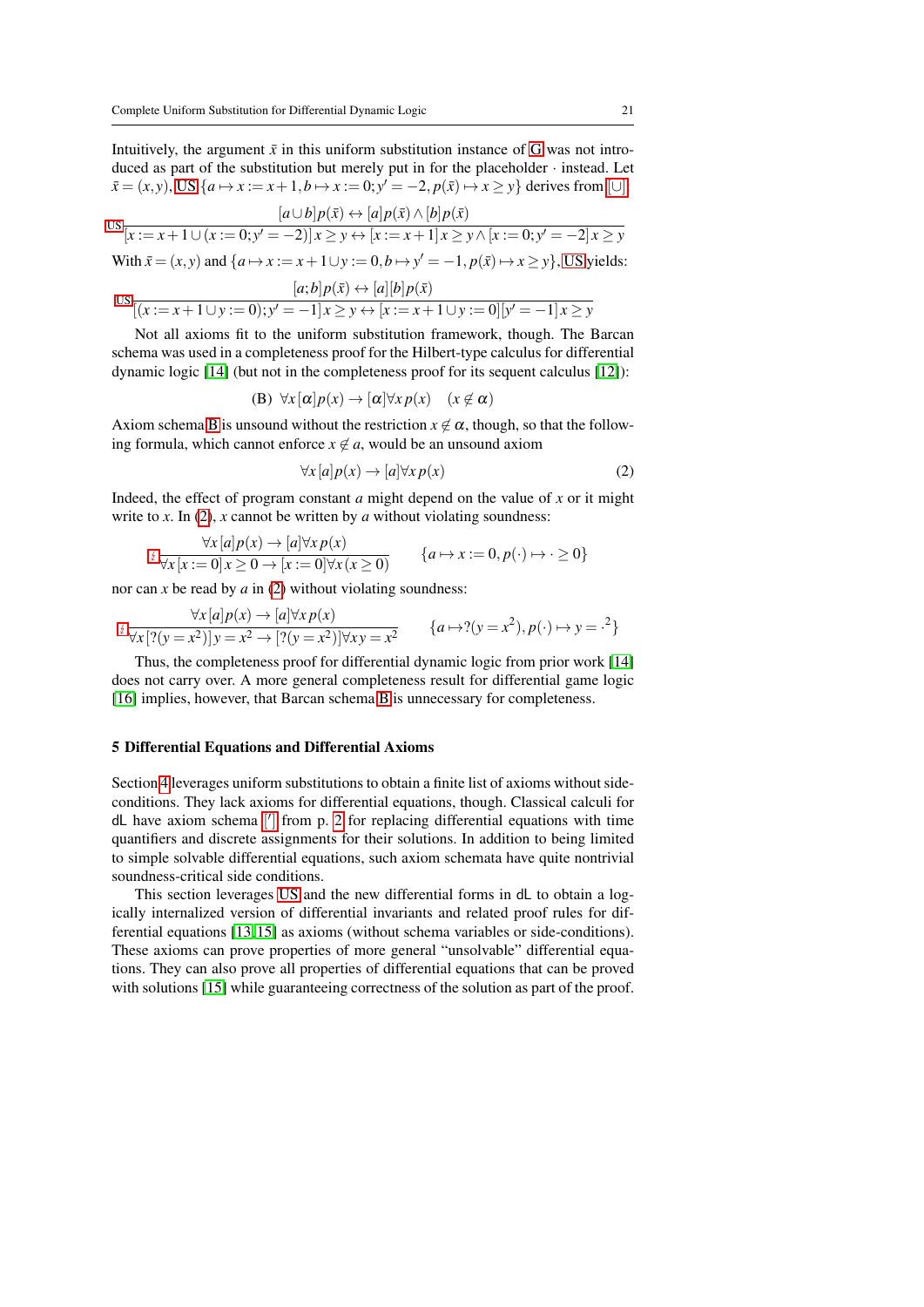<span id="page-21-13"></span><span id="page-21-12"></span><span id="page-21-11"></span><span id="page-21-10"></span><span id="page-21-2"></span><span id="page-21-1"></span>DW [*x*  $[x' = f(x) \& q(x)]q(x)$ DC  $[x' = f(x) \& q(x)]p(x) \leftrightarrow [x' = f(x) \& q(x) \land r(x)]p(x) \leftrightarrow [x' = f(x) \& q(x)]r(x)$ DE [*x*  $Q' = f(x) \& q(x) \, p(x, x') \leftrightarrow [x' = f(x) \& q(x)] [x' := f(x)] p(x, x')$ DI  $[x' = f(x) \& q(x)]p(x) \leftrightarrow [?q(x)]p(x) \rightarrow (q(x) \rightarrow [x' = f(x) \& q(x)](p(x))')$  $DG$  $0' = f(x) \& q(x) \, | p(x) \leftrightarrow \exists y \, [x' = f(x), y' = a(x)y + b(x) \& q(x) \, | p(x)$ DS [*x*  $\mathcal{O}' = f \& q(x) \, | p(x) \leftrightarrow \forall t \ge 0 \, ((\forall 0 \le s \le t \, q(x + fs)) \rightarrow [x := x + ft] p(x))$ *c* 0  $(f)' = 0$  $x'$  $(x)' = x'$  $^{\perp'}$  $(f(\bar{x}) + g(\bar{x}))' = (f(\bar{x}))' + (g(\bar{x}))'$  $\cdot$ <sup> $\prime$ </sup>  $(f(\bar{x}) \cdot g(\bar{x}))' = (f(\bar{x}))' \cdot g(\bar{x}) + f(\bar{x}) \cdot (g(\bar{x}))'$  $\circ'$  $[y := g(x)][y' := 1] ((f(g(x)))' = (f(y))' \cdot (g(x))')$ 

<span id="page-21-7"></span><span id="page-21-6"></span><span id="page-21-5"></span><span id="page-21-4"></span><span id="page-21-3"></span><span id="page-21-0"></span>Fig. 3 Differential equation axioms and differential axioms

5.1 Differentials: Invariants, Cuts, Effects, and Ghosts

Figure [3](#page-21-0) shows axioms for proving properties of differential equations [\(DW](#page-21-1)[–DS\)](#page-21-2), and differential axioms for differentials  $(+', ', \circ')$  $(+', ', \circ')$  $(+', ', \circ')$  which are equations of differentials. A[x](#page-21-6)iom *x*<sup> $\prime$ </sup> identifying  $(x)' = x'$  for variables  $x \in \mathcal{V}$  $x \in \mathcal{V}$  $x \in \mathcal{V}$  and axiom *c*<sup> $\prime$ </sup> for functions *f* and number literals of arity 0 are used implicitly to save space. Some axioms use reverse implication notation  $\phi \leftarrow \psi$  instead of the equivalent  $\psi \rightarrow \phi$  for emphasis.

<span id="page-21-9"></span>*Differential weakening* axiom [DW](#page-21-1) internalizes that differential equations never leave their evolution domain  $q(x)$ . The evolution domain  $q(x)$  holds after all evolutions of  $x' = f(x) \& q(x)$ , because differential equations cannot leave their evolution domains. [DW](#page-21-1) derives<sup>[3](#page-21-8)</sup> [ $x' = f(x) \& q(x)$ ] $p(x) \leftrightarrow [x' = f(x) \& q(x)] (q(x) \rightarrow p(x))$ , which allows to export the evolution domain to the postcondition and is also called [DW.](#page-21-9) Its (right) assumption is best proved by [G](#page-18-11) yielding premise  $q(x) \rightarrow p(x)$ . The *differential cut* axiom [DC](#page-21-10) is a cut for differential equations. It internalizes that differential equations always staying in  $r(x)$  also always stay in  $p(x)$  iff  $p(x)$  always holds after the differential equation that is restricted to the smaller evolution domain  $\& q(x) \wedge r(x)$ . [DC](#page-21-10) is a differential variant of modal modus ponens axiom [K.](#page-18-8)

*Differential effect* axiom [DE](#page-21-11) internalizes that the effect on differential symbols along a differential equation is a differential assignment assigning the right-hand side  $f(x)$  to the left-hand side x'. The differential assignment  $x' := f(x)$  in [DE](#page-21-11) instantaneously mimics the (continuous) effect that the differential equation  $x' = f(x) \& q(x)$ has on  $x'$ , thereby selecting the appropriate vector field for subsequent differentials. Axiom [DI](#page-21-12) internalizes *differential invariants* [\[13\]](#page-44-9), i.e. that  $p(x)$  holds always after a differential equation  $x' = f(x) \& q(x)$  iff it holds after  $?q(x)$ , provided its differential  $(p(x))'$  always holds after the differential equation  $x' = f(x) \& q(x)$ . This axiom re-

<span id="page-21-8"></span><sup>&</sup>lt;sup>3</sup> The implication  $[x' = f(x) \& q(x)](q(x) \rightarrow p(x)) \rightarrow [x' = f(x) \& q(x)]p(x)$  derives by [K](#page-18-8) from [DW.](#page-21-1) The converse implication  $[x' = f(x) \& q(x)]p(x) \rightarrow [x' = f(x) \& q(x)](q(x) \rightarrow p(x))$  derives by [K](#page-18-8) since [G](#page-18-11) derives  $[x' = f(x) \& q(x)] (p(x) \rightarrow (q(x) \rightarrow p(x)))$  from the tautology  $p(x) \rightarrow (q(x) \rightarrow p(x))$ .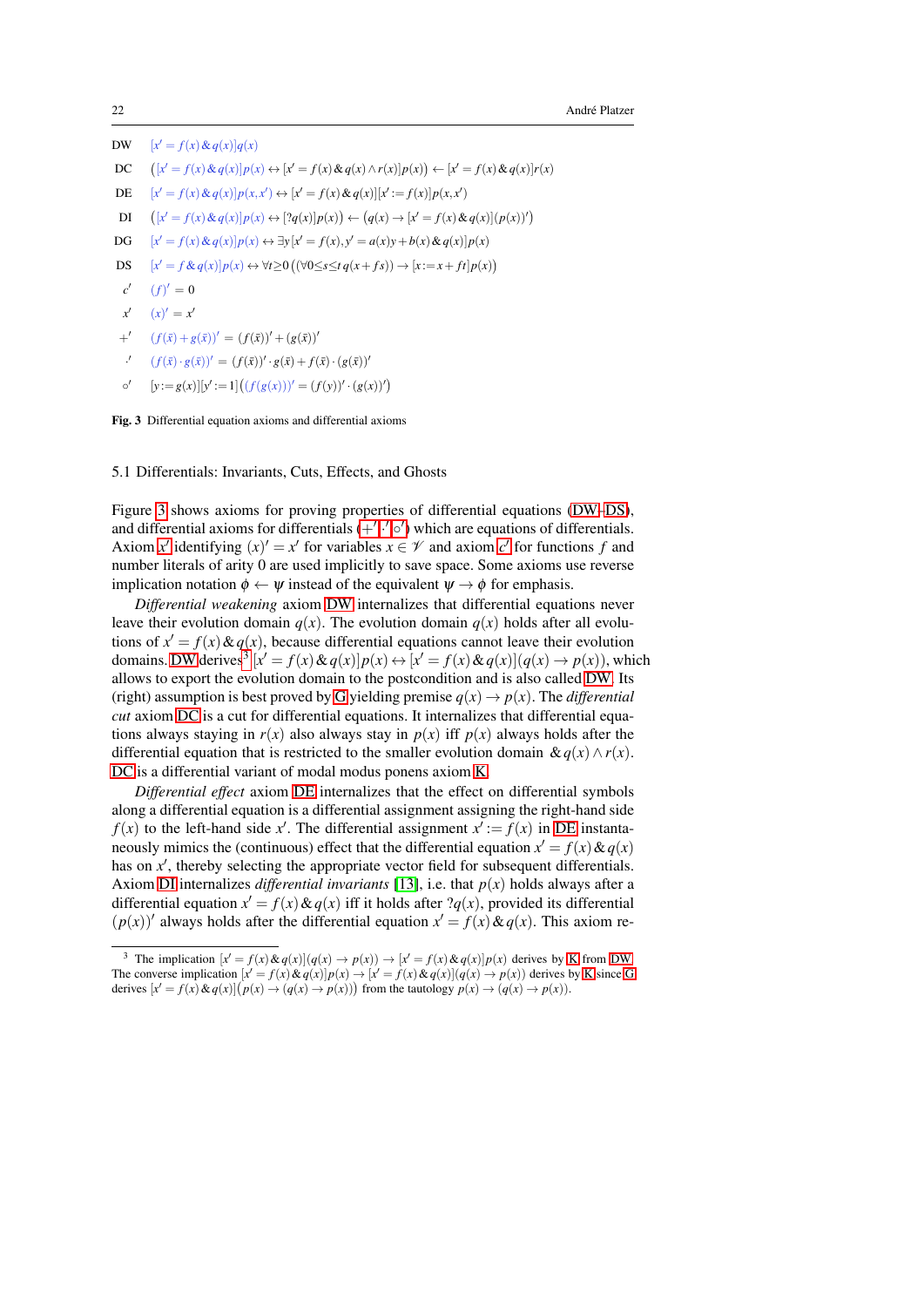duces future truth to present truth when the truth of  $p(x)$  does not change along the differential equation because  $(p(x))'$  holds all along. The differential equation also vacuously stays in  $p(x)$  if it starts outside  $q(x)$ , since it is stuck then. The assumption of [DI](#page-21-12) is best proved by [DE](#page-21-11) to select the appropriate vector field  $x' = f(x)$  for the differential  $(p(x))'$  and a subsequent [DW,](#page-21-9)[G](#page-18-11) to make the evolution domain constraint  $q(x)$  available as an assumption when showing  $(p(x))'$ . The condition  $[?q(x)]p(x)$  in [DI](#page-21-12) is equivalent to  $q(x) \rightarrow p(x)$  by axiom [[?](#page-18-4)]. While a general account of  $(p(x))'$ is possible [\[17\]](#page-44-17), this article focuses on atomic postconditions with the equivalences  $(\theta \ge \eta)' \equiv (\theta > \eta)' \equiv (\theta)' \ge (\eta)'$  and  $(\theta = \eta)' \equiv (\theta \ne \eta)' \equiv (\theta)' = (\eta)'$ , etc. for [DI](#page-21-12) axioms. Note  $(\theta \neq \eta)'$  cannot be  $(\theta)' \neq (\eta)'$ , because different rates of change from different initial values do not imply the values would remain different. Conjunctions can be handled separately by  $[\alpha](p(\bar{x}) \wedge q(\bar{x})) \leftrightarrow [\alpha]p(\bar{x}) \wedge [\alpha]q(\bar{x})$  which derives from [K.](#page-18-8) Disjunctions split into separate disjuncts, which is equivalent to classical differential invariants [\[13\]](#page-44-9) but easier. Axiom [DG](#page-21-13) internalizes *differential ghosts* [\[15\]](#page-44-10), i.e. that additional differential equations can be added whose solutions exist long enough, which can enable new invariants that are not otherwise provable [\[15\]](#page-44-10). Axiom [DS](#page-21-2) solves constant differential equations, and, as Section [5.2](#page-22-0) will demonstrate, more complex solvable differential equations with the help of [DG](#page-21-13)[,DC,](#page-21-10)[DI.](#page-21-12) Vectorial generalizations to systems of differential equations are possible for the axioms in Fig. [3.](#page-21-0)

The differential a[x](#page-21-6)ioms for differentials  $(+, \cdot, \circ', c', x')$  $(+, \cdot, \circ', c', x')$  $(+, \cdot, \circ', c', x')$  $(+, \cdot, \circ', c', x')$  $(+, \cdot, \circ', c', x')$  axiomatize differentials of polynomials. They are related to corresponding rules for time-derivatives, except that those would be ill-defined in a local state, so it is crucial to work with differentials that have a local semantics in individual states. Uniform substitutions correctly maintain that *y* does not occur in replacements for  $a(x)$ ,  $b(x)$  for [DG](#page-21-13) and that *x* does not occur in replacements for *f* in [DS,](#page-21-2) which are both soundness-critical. Occurrences of *x* in replacements for *f* are acceptable when using axiom  $[:=]$  $[:=]$  on  $[x':=f]p(x') \leftrightarrow p(f)$ .

Most axioms in Fig. [2](#page-18-1) and [3](#page-21-0) are independent, because there is exactly one axiom per operator. Exceptions in Fig. [2](#page-18-1) are [K,](#page-18-8)[I](#page-18-9)[,V,](#page-18-10) but there is a complete calculus without [\[](#page-18-7) ∗ ][,V](#page-18-10) [\[14\]](#page-44-1) and one without [G,](#page-18-11)[K,](#page-18-8)[I](#page-18-9)[,V](#page-18-10) that uses two extra rules instead [\[16\]](#page-44-4). The congruence rules [CQ](#page-18-13)[,CE](#page-18-14) are redundant and can be proved on a per-instance basis as well. Axiom [DW](#page-21-1) is the only one that can use the evolution domain, axiom [DC](#page-21-10) the only one that can change the evolution domain, and axiom [DG](#page-21-13) the only one that can change differential equations. Axiom [DE](#page-21-11) is the only one that can use the right-hand side of the differential equation. Axiom [DI](#page-21-12) is the only axiom that relates truth of a postcondition after a differential equation to truth at the initial state. Finally, axiom [DS](#page-21-2) is needed for proving diamond properties of differential equations, because it is the only one (besides the limited [DW\)](#page-21-1) that does not reduce a property of a differential equation to another property of a differential equation and, thus, the only axiom that ultimately proves them without the help of [G](#page-18-11)[,V](#page-18-10)[,K,](#page-18-8) which are not sound for  $\langle \alpha \rangle$ .

## <span id="page-22-0"></span>5.2 Example Proofs

This section illustrates how the uniform substitution calculus for dL can be used to realize a number of different reasoning techniques from the same proof primitives. While the same flexibility enables these different techniques also for proofs of hy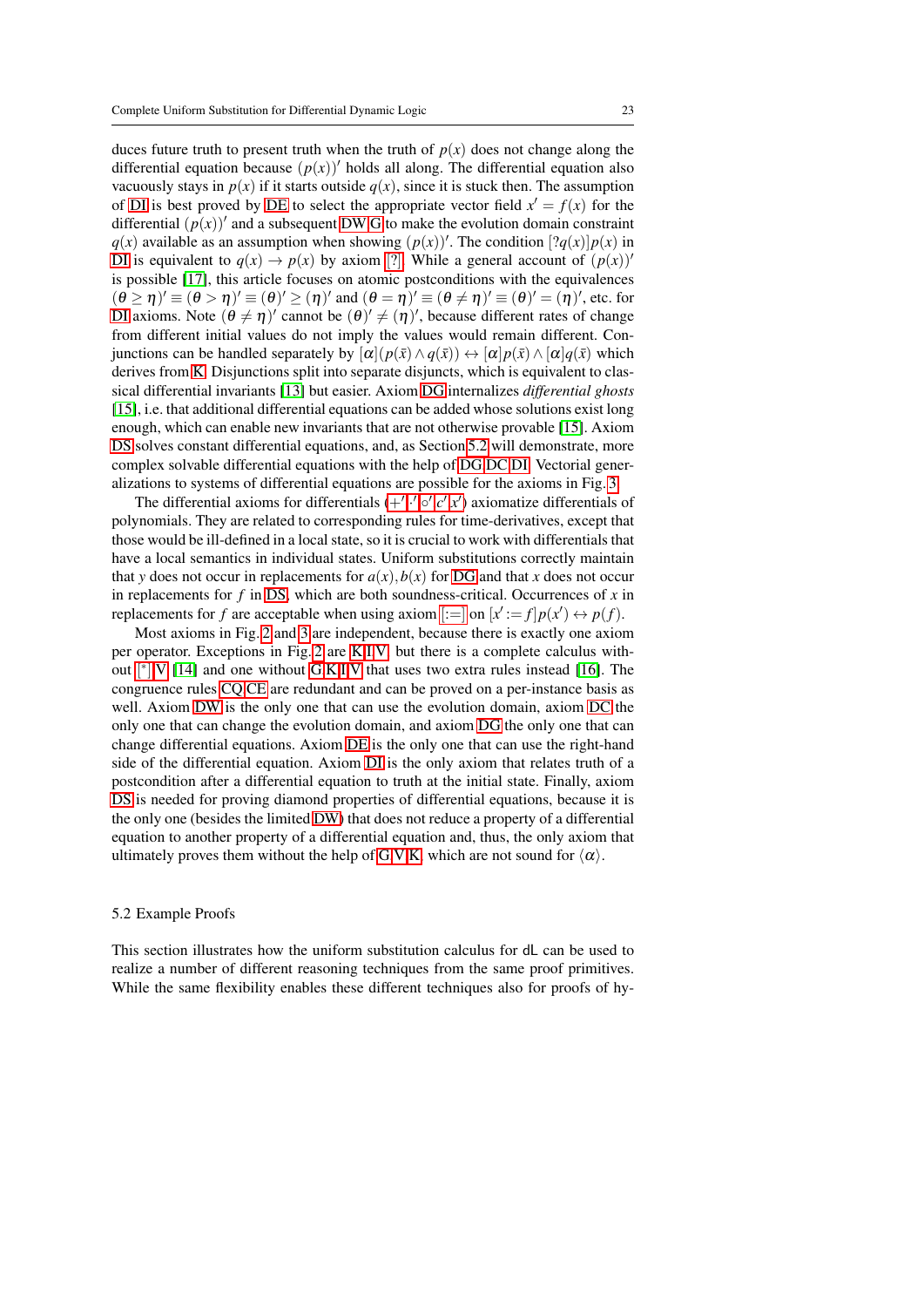brid systems, the following examples focus on differential equations to additionally illustrate how the differential equation axioms in Fig. [3](#page-21-0) are meant to be combined.

<span id="page-23-0"></span>*Example 30 (Contextual equivalence proof)* The following proof proves a property of a differential equation using differential invariants without having to solve that differential equation. One use of rule [US](#page-12-3) is shown explicitly, other uses of [US](#page-12-3) are similar to obtain and use the other axiom instances. [CE](#page-18-14) is used together with [MP.](#page-18-0)

|                                                                        | $f'(f(\bar{x}) \cdot g(\bar{x}))' = (f(\bar{x}))' \cdot g(\bar{x}) + f(\bar{x}) \cdot (g(\bar{x}))'$ |
|------------------------------------------------------------------------|------------------------------------------------------------------------------------------------------|
| $\ast$                                                                 | US<br>$(x \cdot x)' = (x)' \cdot x + x \cdot (x)'$                                                   |
| $\mathbb{R} \quad x^3 \cdot x + x \cdot x^3 > 0$                       | $(x \cdot x)' = x' \cdot x + x \cdot x'$                                                             |
| $[:=]\sqrt{x^{\prime}:=x^3]}x^{\prime}\cdot x+x\cdot x^{\prime}\geq 0$ | $CQ$ $(x \cdot x)' \ge 0 \leftrightarrow x' \cdot x + x \cdot x' \ge 0$                              |
| G $\sqrt{x^2 + x^3}$ $x^2 = x^3$ $x^2$ $\cdot x + x \cdot x^2 \ge 0$   | c'<br>$(x \cdot x \geq 1)' \leftrightarrow x' \cdot x + x \cdot x' \geq 0$                           |
| СE                                                                     | $[x' = x^3][x':=x^3](x \cdot x \ge 1)'$                                                              |
| DE                                                                     | $[x' = x^3](x \cdot x \ge 1)'$                                                                       |
| DІ                                                                     | $x \cdot x \geq 1 \rightarrow  x'  = \sqrt{x^3  x \cdot x} \geq 1$                                   |
|                                                                        |                                                                                                      |

Previous calculi [\[13,](#page-44-9) [15\]](#page-44-10) collapse this proof into a single proof step with complicated built-in operator implementations that silently perform the same reasoning in a nontransparent way. The approach presented here combines separate axioms to achieve the same effect in a modular way, with axioms of individual responsibilities internalizing separate logical reasoning principles in *differential-form* dL. Tactics combining the axioms as indicated make the axiomatic way equally convenient. Clever proof structuring, cuts or [MP](#page-18-0) uses enable proofs in which the main argument remains as fast [\[13,](#page-44-9) [15\]](#page-44-10) while the additional premises subsequently check soundness. Inferences in context such as those portrayed in [CE](#page-18-14)[,CQ](#page-18-13) are impossible in sequent calculus [\[12\]](#page-44-0).

<span id="page-23-1"></span>*Example 31 (Flat proof)* Rules [CQ](#page-18-13)[,CE](#page-18-14) simplify the proof in Example [30](#page-23-0) substantially but are not needed because a proof without contextual equivalence is possible:

<span id="page-23-2"></span>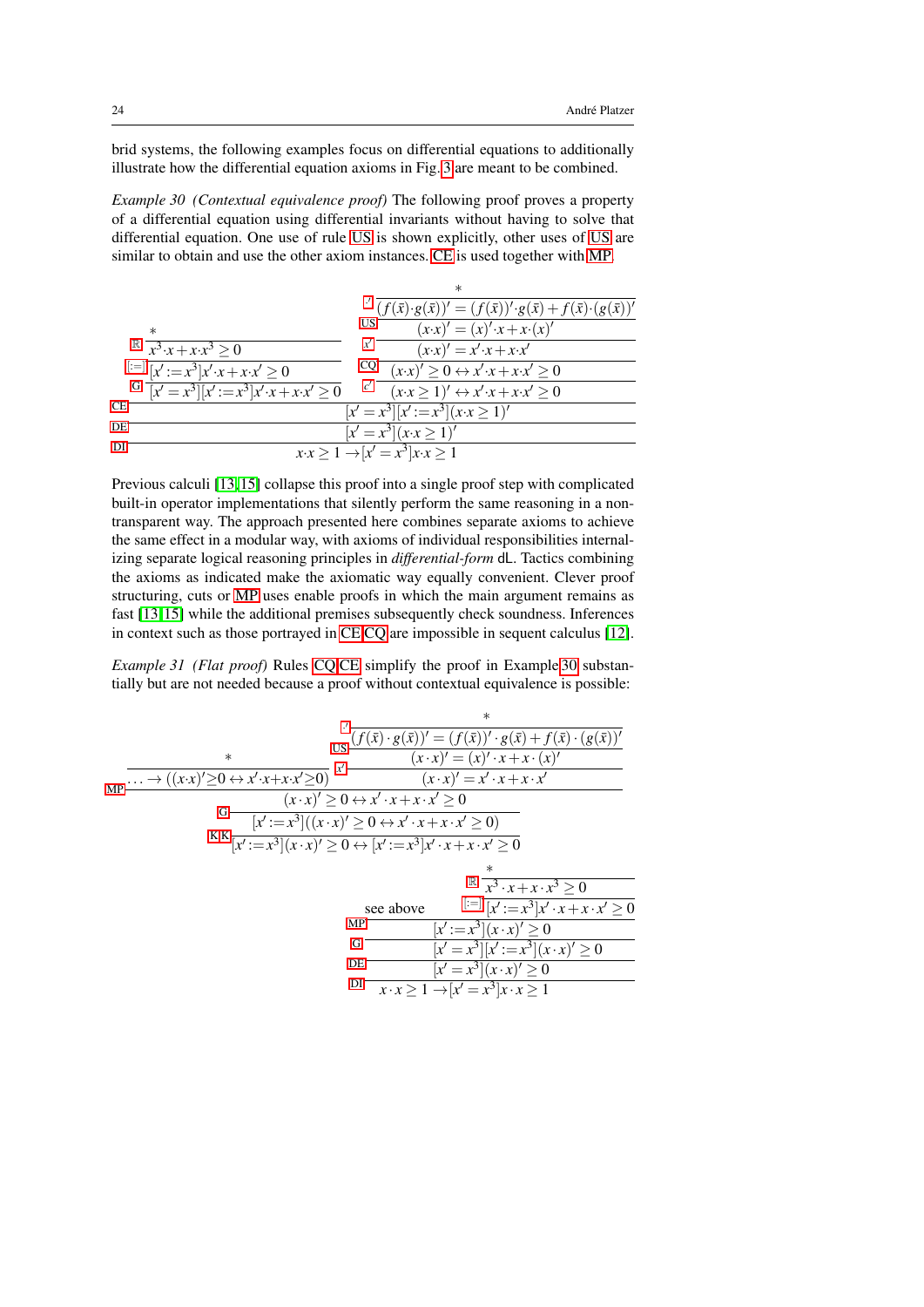*Example 32 (Parametric proof)* The proofs in Example [30](#page-23-0) and [31](#page-23-1) use (implicit) cuts with equivalences that predict the outcome of the right premise, which is conceptually simple but inconvenient for proof search. More constructively, a direct proof can use a free function symbol  $j(x, x')$  to obtain a straightforward parametric proof, instead:

| $j(x, x^3) \ge 0$                                     | $(x \cdot x)' = j(x,x')$                                    |
|-------------------------------------------------------|-------------------------------------------------------------|
| $\left  \xi = \right   x' \xi = x^3   j(x, x') \ge 0$ | $\frac{CQ(x, x)}{D} \geq 0 \leftrightarrow j(x, x') \geq 0$ |
| G $\sqrt{x^2-x^3}\sqrt{x^2-x^3}j(x, x')\geq 0$        | $(x \cdot x \geq 1)' \leftrightarrow j(x, x') \geq 0$       |
| CE.                                                   | $[x' = x^3][x':=x^3](x \cdot x \ge 1)'$                     |
| DE.                                                   | $[x' = x^3](x \cdot x \ge 1)'$                              |
| DI                                                    | $x \cdot x \geq 1 \rightarrow  x'  = x^3  x \cdot x \geq 1$ |

After conducting this proof with two open premises, the free function symbol  $j(x, x')$ can be instantiated as needed by a uniform substitution [\(USR](#page-16-2) from Theorem [27\)](#page-16-1). The above proof justifies the locally sound inference on the left whose two open premises and conclusions are instantiated by [USR](#page-16-2) leading to the new sound proof on the right:

$$
\frac{j(x,x^3) \ge 0 \quad (x \cdot x)' = j(x,x') \text{ implies } \text{USR} \frac{x^3 \cdot x + x \cdot x^3 \ge 0 \quad (x \cdot x)' = x' \cdot x + x \cdot x'}{x \cdot x \ge 1 \to [x' = x^3]x \cdot x \ge 1}
$$

After the instantiation of  $j(x, x')$  by [USR,](#page-16-2) the right proof completes as follows:

$$
\frac{\sqrt{x}}{\sqrt{x^3} \cdot x + x \cdot x^3 \ge 0} \frac{\sqrt{x}}{x^3 \cdot x + x \cdot x^3 \ge 0} \frac{\sqrt{x}}{\sqrt{x^3} \cdot x + x \cdot x^3 \ge 0} \frac{\sqrt{x^3} \cdot (x - x)^2 = (x)^2 \cdot x + x \cdot (x)^2}{(x - x)^2 = x^2 \cdot x + x \cdot x^2}
$$
\n
$$
\frac{\sqrt{x^3} \cdot x + x \cdot x^3 \ge 0}{x \cdot x \ge 1 \to [x^2 = x^3]x \cdot x \ge 1}
$$

This technique helps invariant search, where a free predicate symbol  $p(\bar{x})$  is instantiated lazily by [USR](#page-16-2) once all conditions become clear. This reduction saves considerable proof effort compared to eager invariant instantiation in sequent calculi [\[12\]](#page-44-0).

<span id="page-24-0"></span>*Example 33 (Forward computation proof)* The proof in Example [32](#page-23-2) involves less search than the proofs of the same formula in Example [30](#page-23-0) and [31.](#page-23-1) But it still ultimately requires foresight to identify the appropriate instantiation of  $j(x, x')$  for which the proof closes. For invariant search, such proof search is essentially unavoidable [\[14\]](#page-44-1) even if the technique in Example [32](#page-23-2) maximally postpones the search.

When used from left to right, the differential a[x](#page-21-6)ioms  $c', x', +', '$  $c', x', +', '$  $c', x', +', '$  $c', x', +', '$ ,  $\circ'$  compute deterministically and always simplify terms by pushing differential operators inside. For example, all backwards proof search in the right branch of the last proof of Example [32](#page-23-2) can be replaced by a deterministic forward computation proof starting from reflexivity  $(x \cdot x)' = (x \cdot x)'$  and drawing on axiom instances (used in a term context via [CT\)](#page-18-15) as needed in a forward proof, until the desired output shape is identified:

| $\mathbb{R}[\mathbf{x}\cdot\mathbf{x})'=(\mathbf{x}\cdot\mathbf{x})'$ |
|-----------------------------------------------------------------------|
| $\int (x \cdot x)' = (x)' \cdot x + x \cdot (x)'$                     |
| $x'(x \cdot x)' = x' \cdot x + x \cdot x'$                            |

∗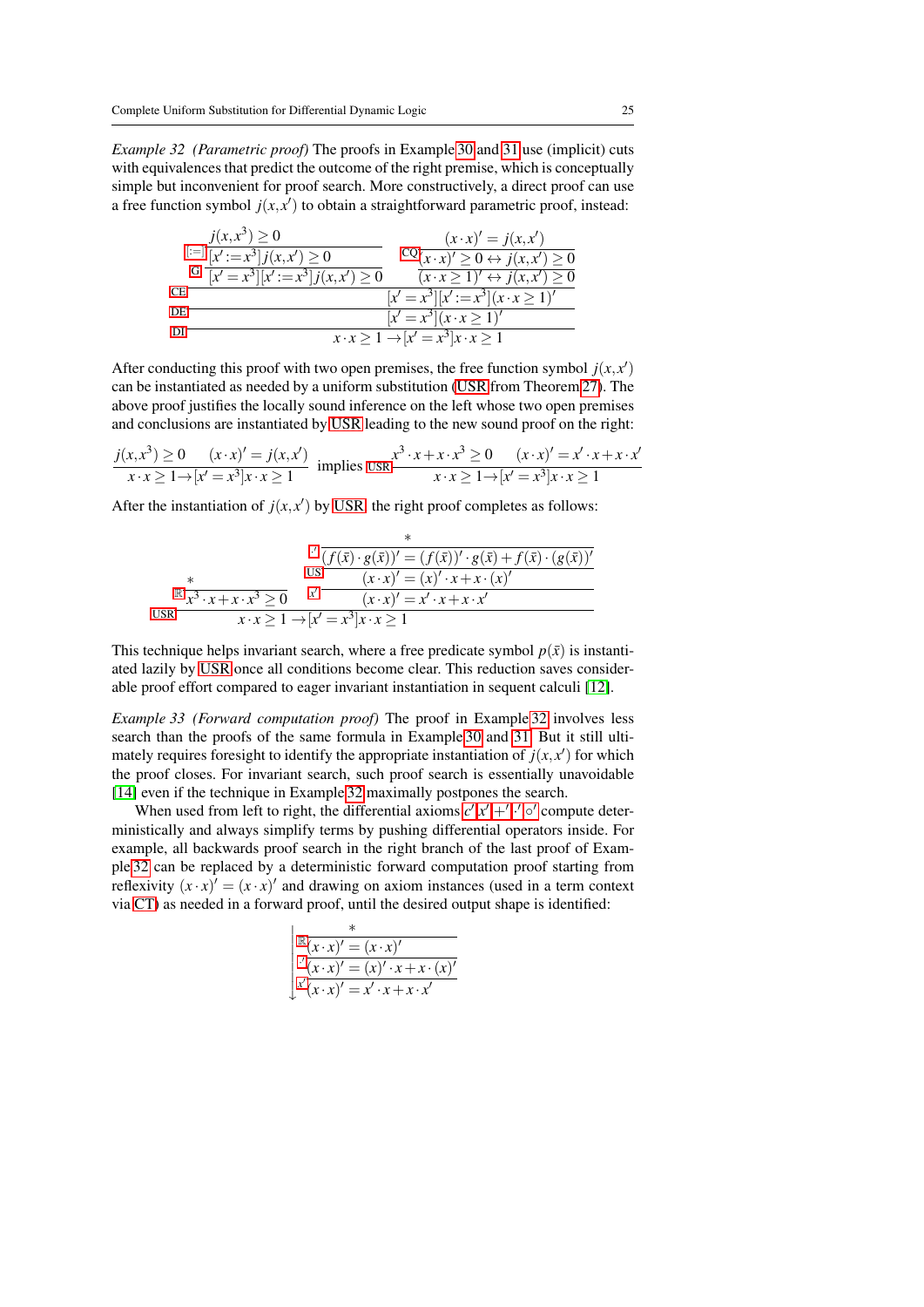Efficient proof search combines this forward computation proof technique with the backward proof search from Example [32](#page-23-2) with advantages similar to other combinations of computation and axiomatic reasoning [\[5\]](#page-44-18). Even the remaining positions where axioms still match can be precomputed as a simple function of the axiom that has been applied, e.g., from its fixed pattern of occurrences of differential operators.

*Example 34 (Axiomatic differential equation solver)* Axiomatic equivalence proofs for solving differential equations involve [DG](#page-21-13) for introducing a time variable *t*, [DC](#page-21-10) to cut the solutions in, [DW](#page-21-1) to export the solution to the postcondition, inverse [DC](#page-21-10) to remove the evolution domain constraints again, inverse [DG](#page-21-13) (or the universal strengthening of [DG](#page-21-13) with ∀*y* instead of ∃*y* from Theorem [38\)](#page-27-1) to remove the original differential equations, and finally [DS](#page-21-2) to solve the differential equation for time:

| $\mathbb{R} \overline{\phi \rightarrow \forall s \geq} 0 (x_0 + \frac{a}{2} s^2 + v_0 s \geq 0)$                                          |                  |
|-------------------------------------------------------------------------------------------------------------------------------------------|------------------|
| $\frac{ z = \overline{\phi} }{\phi}$ → $\forall s \ge 0$ $[t := 0 + 1s]x_0 + \frac{a}{2}t^2 + v_0t \ge 0$                                 |                  |
| DS $\phi \rightarrow [t' = 1]x_0 + \frac{a}{2}t^2 + v_0t \ge 0$                                                                           |                  |
| $DG\overline{\phi}\rightarrow[v'=a,t'=1]x_0+\frac{a}{2}t^2+v_0t\geq 0$                                                                    |                  |
| $DG\overline{\phi \rightarrow  x' = v, v' = a, t' = 1]}x_0 + \frac{a}{2}t^2 + v_0t \ge 0$                                                 | $\triangleright$ |
| $DC \overline{\phi} \rightarrow [x' = v, v' = a, t' = 1 & v = v_0 + at]x_0 + \frac{a}{2}t^2 + v_0t \ge 0$                                 | $\triangleright$ |
| DC $\phi \to [x' = v, v' = a, t' = 1 & v = v_0 + at \wedge x = x_0 + \frac{a}{2}t^2 + v_0t]x_0 + \frac{a}{2}t^2 + v_0t \ge 0$             |                  |
| ${}^{G,K}\phi \rightarrow [x'=v, v'=a, t'=1 \& v=v_0+at \wedge x=x_0+\frac{a}{2}t^2+v_0t](x=x_0+\frac{a}{2}t^2+v_0t \rightarrow x\geq 0)$ |                  |
| $DW \overline{\phi \rightarrow [x' = v, v' = a, t' = 1 \& v = v_0 + at \wedge x = x_0 + \frac{a}{2}t^2 + v_0t]x \ge 0$                    | $\triangleright$ |
| $DC \overline{\phi} \rightarrow [x' = v, v' = a, t' = 1 & v = v_0 + at]x \ge 0$                                                           | $\triangleright$ |
| $DC\overline{\phi} \rightarrow [x' = v, v' = a, t' = 1]x \ge 0$                                                                           |                  |
| $\overline{\phi} \rightarrow \exists t \ [x' = v, v' = a, t' = 1]x \geq 0$                                                                |                  |
| $DG\overline{\phi \rightarrow  x' } = v, v' = a x \ge 0$                                                                                  |                  |

where  $\phi$  is  $a \ge 0 \land v = v_0 \ge 0 \land x = x_0 \ge 0$ . The existential quantifier for *t* is instantiated by 0 (suppressed in the proof for readability reasons). The 4 uses of [DC](#page-21-10) lead to 2 additional premises (marked by  $\triangleright$ ) proving that  $v = v_0 + at$  and then  $x = x_0 + \frac{a}{2}t^2 + v_0t$ are differential invariants (using [DI,](#page-21-12)[DE,](#page-21-11)[DW\)](#page-21-9). Shortcuts using only [DW](#page-21-9) instead are possible. But the elaborate proof above generalizes to  $\langle \rangle$  because it is an equivalence proof. The additional premises for [DC](#page-21-10) with  $v = v_0 + at$  prove as follows:

|                                                                 | <sup>+'</sup> $(f(\bar{x}) + g(\bar{x}))' = (f(\bar{x}))' + (g(\bar{x}))'$ |
|-----------------------------------------------------------------|----------------------------------------------------------------------------|
|                                                                 | US <sup>-</sup><br>$(v_0 + at)' = (v_0)' + (at)'$                          |
| $\ast$                                                          | $(v_0 + at)' = 0 + a(t')$                                                  |
| $\mathbb{R} \quad \overline{a} = 0 + a \cdot 1$                 | $CQ_V' = (v_0 + at)' \leftrightarrow v' = 0 + at'$                         |
| $\left  \ddot{v} \right  =  v'  := a   [t'] = 1   v' = 0 + at'$ | $(v = v_0 + at)' \leftrightarrow v' = 0 + at'$                             |
| CE <sup>-</sup>                                                 | $[v':=a][t':=1](v=v_0+at)'$                                                |
| G                                                               | $[x' = v, v' = a, t' = 1][v' := a][t' := 1](v = v_0 + at)'$                |
| DE                                                              | $[x' = v, v' = a, t' = 1](v = v_0 + at)'$                                  |
| DІ                                                              | $\phi \rightarrow [x' = v, v' = a, t' = 1]v = v_0 + at$                    |
|                                                                 |                                                                            |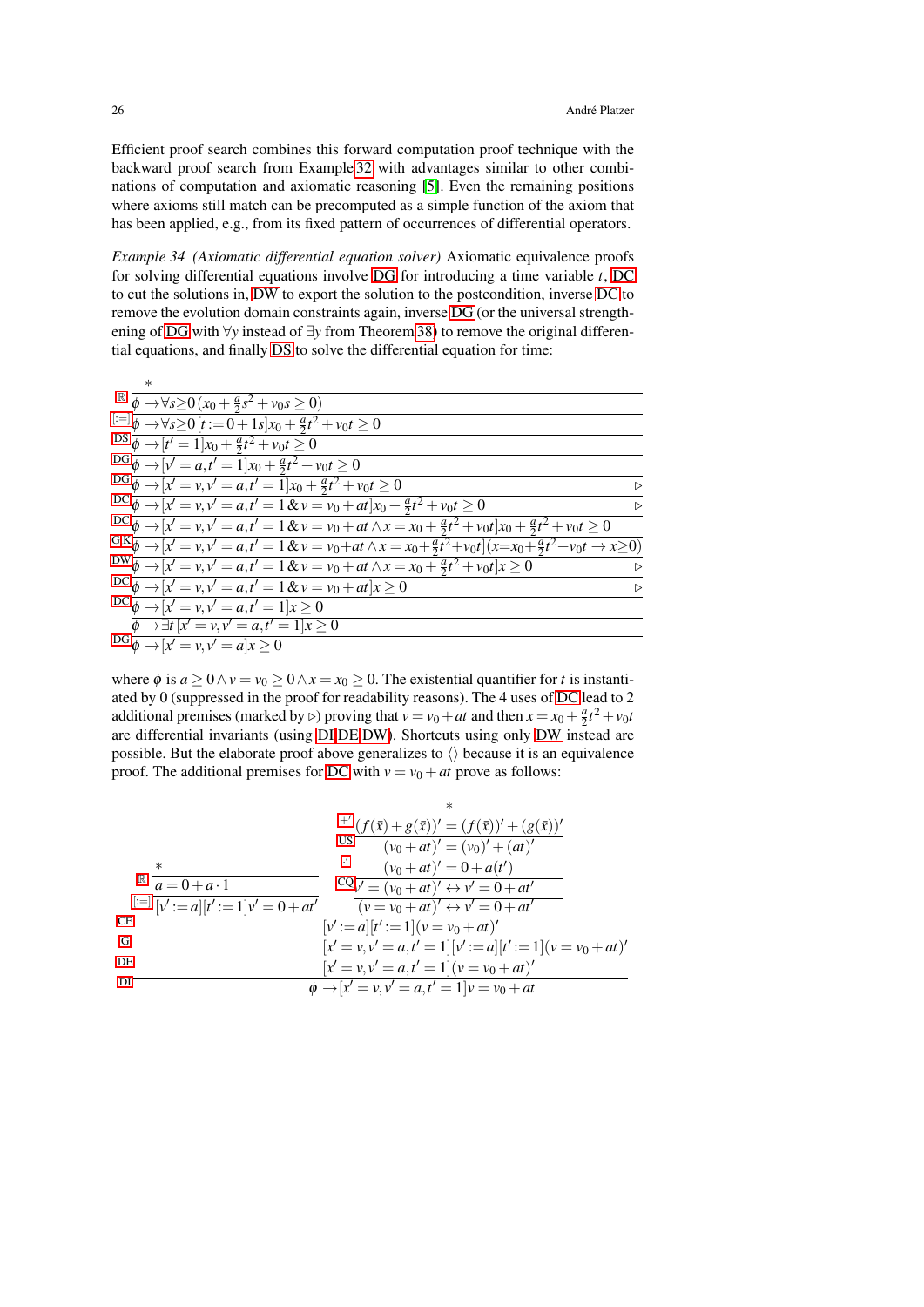After that, the additional premises for [DC](#page-21-10) with  $x = x_0 + \frac{a}{2}t^2 + v_0t$  prove as follows:

|                                                                                                                          | $2\frac{a}{2}tt' + v_0t' = att' + v_0t'$                                              |
|--------------------------------------------------------------------------------------------------------------------------|---------------------------------------------------------------------------------------|
|                                                                                                                          | $(x_0 + \frac{a}{2}t^2 + v_0t)' = att' + v_0t'$                                       |
| $\mathbb{R} \overline{v = v_0 + at} \rightarrow v = at \cdot 1 + v_0 \cdot 1$                                            | $CQ \overline{x'} = (x_0 + \frac{a}{2}t^2 + v_0t)' \leftrightarrow x' = att' + v_0t'$ |
| $x^{n+1}v = v_0 + at \rightarrow [x' := v][t' := 1]x' = att' + v_0t'$                                                    | $(x = x_0 + \frac{a}{2}t^2 + v_0t)' \leftrightarrow x' = att' + v_0t'$                |
| СE                                                                                                                       | $v = v_0 + at \rightarrow [x' := v][t' := 1](x = x_0 + \frac{a}{2}t^2 + v_0t)'$       |
| $[x' = v, v' = a, t' = 1 \& v = v_0 + at](v = v_0 + at \rightarrow [x' := v][t' := 1](x = x_0 + \frac{a}{2}t^2 + v_0t')$ |                                                                                       |
| DW.<br>$x' = v, v' = a, t' = 1 & v = v_0 + at \frac{1}{x'} := v \frac{1}{t'} := 1(x = x_0 + \frac{a}{2}t^2 + v_0t)'$     |                                                                                       |
| DE.<br>$[x' = v, v' = a, t' = 1 & v = v_0 + at](x = x_0 + \frac{a}{2}t^2 + v_0t)'$                                       |                                                                                       |
| $D\bar{D}$ $\phi \rightarrow [x' = v, v' = a, t' = 1 & v = v_0 + at]$ $x = x_0 + \frac{a}{2}t^2 + v_0t$                  |                                                                                       |

This axiomatic differential equation solving technique is not limited to differential equation systems that can be solved in full, but also works when only part of the differential equations have definable solutions. Contrast this constructive formal proof with the unverified use of a differential equation solver in axiom schema  $\left[ \right]$  $\left[ \right]$  $\left[ \right]$  from p. [2.](#page-1-0)

## 5.3 Differential Substitution Lemmas

In similar ways how the uniform substitution lemmas are the key ingredients that relate syntactic and semantic substitution for the soundness of proof rule [US,](#page-12-3) this section proves the key ingredients relating syntax and semantics of differentials that will be used for the soundness proofs of the differential axioms. Differentials  $(\eta)'$  have a local semantics in isolated states, which is crucial for well-definedness. The [DI](#page-21-12) axiom relates truth along a differential equation to initial truth with truth of differentials along a differential equation. The key insight for its soundness is that the analytic time-derivative of the value of a term  $\eta$  along any differential equation  $x' = \theta \& \psi$ agrees with the values of its differential  $(\eta)'$  along that differential equation. Recall from Def. [7](#page-6-1) that  $I, \varphi \models x' = \theta \land \psi$  indicates that the function  $\varphi$  solves the differential equation  $x' = \theta \& \psi$  in interpretation *I*, of which the only important part for the next lemma is that it gives  $x'$  the value of the time-derivative of x along the solution  $\varphi$ .

<span id="page-26-0"></span>**Lemma 35** (Differential) *If I*,  $\varphi \models x' = \theta \land \psi$  *holds for some solution*  $\varphi : [0, r] \rightarrow \mathcal{S}$ *of any duration r* > 0*, then for all times*  $0 \leq \zeta \leq r$  *and all terms*  $\eta$  *with*  $\mathsf{FV}(\eta) \subseteq \{x\}$ *:* 

$$
I\varphi(\zeta)[[\eta']]=\frac{\mathrm{d}I\varphi(t)[\![\eta]\!]}{\mathrm{d}t}(\zeta)
$$

<span id="page-26-1"></span>The differential effect axiom [DE](#page-21-11) axiomatizes the effect of differential equations on the differential symbols. The key insight for its soundness is that differential symbol x' already has the value  $\theta$  along the differential equation  $x' = \theta$  such that the subsequent differential assignment  $x' := \theta$  that assigns the value of  $\theta$  to  $x'$  has no effect on the truth of the postcondition. The differential substitution resulting from a subsequent use of axiom  $|:=|$  is crucial to relay the values of the time-derivatives of the state variables *x* along a differential equation by way of their corresponding differential symbol  $x'$ , though. In combination, this makes it possible to soundly substitute the right-hand side of a differential equation for its left-hand side in a proof.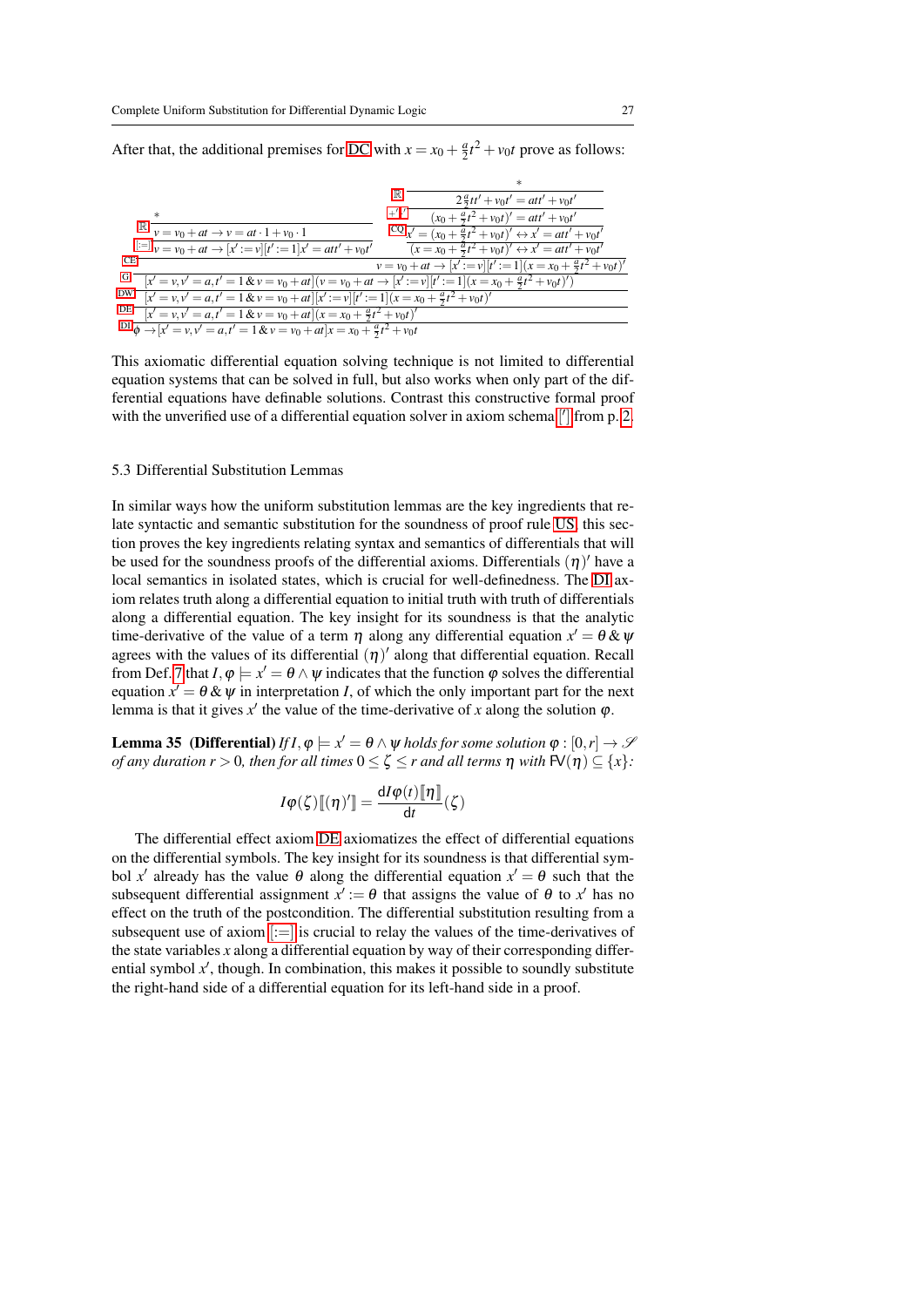**Lemma 36** (Differential assignment) *If*  $I, \varphi \models x' = \theta \land \psi$  *where*  $\varphi : [0, r] \rightarrow \mathcal{S}$  *is a solution of any duration*  $r \geq 0$ *, then* 

<span id="page-27-6"></span><span id="page-27-5"></span><span id="page-27-4"></span><span id="page-27-3"></span><span id="page-27-2"></span><span id="page-27-0"></span>
$$
I, \varphi \models \phi \leftrightarrow [x':=\theta]\phi
$$

The final insights for differential invariant reasoning for differential equations are syntactic ways of computing differentials, which can be internalized as axioms  $(c', x', +', ' , \circ'),$  $(c', x', +', ' , \circ'),$  $(c', x', +', ' , \circ'),$  $(c', x', +', ' , \circ'),$  $(c', x', +', ' , \circ'),$  $(c', x', +', ' , \circ'),$  $(c', x', +', ' , \circ'),$  since differentials are represented syntactically in differential-form dL. It is the local semantics as differential forms that makes it possible to soundly capture the interaction of differentials with arithmetic operators by local equations.

Lemma 37 (Derivations) *The following equations of differentials are valid:*

$$
(f)' = 0
$$
 for arity 0 functions or numbers f (3)

$$
(x)' = x'
$$
 for variables  $x \in \mathcal{V}$  (4)

$$
(\theta + \eta)' = (\theta)' + (\eta)'
$$
\n(5)

$$
(\theta \cdot \eta)' = (\theta)' \cdot \eta + \theta \cdot (\eta)'
$$
 (6)

$$
[y := \theta][y' := 1] \big( (f(\theta))' = (f(y))' \cdot (\theta)'\big) \quad \text{for } y, y' \notin \mathsf{FV}(\theta)
$$
 (7)

## 5.4 Soundness

The uniform substitution calculus for differential-form dL is *sound*, i.e. all formulas that it proves from valid premises are valid. The soundness argument is entirely modular. The concrete dL axioms in Fig. [2](#page-18-1) and [3](#page-21-0) are valid formulas and the axiomatic proof rules (i.e. pairs of formulas) in Fig. [2](#page-18-1) are locally sound, which implies soundness. The uniform substitution rule is sound so only concludes valid formulas from valid premises (Theorem [26\)](#page-16-0), which implies that dL axioms (and other provable dL formulas) can only be instantiated soundly by rule [US.](#page-12-3) Uniform substitution instances of locally sound axiomatic proof rules (and other locally sound inferences) are locally sound (Theorem [27\)](#page-16-1), which implies that dL axiomatic proof rules in Fig. [2](#page-18-1) can only be instantiated soundly by uniform substitutions [\(USR\)](#page-16-2).

The soundness proof follows a high-level strategy that is similar to earlier proofs [\[14,](#page-44-1) [13,](#page-44-9) [15\]](#page-44-10), but ends up in stronger results since all axioms for differential equations are equivalences now. The availability of differentials and differential assignments as syntactic elements in differential-form dL as well as the instantiation support from uniform substitutions makes those soundness proofs significantly more modular, too. For example, what used to be a single proof rule for differential invariants [\[13\]](#page-44-9) can now be decomposed into separate modular axioms.

<span id="page-27-1"></span>Theorem 38 (Soundness) *The uniform substitution calculus for* dL *is* sound*, that is, every formula that is provable by the* dL *axioms and proof rules is valid, i.e. true in all states of all interpretations. The axioms in Fig. [2](#page-18-1) and [3](#page-21-0) are valid formulas and the axiomatic proof rules in Fig. [2](#page-18-1) are locally sound.*

*Proof.* The axioms (and most proof rules) in Fig. [2](#page-18-1) are special instances of corresponding axiom schemata and proof rules for differential dynamic logic [\[14\]](#page-44-1) and,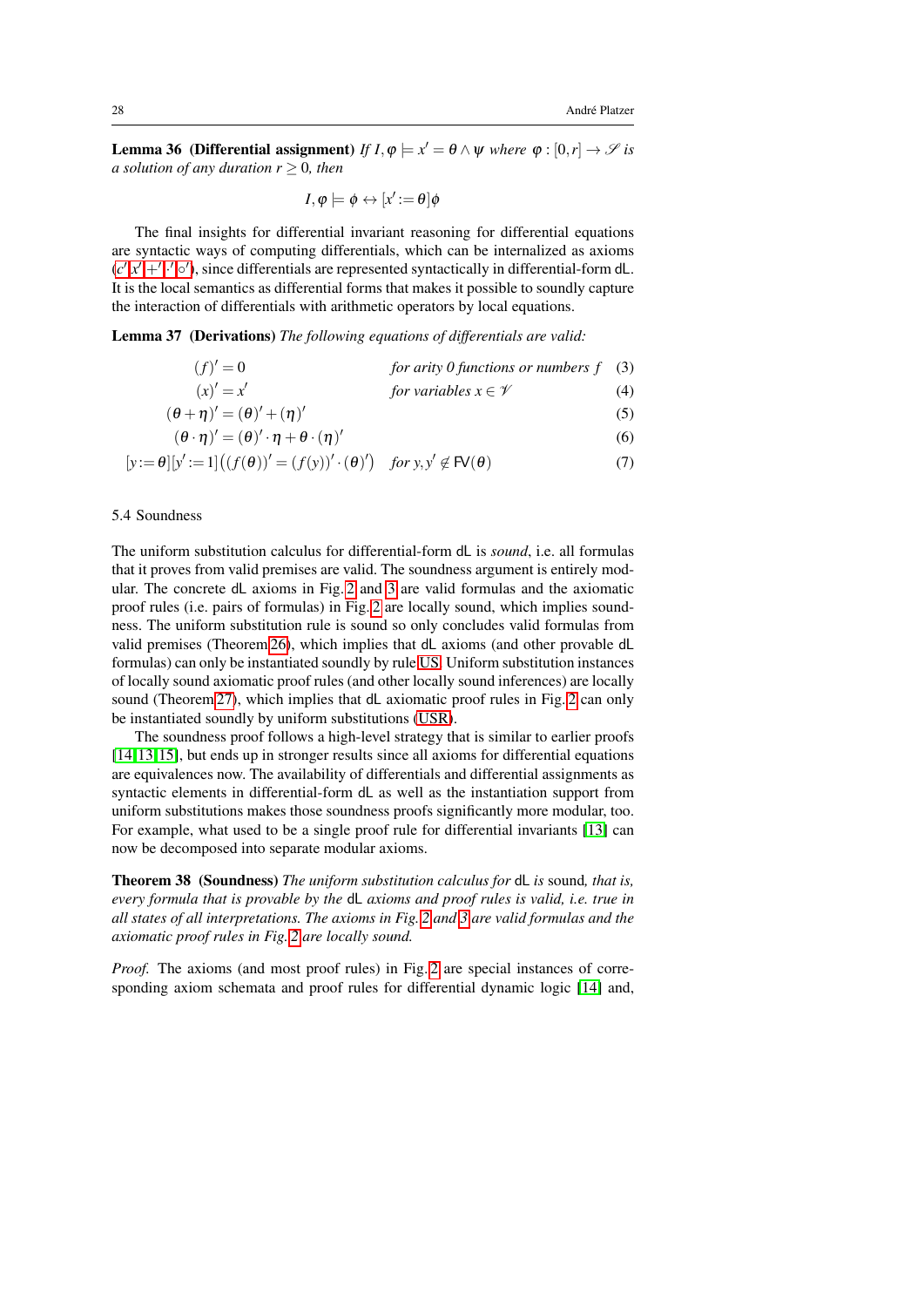thus, sound.<sup>[4](#page-28-0)</sup> All proof rules in Fig. [2](#page-18-1) (but not [US](#page-12-3) itself) are even locally sound, which implies soundness, i.e. that their conclusions are valid (in all *I*) if their premises are. In preparation for a completeness argument, note that rules [∀](#page-18-12)[,MP](#page-18-0) can be augmented soundly to use  $p(\bar{x})$  instead of  $p(x)$  or p, respectively, such that the FV( $\sigma$ ) = 0 requirement of Theorem [27](#page-16-1) will be met during [USR](#page-16-2) instances of all axiomatic proof rules. The axioms in Fig. [3](#page-21-0) are new and need new soundness arguments.

- [DW](#page-21-1) Soundness of [DW](#page-21-1) uses that differential equations never leave their evolution do-main by Def. [7.](#page-6-1) To show  $v \in I[[x' = f(x) \& q(x)]q(x)]$ , consider any  $\varphi : [0, r] \to \mathcal{S}$ of any duration  $r \ge 0$  solving  $I, \varphi \models x' = f(x) \land q(x)$ . Then  $I, \varphi \models q(x)$  especially  $\varphi(r) \in I[[q(x)]].$
- [DC](#page-21-10) Soundness of [DC](#page-21-10) is a stronger version of soundness for the differential cut rule [\[13\]](#page-44-9). [DC](#page-21-10) is a differential version of the modal modus ponens [K.](#page-18-8) Only the direction " $\leftarrow$ " of the equivalence in [DC](#page-21-10) needs the outer assumption  $[x' = f(x) \& q(x)]r(x)$ , but the proof of the conditional equivalence in [DC](#page-21-10) is simpler:

$$
[x' = f(x) \& q(x)]r(x) \rightarrow ([x' = f(x) \& q(x)]p(x) \leftrightarrow [x' = f(x) \& q(x) \land r(x)]p(x))
$$

The core is that if  $[x' = f(x) \& q(x)]r(x)$ , so  $r(x)$  holds after that differential equation, and if  $p(x)$  holds after the differential equation  $x' = f(x) \& q(x) \land r(x)$  that is additionally restricted to  $r(x)$ , then  $p(x)$  holds after the differential equation  $x' = f(x) \& q(x)$  with no additional restriction. Let  $v \in I[[x' = f(x) \& q(x)]r(x)]$ . Since all restrictions of solutions are solutions, this is equivalent to  $I, \varphi \models r(x)$  for all  $\varphi$  of any duration solving  $I, \varphi \models x' = f(x) \wedge q(x)$  and starting in  $\varphi(0) = v$  on  ${x'}^{\text{U}}$ . So, for all  $\varphi$  starting in  $\varphi$ (0) =  $\nu$  on  ${x'}^{\text{U}}$ : *I*,  $\varphi$  =  $x' = f(x) \wedge q(x)$  is equivalent to  $I, \varphi \models x' = f(x) \land q(x) \land r(x)$ . Hence,  $v \in I[[x' = f(x) \& q(x) \land r(x)] p(x)]$ is equivalent to  $v \in I[[x] = f(x) \& q(x)] p(x) ]$ .

- [DE](#page-21-11) Axiom [DE](#page-21-11) is new to differential-form dL. Its soundness proof exploits Lemma [36.](#page-26-1) Consider any state  $v$ . Then  $v \in I[[x' = f(x) \& q(x)] p(x, x')]$  iff  $\varphi(r) \in I[[p(x, x')]$ for all solutions  $\varphi : [0, r] \to \mathscr{S}$  of  $I, \varphi \models x' = f(x) \land q(x)$  of any duration *r* starting in  $\varphi$ (0) = v on  $\{x'\}^{\mathsf{L}}$ . That is equivalent to: for all  $\varphi$ , if  $I, \varphi$  =  $x' = f(x) \wedge q(x)$ then  $I, \varphi \models p(x, x')$ . By Lemma [36,](#page-26-1)  $I, \varphi \models p(x, x')$  iff  $I, \varphi \models [x' := f(x)] p(x, x')$ , so that is equivalent to  $\varphi(r) \in I[[x]:=f(x)]p(x,x')]$  for all solutions  $\varphi : [0,r] \to \mathscr{S}$ of  $I, \varphi \models x' = f(x) \land q(x)$  of any duration *r* starting in  $\varphi(0) = v$  on  $\{x'\}^{\mathbb{U}}$ , which is, consequently, equivalent to  $v \in I[[x' = f(x) \& q(x)][x' := f(x)]p(x, x')]$ .
- [DI](#page-21-12) Soundness of [DI](#page-21-12) has some relation to the soundness proof for differential invariants [\[13\]](#page-44-9), yet proves an equivalence and is generalized to leverage differentials. If  $v \in I[[x] = f(x) \& q(x)]p(x)]$  then the solution  $\varphi$  of duration 0 implies that  $v \in I[\![p(x)]\!]$  since  $x' \notin FV(p(x))$  by Lemma [11,](#page-8-2) provided that  $\varphi(0) \in I[\![q(x)]\!]$ , i.e.  $v \in I[[q(x)]]$  since  $x' \notin FV(q(x))$ , such that there is a solution at all. Thus,  $[x' = f(x) \& q(x)]p(x) \rightarrow [?q(x)]p(x)$  is valid even without the assumption. Con- $\text{verse } (q(x) \to [x' = f(x) \& q(x)] (p(x))') \to [?q(x)] p(x) \to [x' = f(x) \& q(x)] p(x)$ is only shown for  $p(x) \stackrel{\text{def}}{=} g(x) \ge 0$ , where  $(p(x))' \equiv ((g(x))' \ge 0)$ , because the variations for other formulas are the same as the variations in previous work [\[13\]](#page-44-9).

<span id="page-28-0"></span><sup>&</sup>lt;sup>4</sup> The uniform substitution proof calculus improves modularity and gives stronger equivalence formulations of axioms, though.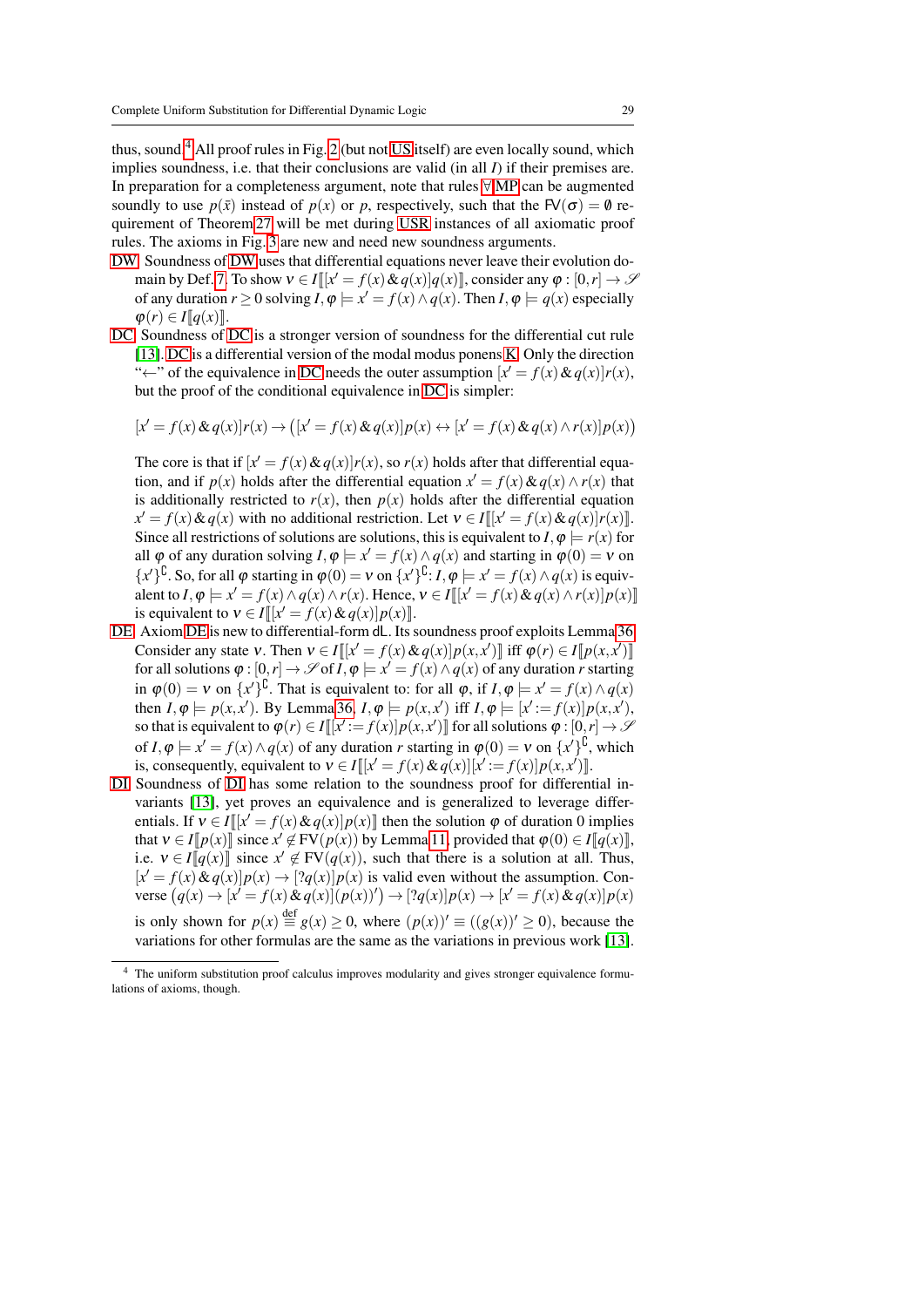Consider a state v in which  $v \in I[q(x) \to [x' = f(x) \& q(x)] (p(x))']$ . If  $v \notin I[q(x)]$ , there is nothing to show, because there is no solution of  $x' = f(x) \& q(x)$  for any duration since  $x' \notin \text{FV}(q(x))$ , so  $v \in I[[x' = f(x) \& q(x)]p(x)]$  holds vacuously. Otherwise,  $v \in I[[q(x)]]$ , which implies  $v \in I[[x' = f(x) \& q(x)] (p(x))'$ by assumption. Assume  $v \in I[[?q(x)]p(x)]$ , so  $v \in I[p(x)]$  since  $v \in I[q(x)]$ . To show that  $v \in I[[x'-f(x)\& q(x)]p(x)]$  consider any solution  $\varphi$  of any duration *r* > 0. The case *r* = 0 follows from  $v \in I[p(x)]$  by Lemma [11](#page-8-2) since  $FV(p(x)) =$  ${x}$  is disjoint from  ${x'}$ , which, unlike *x*, is changed by evolutions of any duration, including 0. That leaves the case  $r > 0$ .

Let  $\varphi$  be a solution of  $x' = f(x) \& q(x)$  according to Def. [7,](#page-6-1) so  $v = \varphi(0)$  on  ${x'}^1$  and  $I, \varphi \models x' = f(x) \& q(x)$ . Now  $v \in I[[x' = f(x) \& q(x)] \cdot (p(x))'$  implies  $I, \varphi \models (p(x))'.$  As  $r > 0$ , Lemma [35](#page-26-0) implies  $0 \leq I\varphi(\zeta)[[(g(x))'] = \frac{dI\varphi(t)[[g(x)]}{dt}(\zeta)$ for all  $\zeta$  since  $FV(g(x)) = \{x\}$ . Together with  $\varphi(0) \in I[\![p(x)]\!]$  (by Lemma [11](#page-8-2)) and  $FV(p(x)) \cap \{x'\} = \emptyset$  from  $v \in I[p(x)]$ ), which is  $\varphi(0) \in I[g(x) \ge 0]$ , this implies  $\varphi(\zeta) \in I[g(x) \ge 0]$  for all  $\zeta$ , including *r*, by the mean-value theorem, since *I*ϕ(*r*)[[*g*(*x*)]] − *I*ϕ(0)[[*g*(*x*)]] = (*r* − 0) $\frac{dIφ(t)[g(x)]}{dt}$  $\frac{f(\mathbf{g}(\mathbf{x}))\mathbf{g}(\mathbf{x})}{\mathbf{d}t}$  ( $\zeta$ )  $\geq$  0 for some  $\zeta \in (0,r)$ . The mean-value theorem (Lemma [41](#page-33-1) in appendix) is applicable since the value  $I\varphi(t)[g(x)]$  of term  $g(x)$  along  $\varphi$  is continuous in *t* on [0,*r*] and differentiable on  $(0, r)$  as compositions of the, by Def. [5](#page-5-1) smooth, evaluation function and the differentiable solution  $\varphi(t)$  of a differential equation.

[DG](#page-21-13) Soundness of [DG](#page-21-13) is a constructive variation of the soundness proof for differen-tial auxiliaries [\[15\]](#page-44-10). Let  $v \in I[\exists y[x] = f(x), y' = a(x)y + b(x) \& q(x)]p(x)]$ , that is,  $v_y^d \in I[[x' = f(x), y' = a(x)y + b(x) \& q(x)]p(x)]$  for some value  $d \in \mathbb{R}$ . In order to show that  $v \in I[[x] - f(x) \& q(x)]p(x)]$ , consider any  $\varphi : [0, r] \to \mathscr{S}$  such that  $I, \varphi \models x' = f(x) \land q(x)$  and  $\varphi(0) = v$  on  $\{x'\}^{\complement}$ . By modifying the values of *y*, *y'* along  $\varphi$ , this function can be augmented to a solution  $\tilde{\varphi}$  :  $[0,r] \to \mathscr{S}$  such that  $I, \tilde{\varphi} \models x' = f(x) \land y' = a(x)y + b(x) \land q(x)$  and  $\tilde{\varphi}(0)(y) = d$  as shown below. The assumption then implies  $\tilde{\varphi}(r) \in I[[p(x)]]$ , which, by Lemma [11,](#page-8-2) is equivalent to  $\varphi(r) \in I[[p(x)]]$  since  $y, y' \notin FV(p(x))$  and  $\varphi(r) = \tilde{\varphi}(r)$  on  $\{y, y'\}^{\complement}$ , which implies  $v \in I[[x' = f(x) \& q(x)]p(x)]$ , since  $\varphi$  was arbitrary.

The construction of the modification  $\tilde{\varphi}$  of  $\varphi$  on  $\{y, y'\}$  proceeds as follows. By Picard-Lindelöf's theorem (Theorem [43](#page-33-2) in the appendix), there is a unique solution  $y : [0, r] \to \mathbb{R}$  of the initial-value problem

<span id="page-29-0"></span>
$$
y(0) = d
$$
  
\n
$$
y'(t) = F(t, y(t)) \stackrel{\text{def}}{=} y(t) (I\varphi(t)[[a(x)]]) + I\varphi(t)[[b(x)]]
$$
\n(8)

because  $F(t, y)$  is continuous on  $[0, r] \times \mathbb{R}$  (since  $I\varphi(t)[a(x)]$  and  $I\varphi(t)[b(x)]$  are continuous in *t* as compositions of the, by Def. [5](#page-5-1) smooth, evaluation function and the continuous solution  $\varphi(t)$  of a differential equation) and because  $F(t, y)$ satisfies the Lipschitz condition

$$
||F(t,y)-F(t,z)|| = ||(y-z)(I\varphi(t)[[a(x)]])|| \le ||y-z|| \max_{t \in [0,r]} I\varphi(t)[[a(x)]]
$$

where the maximum exists, because it is a maximum of a continuous function on the compact set [0, *r*]. The modification  $\tilde{\varphi}$  agrees with  $\varphi$  on  $\{y, y'\}^{\mathbb{U}}$ . On  $\{y, y'\}$ , the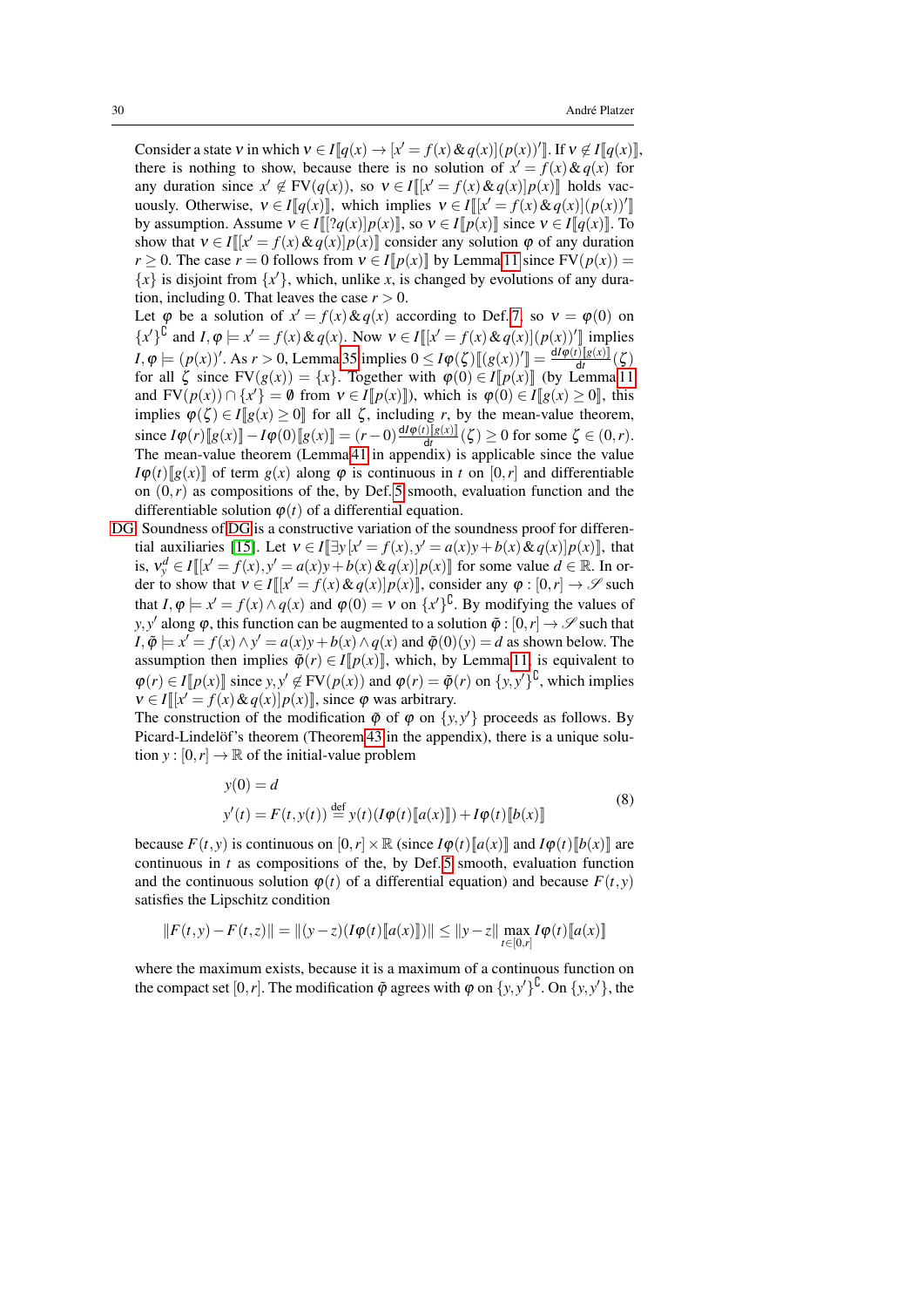modification  $\tilde{\varphi}$  is defined as  $\tilde{\varphi}(t)(y) = y(t)$  and  $\tilde{\varphi}(t)(y') = F(t, y(t))$ , respectively, for the solution  $y(t)$  of [\(8\)](#page-29-0). In particular  $\tilde{\varphi}(t)(y')$  agrees with the time-derivative  $y'(t)$  of the value  $\tilde{\varphi}(t)(y) = y(t)$  of *y* along  $\tilde{\varphi}$ . By construction,  $\tilde{\varphi}(0)(y) = d$  and  $I, \tilde{\varphi} \models x' = f(x) \land y' = a(x)y + b(x) \land q(x)$ , because  $y' = a(x)y + b(x)$  holds along  $\tilde{\varphi}$  by [\(8\)](#page-29-0) and because  $\varphi(t) = \tilde{\varphi}(t)$  on  $\{y, y'\}^{\perp}$  so that  $x' = f(x) \wedge q(x)$  continues to hold along  $\tilde{\varphi}$  by Lemma [10](#page-8-0) because  $y, y' \notin FV(x' = f(x) \land q(x)).$ 

Conversely, let  $v \in I[[x] = f(x) \& q(x)]p(x)]$ . This direction shows a stronger version of  $v \in I[\exists y[x' = f(x), y' = a(x)y + b(x) \& q(x)]p(x)]$  by showing for all terms  $\eta$  that  $v \in I[\forall y \ [x' = f(x), y' = \eta \& q(x)] p(x)]$ . Consider any  $d \in \mathbb{R}$  and term  $\eta$ and show  $v_y^d \in I[[x'-f(x), y'-\eta \& q(x)]p(x)]$ . Consider any  $\varphi : [0, r] \to \mathscr{S}$  such that  $I, \varphi \models x' = f(x) \land y' = \eta \land q(x)$  with  $\varphi(0) = v_y^d$  on  $\{x', y'\}^{\complement}$ . Then the restriction  $\varphi|_{\{y,y'\}\mathbb{C}}$  of  $\varphi$  to  $\{y,y'\}^{\mathbb{C}}$  with  $\varphi|_{\{y,y'\}\mathbb{C}}(t) = v_y^d$  on  $\{y,y'\}$  for all  $t \in [0,r]$  still solves  $I, \varphi|_{\{y, y'\}^{\complement}} \models x' = f(x) \land q(x)$  by Lemma [10](#page-8-0) since  $\varphi|_{\{y, y'\}^{\complement}} = \varphi$  on  $\{y, y'\}^{\complement}$ and  $y, y' \notin FV(x' = f(x) \land q(x))$ . It also satisfies  $\varphi|_{\{y, y'\}\mathbb{C}}(0) = v_y^d$  on  $\{x'\}^{\mathbb{C}}$ , because  $\varphi(0) = v_y^d$  on  $\{x', y'\}^{\complement}$  yet  $\varphi|_{\{y, y'\}^{\complement}}(t)(y') = v_y^d(y')$ . Thus, by assumption,  $\varphi|_{\{y,y'\}\mathcal{C}}(r) \in I[[p(x)]]$ , which implies  $\varphi(r) \in I[[p(x)]]$  by Lemma [11,](#page-8-2) because  $\varphi =$  $\varphi|_{\{y, y'\}\mathbb{C}}$  on  $\{y, y'\}^{\mathbb{C}}$  and  $y, y' \notin FV(p(x)).$ 

In particular, axiom [DG](#page-21-13) continues to be sound when replacing ∃*y* by ∀*y*.

[DS](#page-21-2) Soundness of the solution axiom [DS](#page-21-2) follows from existence and uniqueness of global solutions of constant differential equations. Consider any state ν. By The-orem [43,](#page-33-2) there is a unique global solution  $\varphi : [0, \infty) \to \mathscr{S}$  defined as  $\varphi(\zeta)(x) \stackrel{\text{def}}{=}$  $Iv_t^{\zeta}$  [*x* + *ft*]] and  $\varphi(\zeta)(x') \stackrel{\text{def}}{=} \frac{d\varphi(t)(x)}{dt}$  $\frac{d(t)(x)}{dt}(\zeta) = I(f)$  and  $\varphi(\zeta) = v$  on  $\{x, x'\}^{\mathbb{U}}$ . This solution satisfies  $\varphi(0) = v(x)$  on  $\{x'\}^{\complement}$  and  $I, \varphi \models x' = f$ , i.e.  $\varphi(\zeta) \in I[\![x' = f]\!]$ for all  $0 \le \zeta \le r$ . All solutions of  $x' = f$  from initial state  $v$  are restrictions of  $\varphi$  to subintervals of  $[0, \infty)$ . The (unique) state  $\omega$  that satisfies  $(\nu_t^{\zeta}, \omega) \in I[[x:=x+ft]]$ satisfies the agreement  $\omega = \varphi(\zeta)$  on  $\{x'\}^{\downarrow}$ , so that, by  $x' \notin FV(p(x))$ , Lemma [11](#page-8-2) implies that  $\omega \in I[p(x)]$  iff  $\varphi(\zeta) \in I[p(x)]$ .

First consider axiom  $[x' = f]p(x) \leftrightarrow \forall t \ge 0$   $[x := x + ft]p(x)$  for the special case  $q(x) \equiv true$ . If  $v \in I[[x' = f]p(x)]$ , then  $\varphi(\zeta) \in I[p(x)]$  for all  $\zeta \ge 0$ , because the restriction of  $\varphi$  to  $[0, \zeta]$  solves  $x' = f$  from  $v$ , thus  $\omega \in I[\![p(x)]\!]$  since  $\omega = \varphi(\zeta)$  on  ${x'} \notin FV(p(x))$  by Lemma [11,](#page-8-2) which implies  $v_t^{\zeta} \in I[[x:=x+ft]p(x)]$ , so  $v \in I[\![\forall t \geq 0 \, [x := x + ft] p(x)]\!]$  as  $\zeta \geq 0$  was arbitrary.

Conversely,  $v \in I[\forall t \ge 0 | x := x + \int_t^t p(x)]$  implies  $v_t^{\zeta} \in I[[x := x + \int_t^t p(x)]$  for all  $\zeta \geq 0$ , i.e.  $\omega \in I[p(x)]$  when  $(v_t^{\zeta}, \omega) \in I[x := x + ft]$ . Lemma [11](#page-8-2) again implies  $\varphi(\zeta) \in I[p(x)]$  for all  $\zeta \ge 0$  since  $x' \notin FV(p(x))$ , so  $v \in I[[x' = f]p(x)]$ , since all solutions are restrictions of  $\varphi$ .

Soundness of [DS](#page-21-2) follows using that all solutions  $\varphi$  :  $[0, r] \to \mathscr{S}$  of  $x' = f(x) \& q(x)$ satisfy  $\varphi(\zeta) \in I[\![q(x)]\!]$  for all  $0 \leq \zeta \leq r$ , which, using Lemma [11](#page-8-2) as above, is equivalent to  $v \in I[\forall 0 \le s \le t \, q(x + fs)]$  when  $v(t) = r$ .

[+](#page-21-3)',.',o',[c](#page-21-7)',[x](#page-21-6)' Soundness of the derivation axioms +',.',o' as well as  $c'$ ,x' follows from Lemma [37,](#page-27-0) since they are special instances of [\(5\)](#page-27-2), [\(6\)](#page-27-3) and [\(7\)](#page-27-4) as well as [\(3\)](#page-27-5) and [\(4\)](#page-27-6), respectively. For axiom  $\circ'$  observe that  $y, y' \notin FV(g(x))$ .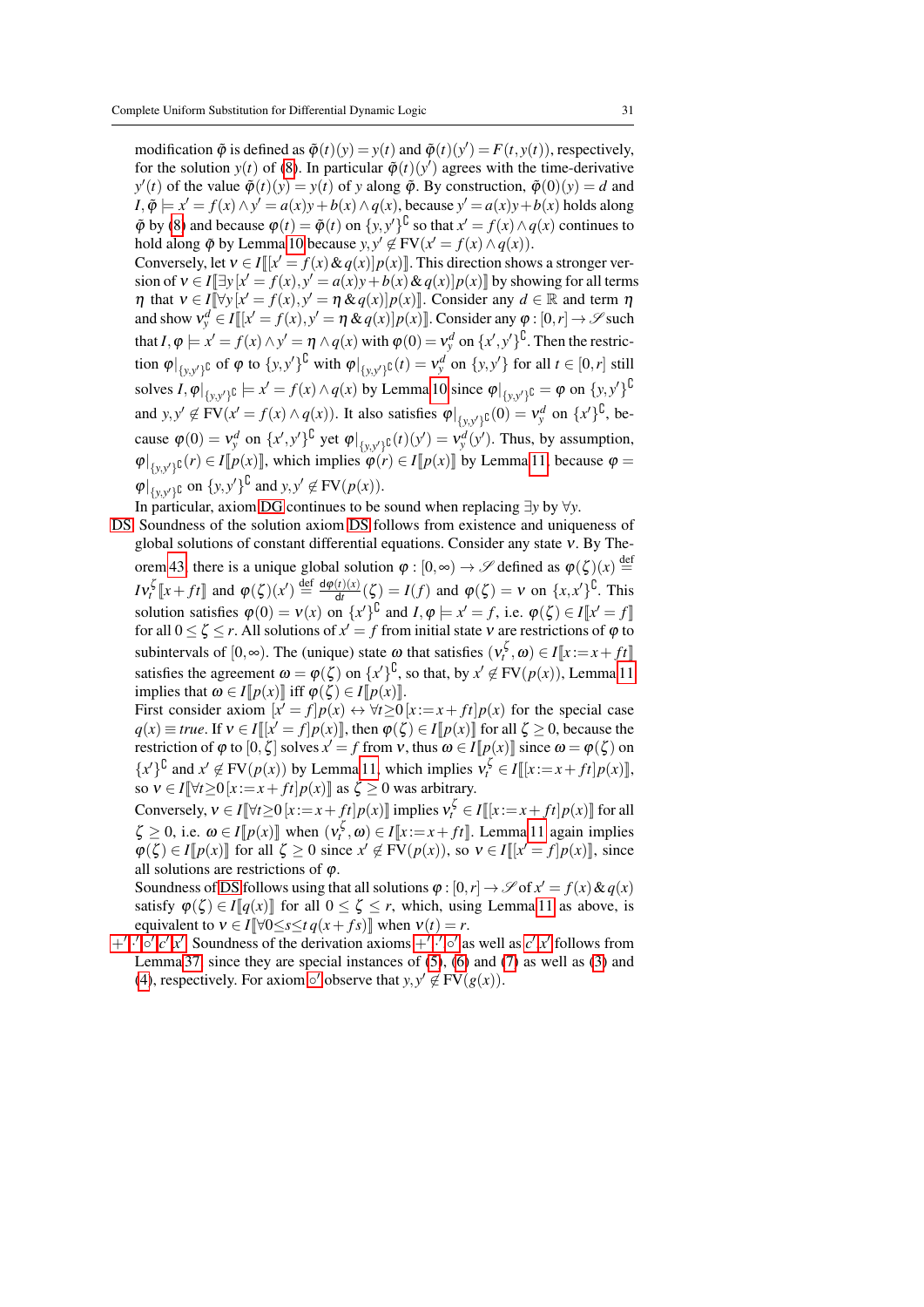- [G](#page-18-11) Let the premise  $p(\bar{x})$  be valid in some *I*, i.e.  $I \models p(\bar{x})$ , i.e.  $\omega \in I[p(\bar{x})]$  for all  $\omega$ . Then, the conclusion  $[a]p(\bar{x})$  is valid in the same *I*, i.e.  $v \in I[[a]p(\bar{x})]$  for all v, because  $\omega \in I[p(\bar{x})]$  for all  $\omega$ , so also for all  $\omega$  with  $(v, \omega) \in I[a]$ . Thus, [G](#page-18-11) is locally sound.
- $∀$  Let the premise  $p(x)$  be valid in some *I*, i.e.  $I \models p(x)$ , i.e.  $\omega \in I[p(x)]$  for all  $\omega$ . Then, the conclusion  $\forall x p(x)$  is valid in the same *I*, i.e.  $v \in I[\forall x p(x)]$  for all v, i.e.  $v_x^d \in I[\![p(x)]\!]$  for all  $d \in \mathbb{R}$ , because  $\omega \in I[\![p(x)]\!]$  for all  $\omega$ , so in particular for all  $\omega = v_x^d$  for any real  $d \in \mathbb{R}$ . Thus,  $\forall$  is locally sound.
- [CQ](#page-18-13) Let the premise  $f(\bar{x}) = g(\bar{x})$  be valid in some *I*, i.e.  $I \models f(\bar{x}) = g(\bar{x})$ , which is  $v \in I[[f(\bar{x}) = g(\bar{x})]$  for all v, i.e.  $Iv[[f(\bar{x})] = Iv[[g(\bar{x})]]$  for all v. Consequently,  $I \vee \llbracket f(\bar{x}) \rrbracket \in I(p)$  iff  $I \vee \llbracket g(\bar{x}) \rrbracket \in I(p)$ . So,  $I \models p(f(\bar{x})) \leftrightarrow p(g(\bar{x}))$ . Thus, [CQ](#page-18-13) is locally sound.
- [CE](#page-18-14) Let the premise  $p(\bar{x}) \leftrightarrow q(\bar{x})$  be valid in some *I*, i.e.  $I \models p(\bar{x}) \leftrightarrow q(\bar{x})$ , which is  $v \in I[p(\bar{x}) \leftrightarrow q(\bar{x})]$  for all v. Consequently,  $I[p(\bar{x})] = I[q(\bar{x})]$ . Thus,  $I[C(p(\bar{x}))] =$  $I(C)\big(I[\![p(\bar{x})]\!]\big) = I(C)\big(I[\![q(\bar{x})]\!]\big) = I[\![C(q(\bar{x}))]\!].$  This implies  $I \models C(p(\bar{x})) \leftrightarrow C(q(\bar{x})),$ hence the conclusion is valid in *I*. Thus, [CE](#page-18-14) is locally sound.
- [MP](#page-18-0) Modus ponens [MP](#page-18-0) is locally sound with respect to interpretation *I and* state ν, which implies local soundness. If  $v \in I[p \rightarrow q]$  and  $v \in I[p]$  then  $v \in I[q]$ .
- [US](#page-12-3) Rule [USR](#page-16-2) preserves local soundness by Theorem [27](#page-16-1) and rule [US](#page-12-3) is sound by Theorem [26,](#page-16-0) just not locally sound.  $\Box$

Observe that uniform substitutions are not limited to merely instantiating dL axioms and axiomatic proof rules. Rule [US](#page-12-3) can be used to instantiate any dL formula soundly (Theorem [26\)](#page-16-0), which, in particular, gives a simple mechanism for derived axioms and lemmas, which are just dL formulas that have a proof. Uniform substitutions can instantiate any locally sound proof as well (Theorem [27\)](#page-16-1), which, in particular, gives a simple mechanism for derived axiomatic rules, definitions, and invariant search with lazy instantiation of invariants. These are just proofs from the dL rules and axioms in Fig. [2](#page-18-1) and [3](#page-21-0) whose premises and conclusions are uniformly substituted to instantiate the requisite function or predicate symbols (recall Example [32\)](#page-23-2).

#### 5.5 Completeness

By Theorem [38,](#page-27-1) the dL calculus is *sound*, so every dL formula that is provable using the dL axioms and proof rules is valid, i.e. true in all states of all interpretations. The more intriguing converse whether the dL calculus is *complete*, i.e. can prove all dL formulas that are valid, has an answer, too. Previous calculi for dL were proved to be complete relative to differential equations [\[12,](#page-44-0) [14\]](#page-44-1) and also proved complete relative to discrete dynamics [\[14\]](#page-44-1). A generalization of the Hilbert calculus to hybrid games was even proved complete schematically [\[16\]](#page-44-4). The uniform substitution calculus for differential-form dL is, to a large extent, a specialization of previous calculi tailored to significantly simplify soundness arguments. Yet, completeness does not transfer when restricting proof calculi. In fact, one key question is whether the restrictions imposed upon proofs for soundness purposes by the simple technique of uniform substitutions does also preserve completeness. Indeed, completeness can be shown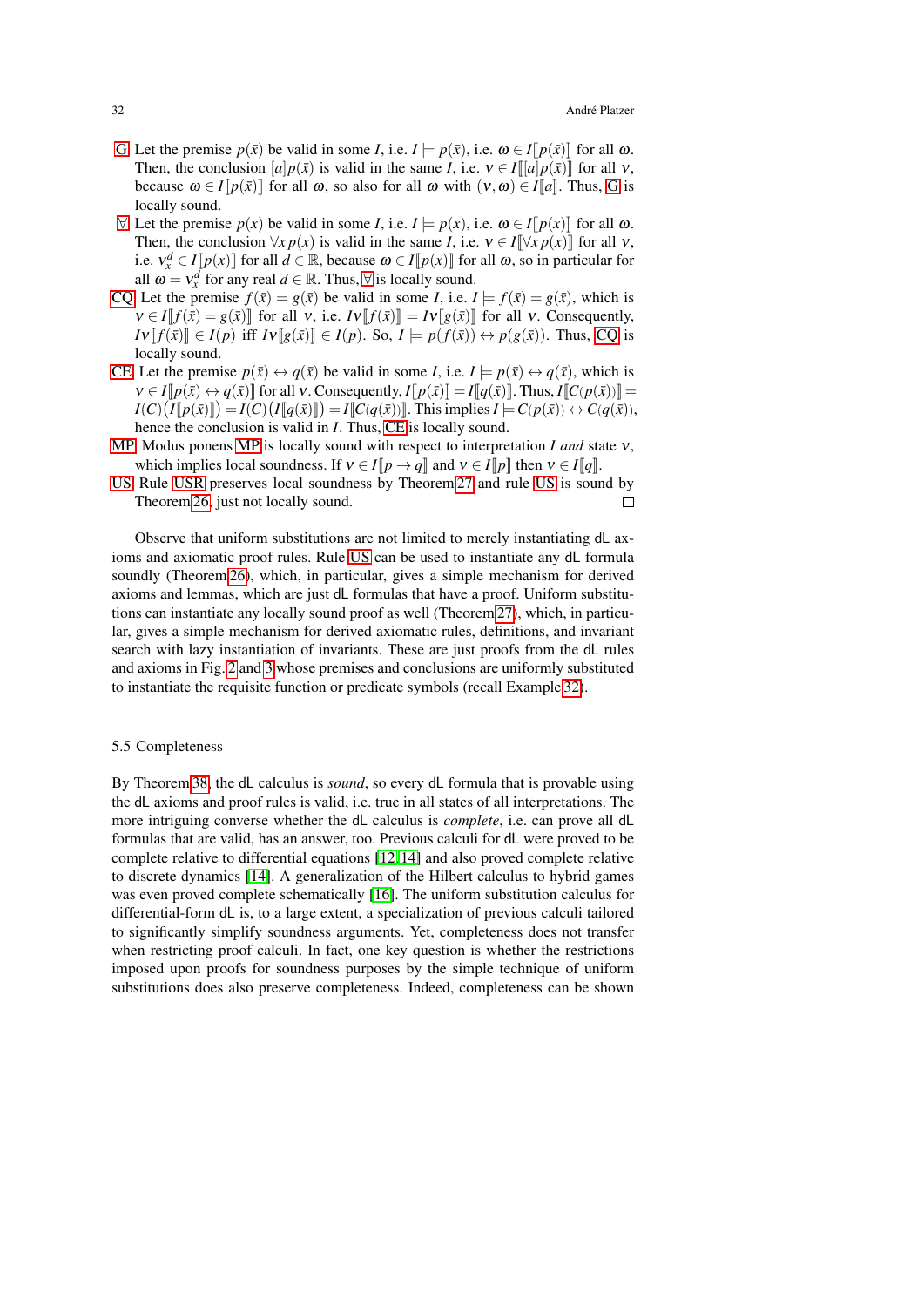to carry over from a previous schematic completeness proof for differential game logic [\[16\]](#page-44-4) using expressiveness results from previous completeness proofs [\[12,](#page-44-0) [14\]](#page-44-1) by augmenting the schematic completeness proof with instantiability proofs.

The first challenge is to prove that uniform substitutions are flexible enough to prove all required instances of the dL axioms and axiomatic proof rules. For simplicity, consider  $p(\bar{x})$  to be a quantifier symbol of arity 0. A dL formula  $\varphi$  is called *surjective* iff rule [US](#page-12-3) can instantiate  $\varphi$  to any of its axiom schema instances, which are those formulas that are obtained by uniformly replacing program constants *a* by any hybrid programs and quantifier symbols  $C()$  by formulas. An axiomatic rule is called *surjective* iff [USR](#page-16-2) can instantiate it to any of its proof rule schema instances.

<span id="page-32-0"></span>Lemma 39 (Surjective axioms) *If* ϕ *is a* dL *formula that is built only from quantifier symbols of arity 0 and program constants but no function or predicate symbols, then* ϕ *is surjective. Axiomatic rules consisting of surjective* dL *formulas are surjective.*

Lemma [39](#page-32-0) generalizes to quantifier symbols with arguments that have no function or predicate symbols, since those are always  $\mathcal V$ -admissible. Generalizations to function and predicate symbol instances are possible with adequate care. The axiom [[?](#page-18-4)] is surjective, because it does not have any bound variables, so admissibility of its instances is obvious. Similarly rules [MP](#page-18-0) and, with the twist from the proof of Theorem [38,](#page-27-1) rule  $\forall$  become surjective. Axioms  $\forall i, \forall \rightarrow, V_{\forall}$  $\forall i, \forall \rightarrow, V_{\forall}$  $\forall i, \forall \rightarrow, V_{\forall}$  can be augmented for surjectivity in similar ways, where  $V_{\forall}$  is surjective when p is instantiated such that x does not occur free, wh[i](#page-19-0)ch is a soundness-critical restriction, and ∀i is instantiated respecting its shape.

A previous schematic completeness result [\[16\]](#page-44-4) shows completeness relative to any differentially expressive<sup>[5](#page-32-1)</sup> logic. Lemma [39](#page-32-0) makes it easy to augment this proof to show that the schema instantiations required for completeness are provable by [US,](#page-12-3)[USR](#page-16-2) from axioms or axiomatic rules. Both the first-order logic of differential equations [\[12\]](#page-44-0) and discrete dynamic logic [\[14\]](#page-44-1) are differentially expressive for dL.

<span id="page-32-2"></span>Theorem 40 (Relative completeness) *The* dL *calculus is a* sound and complete axiomatization *of hybrid systems relative to* any *differentially expressive logic L, i.e. every valid* dL *formula is provable in the* dL *calculus from L tautologies.*

With the expected exceptions of loops and differential equations, the proof of Theorem [40](#page-32-2) confirms that successive unification with axiom keys gives a complete proof strategy. The search for applicable positions is deterministic using recursive computations as in Example [33.](#page-24-0) Loops and differential equations need corresponding (differential) invariant search using parametric predicates  $j(x, x')$  as in Example [32.](#page-23-2)

This result proves that a very simple mechanism, essentially the single proof rule of uniform substitution, makes it possible to prove differential dynamic logic formulas from a parsimonious soundness-critical core with a few concrete formulas as axioms and without losing the completeness that axiom schema calculi enjoy.

<span id="page-32-1"></span><sup>5</sup> A logic *L* closed under first-order connectives is *differentially expressive* (for dL) if every dL formula φ has an equivalent  $\phi^{\flat}$  in *L* and all equivalences of the form  $\langle x' = \theta \rangle G \leftrightarrow (\langle x' = \theta \rangle G)^{\flat}$  for *G* in *L* are provable in its calculus.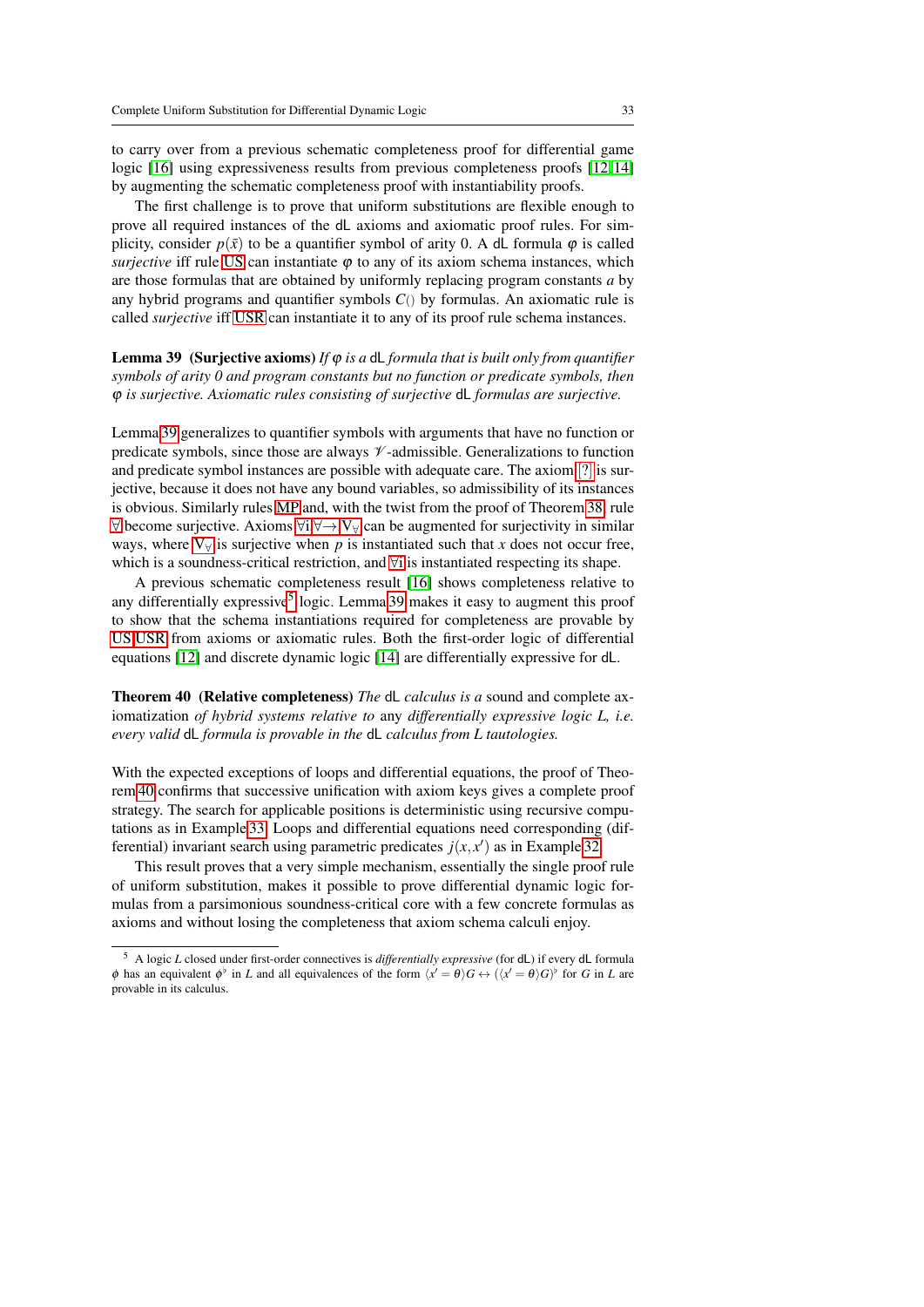## 6 Conclusions

Uniform substitutions lead to a simple and modular proof calculus that is entirely based on axioms and axiomatic rules, instead of soundness-critical schema variables with side-conditions in axiom schemata and proof rules. The [US](#page-12-3) calculus is straightforward to implement, since axioms are just formulas and axiomatic rules are just pairs of formulas and since the uniform substitutions themselves have a straightforward recursive definition. The key ingredient enabling such modularity for differential equations are differential forms that have a local semantics and make it possible to reduce reasoning about *differential equations* to local reasoning about (inequalities or) *equations of differentials*. The increased modularity also enables flexible reasoning by fast contextual equivalence that uniform substitutions provide almost for free.

Overall, uniform substitutions lead to a simple and modular, sound and complete proof calculus for differential dynamic logic that is entirely based on axioms and axiomatic rules. Prover implementations merely reduce to uniform substitutions using the static semantics, starting from one copy of each axiom and axiomatic rule. This leads to significantly simpler and more parsimonious implementations. The soundness-critical core of the uniform substitution prover KeYmaera X [\[6\]](#page-44-19), for example, is 2.5% of the size of the core of the sequent calculus prover KeYmaera [\[19\]](#page-44-3), which, even if implemented in a different programming language, has more complex implementations of proof rules and schema variable matching or built-in operators.

Acknowledgements I am grateful to the anonymous reviewers for their helpful feedback. This material is based upon work supported by the National Science Foundation by NSF CAREER Award CNS-1054246.

## <span id="page-33-0"></span>A Proofs

This section lists the proofs of the remaining results. The proofs use the following classical results, where ∇*g* denotes the gradient of the function *g* so the vector of all partial derivatives (if it exists).

**Lemma 41** (Mean-value theorem [\[22,](#page-44-20) §10.10]) *If*  $f$  :  $[a,b] \rightarrow \mathbb{R}$  *is continuous and differentiable in*  $(a,b)$ *, then there is a*  $\xi \in (a,b)$  *such that* 

<span id="page-33-1"></span>
$$
f(b) - f(a) = f'(\xi)(b - a)
$$

<span id="page-33-3"></span>**Lemma 42** (Chain rule [\[23,](#page-44-21) §3.10]) *If*  $f: U \to \mathbb{R}^m$  *is differentiable at*  $t \in U \subseteq \mathbb{R}$  *and*  $g: V \to \mathbb{R}$ *, with f*(*U*) ⊆ *V* ⊆  $\mathbb{R}^m$ , is differentiable at *f*(*t*) ∈ *V*, then  $g \circ f : U \to \mathbb{R}$  is differentiable at t with derivative

$$
(g \circ f)'(t) = (\nabla g)(f(t)) \cdot f'(t) = \sum_{j=1}^{m} \frac{\partial g}{\partial y_j} (f(t)) f'_j(t)
$$

<span id="page-33-2"></span>**Theorem 43** (Global uniqueness theorem of Picard-Lindelöf [\[24,](#page-44-22) §10.VII]) *Let*  $f : [0, a] \times \mathbb{R}^n \to \mathbb{R}^n$ *be a continuous function that is Lipschitz continuous with respect to y and let*  $y_0 \in \mathbb{R}^n$ *. Then, there is a unique solution of the following initial value problem on* [0,*a*]

$$
y'(t) = f(t, y) \qquad y(0) = y_0
$$

*Proof of Lemma 9.* First prove that  $BV(\alpha)$  has the bound effect property. Consider any  $(v, \omega) \in I[\![\alpha]\!]$  and  $x \notin BV(\alpha)$  then  $v(x) = \omega(x)$  by Def[. 8.](#page-7-2)

Suppose there was a set  $V \not\supseteq BV(\alpha)$  satisfying the bound effect property for  $\alpha$ . Then there is a variable  $x \in BV(\alpha) \setminus V$ , which implies that there are *I* and there are  $(v, \omega) \in I[\![\alpha]\!]$  such that  $v(x) \neq \omega(x)$ . But, then *V* does not have the bound effect property, as  $(v, \omega) \in I[\![\alpha]\!]$  but it is not the case that  $v = \omega$  on  $V^{\mathbb{C}}$ , since  $V^{\mathsf{L}} \supseteq \{x\}$  yet  $v(x) \neq \omega(x)$ .  $\Box$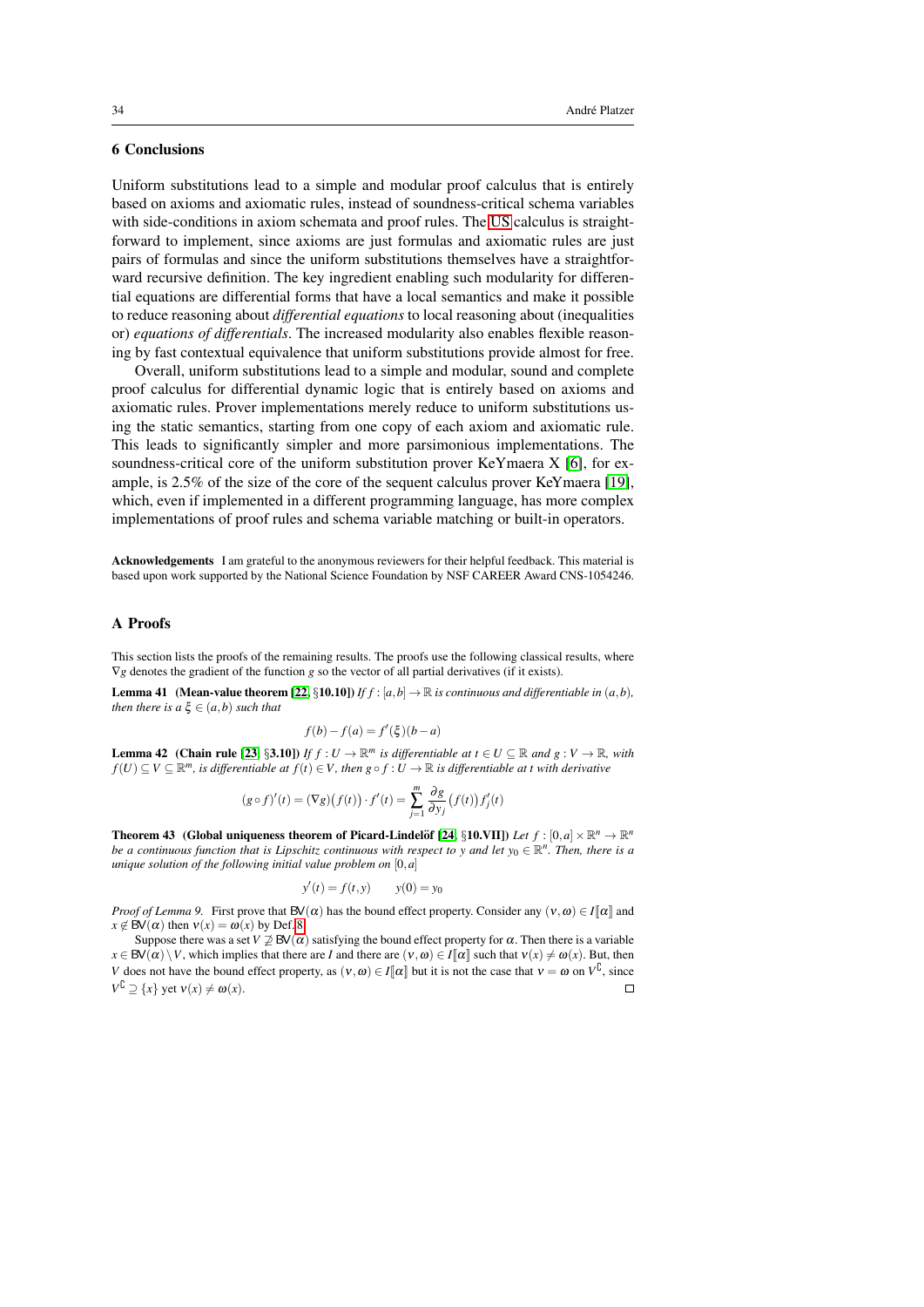*Proof of Lemma 10.* To prove that  $FV(\theta)$  has the coincidence property, it is enough to show by induction that, for any set of variables  $S \subseteq \mathsf{FV}(\theta)^{\mathsf{C}}$ , the state  $v'$  in between v and  $\tilde{v}$  that is defined as  $v' = v$  on *S* and as  $v' = \tilde{v}$  on  $S^{\mathcal{L}}$  agrees with  $\tilde{v}$  in the value  $Iv'[\theta] = I\tilde{v}[\theta]$ .

0. For  $S = \emptyset$ , there is nothing to show as  $v' = \tilde{v}$ .

1. For  $S \cup \{z\}$  with a variable  $z \notin FV(\theta)$ , abbreviate the modified state  $v'_{z}^{(v(z))}$  by  $v'_{z}$ , which satisfies  $v'_{z} = v'$ on  $\{z\}^{\mathcal{L}}$ , so  $I v_z^{\prime} [\![\theta]\!] = I v^{\prime} [\![\theta]\!]$ , because  $z \notin \mathsf{FV}(\theta)$  and by induction hypothesis.

When *S* is the set of all variables where v and  $\tilde{v}$  differ, which is  $S \subseteq FV(\theta)^{U}$  by assumption, this implies  $v' = v$  so  $Iv[\theta] = I\tilde{v}[\theta]$ . Finally, if  $I = J$  on  $\Sigma(\theta)$  then also  $I\tilde{v}[\theta] = J\tilde{v}[\theta]$  by an induction.

Suppose there was a set  $V \not\supseteq \text{FV}(\theta)$  satisfying the coincidence property for  $\theta$ . Then there is a variable  $x \in F(\theta) \setminus V$ , which implies that there are  $I, v = \tilde{v}$  on  $\{x\}^{\mathbb{C}}$  such that  $Iv[\theta] \neq I\tilde{v}[\theta]$ . Then *V* does not have the coincidence property, as  $v = \tilde{v}$  on *V* but  $Iv[\theta] \neq I\tilde{v}[\theta]$ .

*Proof of Lemma 11.* To prove that  $FV(\phi)$  has the coincidence property, it is enough to show by induction that, for any set of variables  $S \subseteq \mathsf{FV}(\phi)^{\mathsf{C}}$ , the state  $v'$  in between v and  $\tilde{v}$  that is defined as  $v' = v$  on *S* and as  $v' = \tilde{v}$  on  $S^{\mathsf{L}}$  agrees with  $\tilde{v}$  in the truth-value  $v' \in I[\![\phi]\!]$  iff  $\tilde{v} \in I[\![\phi]\!]$ .

0. For  $S = \emptyset$ , there is nothing to show as  $v' = \tilde{v}$ .

1. For  $S \cup \{z\}$  with a variable  $z \notin FV(\phi)$ , abbreviate the modified state  $v'_{z}^{(v(z))}$  by  $v'_{z}$ , which satisfies  $v'_{z} = v'$ on  $\{z\}^{\mathbb{C}}$ , so  $v'_z \in I[\![\phi]\!]$  iff  $v' \in I[\![\phi]\!]$ , because  $z \notin \mathsf{FV}(\phi)$ , iff  $\tilde{v} \in I[\![\phi]\!]$  by induction hypothesis.

When *S* is the set of all variables where v and  $\tilde{v}$  differ, which is  $S \subseteq \mathsf{FV}(\phi)^{\mathsf{U}}$  by assumption, this implies ν =  $v$  so  $v \in I[\![\phi]\!]$  iff  $\tilde{v} \in I[\![\phi]\!]$ . Finally, if  $I = J$  on  $\Sigma(\phi)$  then also  $\overline{\tilde{v}} \in I[\![\phi]\!]$  iff  $\tilde{v} \in J[\![\phi]\!]$  by an induction.

Suppose there was a set *V*  $\geq$  FV( $\phi$ ) satisfying the coincidence property for  $\phi$ . Then there is a variable  $x \in \mathsf{FV}(\phi) \setminus V$ , which implies that there are *I*,  $v = \tilde{v}$  on  $\{x\}^{\mathbb{C}}$  such that  $v \in I[\![\phi]\!] \not\supset \tilde{v}$ . Then *V* does not have the coincidence property, as  $v = \tilde{v}$  on *V* but  $v \in I[\![\phi]\!] \not\supset \tilde{v}$ .

*Proof of Lemma 12.* To prove that  $FV(\alpha)$  has the coincidence property, it is enough to show by induction for all  $S \subseteq \mathsf{FV}(\alpha)^\mathsf{U}$  that the state  $v'$  in between  $\tilde{v}$  and  $v$  that is defined as  $v' = \tilde{v}$  on *S* and as  $v' = v$  on  $S^\mathsf{U}$ has a state  $\omega'$  that agrees with  $\omega' = \omega$  on  $S^{\mathcal{C}}$  such that  $(v', \omega') \in I[\![\alpha]\!]$  as well.

- 0. For *S* = *θ*, there is nothing to show for  $ν' = ν$  and  $ω' = ω$ , because  $(ν, ω) ∈ I[α]$ .
- 1. For  $S \cup \{z\}$  with a variable  $z \notin FV(\alpha)$ , let  $v'_z$  denote modified state  $v'^{\tilde{\nu}(z)}$ . Then  $v'_z = v'$  on  $\{z\}^{\tilde{b}}$  and, by induction hypothesis,  $(v', \omega') \in I[\![\alpha]\!]$  for some  $\omega'$  with  $\omega' = \omega$  on  $S^{\complement}$ . Since  $z \notin FV(\alpha)$ , this implies there is a state  $\omega_z'$  such that  $\omega_z' = \omega'$  on  $\{z\}^{\mathcal{L}}$  and  $(v_z', \omega_z') \in I[\![\alpha]\!]$ . Thus,  $\omega_z' = \omega' = \omega$  on  $(S \cup \{z\})^{\mathcal{L}}$ .

Finally the state v' resulting for  $S = V^{\mathsf{U}}$  satisfies  $v' = \tilde{v}$  because  $v' = \tilde{v}$  on  $V^{\mathsf{U}}$  and  $v' = v = \tilde{v}$  on  $(V^{\mathsf{U}})^{\mathsf{U}} = V$ already and the state  $\tilde{\omega}$  defined as  $\omega'$  satisfies  $\omega' = \omega$  on *V* and  $(\tilde{v}, \tilde{\omega}) \in I[\alpha]$ . Finally, if  $I = J$  on  $\Sigma(\alpha)$ then also  $(\tilde{v}, \tilde{\omega}) \in J[\![\alpha]\!]$ .

Suppose there was a set  $V \not\supseteq \mathsf{FV}(\alpha)$  satisfying the coincidence property for  $\alpha$ . Then there is a variable  $x \in FV(\alpha) \setminus V$ , which implies that there are *I*,  $v, \tilde{v}, \omega$  such that  $v = \tilde{v}$  on  $\{x\}^{\mathbb{C}}$  and  $(v, \omega) \in I[\![\alpha]\!]$ , but there is no  $\tilde{\omega}$  with  $\omega = \tilde{\omega}$  on  $\{x\}^{\mathbb{U}}$  such that  $(\tilde{v}, \tilde{\omega}) \in I[\![\alpha]\!]$ . Then *V* does not have the coincidence property, because  $v = \tilde{v}$  on  $\{x\}^{\mathbb{C}} \supseteq V$  and  $(v, \omega) \in I[\![\alpha]\!]$ , but there is no  $\tilde{\omega}$  with  $\omega = \tilde{\omega}$  on  $\{x\}^{\mathbb{C}}$  such that  $(\tilde{v}, \tilde{\omega}) \in I[\![\alpha]\!]$ .

*Proof of Lemma 17.* First prove  $BV(\alpha) \supseteq BV(\alpha)$  by a straightforward structural induction on  $\alpha$ .

- 1. For program constant *a*, the statement is obvious, since  $BV(a) = \mathcal{V}$ .
- 2.  $(v, \omega) \in I[x := \theta]$  iff  $\omega = v_x^r$  with  $r = IV[\theta]$  so  $v = \omega$  except for  $\{x\} = BV(x := \theta) \supseteq BV(x := \theta)$ .
- 3.  $(v, \omega) \in I[[? \psi]] = \{(v, v) : v \in I[[\psi]]\}$  implies  $v = \omega$  so  $BV(? \psi) = BV(? \psi) = \emptyset$ .
- 4.  $(v, \omega) \in I[x' = \theta \& \psi]$  implies  $v = \varphi(0)$  on  $\{x'\}^{\complement}$  and  $\omega = \varphi(r)$  for some  $\varphi$  with  $I, \varphi \models x' = \theta \land \psi$ ,  $\phi$   $(\zeta) = v$  on  $\{x, x'\}^{\mathsf{L}}$  for all  $\zeta$ . Thus  $v = \omega$  on  $\{x, x'\}^{\mathsf{L}}$  by Def. [7.](#page-6-1) Hence,  $\mathsf{BV}(x' = \theta \& \psi) \subseteq \{x, x'\} =$  $BV(x' = \theta \&\psi).$
- 5.  $(v, \omega) \in I[\![\alpha \cup \beta]\!] = I[\![\alpha]\!] \cup I[\![\beta]\!]$  implies  $(v, \omega) \in I[\![\alpha]\!]$  or  $(v, \omega) \in I[\![\beta]\!]$ , By induction hypothesis,  $BV(\alpha) \subseteq BV(\alpha)$  and  $BV(\beta) \subseteq BV(\beta)$ . Either way,  $v = \omega$  on  $(BV(\alpha) \cup BV(\beta))^{\complement}$ . So,  $BV(\alpha \cup \beta) \subseteq$  $BV(\alpha) \cup BV(\beta) \subseteq BV(\alpha) \cup BV(\beta) = BV(\alpha \cup \beta).$
- 6.  $(v, \omega) \in I[\![\alpha;\beta]\!] = I[\![\alpha]\!] \circ I[\![\beta]\!]$ , i.e. there is a  $\mu$  such that  $(v, \mu) \in I[\![\alpha]\!]$  as well as  $(\mu, \omega) \in [\![\beta]\!]$ . By induction hypothesis,  $BV(\alpha) \subseteq BV(\alpha)$  and  $BV(\beta) \subseteq BV(\beta)$ . Thus,  $v = \mu = \omega$  on  $(BV(\alpha) \cup BV(\beta))^{U}$ . So  $BV(\alpha;\beta) \subseteq BV(\alpha) \cup BV(\beta) \subseteq BV(\alpha) \cup BV(\beta) = BV(\alpha;\beta).$
- 7. The case  $(v, \omega) \in I[\![\alpha^*]\!] = \bigcup I[\![\alpha^n]\!]$  follows by induction on *n*. *<sup>n</sup>*∈<sup>N</sup>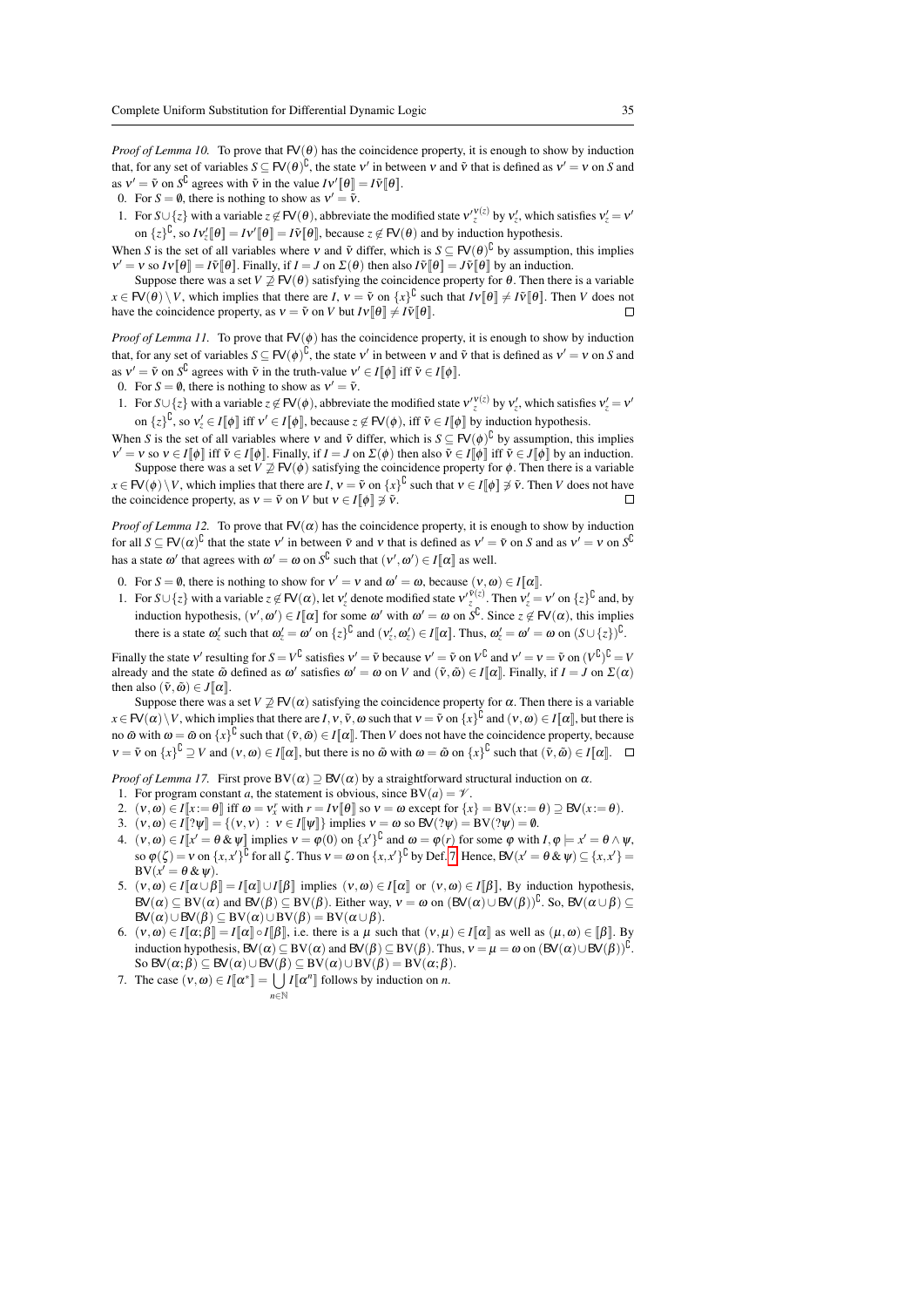The second part proves  $FV(\theta) \supseteq FV(\theta)$ . Let  $y \in FV(\theta)$ , which implies that there are *I* and  $v = \tilde{v}$  on  $\{x\}^{\mathbb{U}}$ such that  $Iv[\theta] \neq I\tilde{v}[\theta]$ . The proof is a structural induction on  $\theta$ . IH is short for induction hypothesis.

- 1. For any variable including *y*,  $FV(y) = FV(y)$  since *y* is the only variable that its value depends on. 2.  $Iv[[f(\theta_1,...,\theta_k)]] \neq I\tilde{v}[[f(\theta_1,...,\theta_k)]]$  implies for some *i* that  $Iv[\theta_i] \neq I\tilde{v}[[\theta_i]]$ . Hence,  $y \in FV(\theta_i)$ since *y* is the only variable that *v* and  $\tilde{v}$  differ at. By IH, this implies  $y \in FV(\theta_i) \subseteq FV(f(\theta_1, \ldots, \theta_k))$ . This includes the case where  $f$  is  $+$  or  $\cdot$  as well.
- 3.  $Iv\llbracket(\theta)'\rrbracket = \sum_{x} v(x') \frac{\partial Iv\llbracket\theta\rrbracket}{\partial x}$  $\frac{\partial V[\![\theta]\!]}{\partial x} \neq \sum_{x} \tilde{v}(x') \frac{\partial I\tilde{v}[\![\theta]\!]}{\partial x}$  $\frac{\partial \Psi}{\partial x} = I \tilde{V}[(\theta)']$ . Since *v* and  $\tilde{V}$  only differ in *y*, it is the

<span id="page-35-0"></span>case that *i*) for some  $x$ ,  $\frac{\partial I v[\theta]}{\partial x} \neq \frac{\partial I \bar{v}[\theta]}{\partial x}$ , or *ii*) y is some  $x'$  and  $v(x') \neq \tilde{v}(x')$  and  $\frac{\partial I v[\theta]}{\partial x} \neq 0$  or  $\frac{\partial I \tilde{v}[\theta]}{\partial x} \neq 0$ . In Case [3i,](#page-35-0) there are states  $\omega = \tilde{\omega}$  that agree on  $\{y\}^{\complement}$  such that  $I\omega[\theta] \neq I\tilde{\omega}[\theta]$  as otherwise

<span id="page-35-1"></span>their partial derivatives by *x* would agree. Thus,  $y \in \mathsf{FV}(\theta) \subseteq \mathrm{FV}(\theta) \subseteq \mathrm{FV}((\theta)')$  by IH. In Cas[e 3ii,](#page-35-1)  $x \in \mathsf{FV}(\theta)$  as, otherwise,  $\frac{\partial I \mathbf{v}[\theta]}{\partial x} = 0$  for all states v since there would not be any state  $\omega$  agreeing  $\omega = v$  on  $\{x\}^U$  with a different value  $I\omega[\theta] \neq IV[\theta]$  then, so that their partial derivatives by *x* would both be 0. By IH,  $x \in \mathsf{FV}(\theta)$  implies  $x \in \mathrm{FV}(\theta)$ , which implies  $x' \in \mathrm{FV}((\theta)')$ .

The proof of soundness of  $FV(\phi)$  and  $FV(\alpha)$  is indirect by a simultaneous inductive prove that both satisfy their respective coincidence property and are, thus, sound  $FV(\phi) \supseteq FV(\phi)$  and  $FV(\alpha) \supseteq FV(\alpha)$ by Lemm[a 11](#page-8-2) and [12,](#page-8-1) since  $FV(\phi)$  and  $FV(\alpha)$  are the smallest sets satisfying coincidence. In fact, the inductive proof for programs shows a stronger coincidence property augmented with must-bound variables.

The proof that FV( $\phi$ ) satisfies the coincidence property, and thus FV( $\alpha$ )  $\supseteq$  FV( $\alpha$ ), is by structural induction on  $\phi$ , simultaneously with the coincidence property for programs. To simplify the proof, doubly negated existential quantifiers are considered structurally smaller than universal quantifiers and doubly negated diamond modalities smaller than box modalities.

- 1.  $v \in I[p(\theta_1,\ldots,\theta_k)]$  iff  $(V[\![\theta_1]\!],\ldots,V[\![\theta_k]\!]) \in I(p)$  iff  $(J\tilde{v}[\![\theta_1]\!],\ldots,J\tilde{v}[\![\theta_k]\!]) \in J(p)$  iff  $\tilde{v} \in J[p(\theta_1,\ldots,\theta_k)]$ by Lemma [10](#page-8-0) and  $FV(\theta) \stackrel{d}{\supset} FV(\theta)$  since  $FV(\theta_i) \subseteq FV(p(\theta_1,\ldots,\theta_k))$  and *I* and *J* were assumed to agree on the function symbol  $p$  that occurs in the formula. This includes the case where  $p$  is  $\geq$  so that *I* and *J* agree by definition.
- 2.  $v \in I[[C(\phi)]] = I(C) (I[[\phi]])$  iff, by IH,  $\tilde{v} \in J[[C(\phi)]] = J(C) (J[[\phi]])$  since  $v = \tilde{v}$  on  $FV(C(\phi)) = \mathcal{V}$ , so  $v = \tilde{v}$ , and  $I = J$  on  $\Sigma(C(\phi)) = \{C\} \cup \Sigma(\phi)$ , so  $I(C) = J(C)$  and, by induction hypothesis, implies  $I[\![\phi]\!] = J[\![\phi]\!]$  using  $I = J$  on  $\Sigma(\phi) \subset \Sigma(C(\phi)).$
- 3.  $v \in I$ [ $\rightarrow \phi$ ] iff  $v \notin I$ [ $\phi$ ] iff, by IH,  $\tilde{v} \notin I$ [ $\phi$ ] iff  $\tilde{v} \in J$ [ $\rightarrow \phi$ ] using FV( $\rightarrow \phi$ ) = FV( $\phi$ ).
- 4.  $v \in I[\![\phi \wedge \psi]\!]$  iff  $v \in I[\![\phi]\!] \cap I[\![\psi]\!]$  iff, by IH,  $\tilde{v} \in J[\![\phi]\!] \cap J[\![\psi]\!]$  iff  $\tilde{v} \in J[\![\phi \wedge \psi]\!]$  using FV $(\phi \wedge \psi) =$  $FV(\phi) \cup FV(\psi)$ .
- 5.  $v \in I[\exists x \phi]$  iff  $v_x^r \in I[\![\phi]\!]$  for some  $r \in \mathbb{R}$  iff  $\tilde{v}_x^r \in I[\![\phi]\!]$  for some  $r \in \mathbb{R}$  iff  $\tilde{v} \in J[\exists x \phi]\!]$  for the same *r* by induction hypothesis using that  $v_x^r = \tilde{v}_x^r$  on  $FV(\phi) \subseteq \{x\} \cup FV(\exists x \phi)$ .
- 6. The case  $\forall x \phi$  follows from the equivalence  $\forall x \phi \equiv \neg \exists x \neg \phi$  using  $FV(\neg \exists x \neg \phi) = FV(\forall x \phi)$ .
- 7.  $v \in I[(\alpha)\phi]$  iff there is a  $\omega$  such that  $(v, \omega) \in I[\![\alpha]\!]$  and  $\omega \in I[\![\phi]\!]$ . Since  $v = \tilde{v}$  on  $FV(\langle \alpha \rangle \phi) \supseteq FV(\alpha)$ and  $(v, \omega) \in I[\![\alpha]\!]$ , the simultaneous induction hypothesis implies with  $I = J$  on  $\Sigma(\alpha) \subseteq \Sigma(\langle \alpha \rangle \phi)$ that there is an  $\omega \in \omega$  such that  $(\tilde{v}, \tilde{\omega}) \in J[\![\alpha]\!]$  and  $\omega = \tilde{\omega}$  on  $FV(\langle \alpha \rangle \phi) \cup MBV(\alpha) = FV(\alpha) \cup (FV(\phi))$  $\text{MBV}(\alpha)$ )∪MBV $(\alpha)$  = FV $(\alpha)$ ∪FV $(\phi)$ ∪MBV $(\alpha)$  ⊇ FV $(\phi)$ .

$$
\begin{array}{c}\n\mathbf{v} & \longrightarrow & \omega \\
\text{on } \text{FV}(\langle \alpha \rangle \phi) & \longrightarrow & \\
\supseteq \text{FV}(\alpha) & \downarrow & \\
\widetilde{\mathbf{v}} & \longrightarrow & \widetilde{\mathbf{w}} \\
\text{on } \text{FV}(\langle \alpha \rangle \phi) \cup \text{MBV}(\alpha) \supseteq \text{FV}(\phi)\n\end{array}
$$

Since,  $\omega = \tilde{\omega}$  on FV( $\phi$ ) and  $I = J$  on  $\Sigma(\phi) \subseteq \Sigma(\langle \alpha \rangle \phi)$ , the induction hypothesis implies that  $\tilde{\omega} \in J[\![\phi]\!]$ since  $\omega \in I[\![\phi]\!]$ . Since  $(\tilde{v}, \tilde{\omega}) \in J[\![\alpha]\!]$ , this implies  $\tilde{v} \in J[\!](\alpha)\phi]\!]$ .

8.  $v \in I[[\alpha]\phi] = I[\neg(\alpha) \neg \phi]$  iff  $v \notin I[(\alpha) \neg \phi]$ , so by IH, iff  $v \notin J[(\alpha) \neg \phi]$  iff  $v \in J[[\alpha]\phi]$  using that  $FV(\langle \alpha \rangle \neg \phi) = FV([\alpha]\phi).$ 

The proof that FV( $\alpha$ ) satisfies the coincidence property, and thus FV( $\phi$ )  $\supset \text{FV}(\phi)$ , shows a stronger property. If  $v = \tilde{v}$  on  $V \supseteq FV(\alpha)$ ,  $I = J$  on  $\Sigma(\alpha)$  and  $(v, \omega) \in I[\![\alpha]\!]$ , then there is a  $\tilde{\omega}$  such that  $(\tilde{v}, \tilde{\omega}) \in J[\![\alpha]\!]$ and  $\omega = \tilde{\omega}$  on  $V \cup \text{MBV}(\alpha)$ . The proof is by (simultaneous) induction on the structural complexity of  $\alpha$ , where  $\alpha^*$  is considered to be structurally more complex than HPs of any length but with less nested repetitions, which induces a well-founded order on HPs. For atomic programs  $\alpha$  for which BV( $\alpha$ ) = MBV( $\alpha$ ), it is enough to show agreement on  $V(\alpha) = FV(\alpha) \cup BV(\alpha) = FV(\alpha) \cup MBV(\alpha)$ , because any variable in  $V \setminus V(\alpha)$  is in  $BV(\alpha)^{U}$ , which remain unchanged by  $\alpha$  according to Lemma [9](#page-7-0) and  $BV(\alpha) \supseteq BV(\alpha)$ .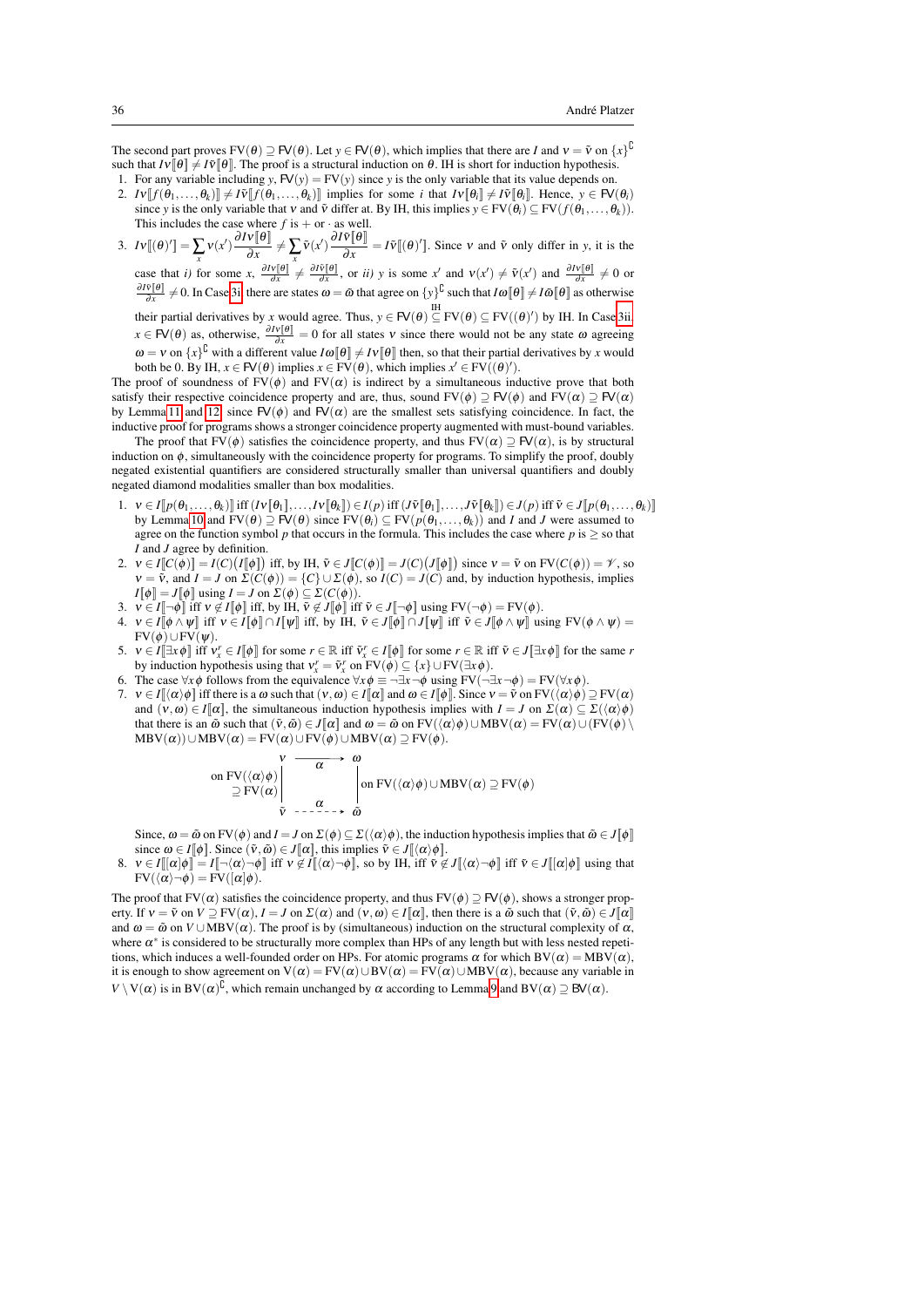- 1. Since  $FV(a) = \mathcal{V}$  so  $v = \tilde{v}$ , the statement is vacuously true for program constant *a*.
- 2.  $(v, \omega) \in I[x := \theta] = \{ (v, \omega) : \omega = v \text{ except that } I\omega[x] = IV[\theta] \}$  then there is  $(\tilde{v}, \tilde{\omega}) \in J[x := \theta]$  and  $\tilde{\omega}(x) = J\tilde{\omega}[[x]] = J\tilde{v}[[\theta]] = I\omega[[x]] = v(x)$  by Lemma [10,](#page-8-0) since  $v = \tilde{v}$  on  $FV(x := \theta) = FV(\theta)$ and  $I = J$  on  $\Sigma(\theta)$ . So,  $\omega = \tilde{\omega}$  on  $BV(x := \theta) = \{x\}$ . Also,  $v = \omega$  on  $BV(x := \theta)^{\mathbb{C}}$  and  $\tilde{v} = \tilde{\omega}$  on  $BV(x:=\theta)^U$  by Lemma [9.](#page-7-0) Since  $v = \tilde{v}$  on  $FV(x:=\theta)$ , these imply  $\omega = \tilde{\omega}$  on  $FV(x:=\theta) \setminus BV(x:=\theta)$ . Since  $\omega = \tilde{\omega}$  on BV( $x := \theta$ ) had been shown already, this implies  $\omega = \tilde{\omega}$  on V( $x := \theta$ ).
- 3.  $(v, \omega) \in I[[\mathcal{V} \mathcal{V}] = \{(v, v) : v \in I[\mathcal{V}] \}$  then  $\omega = v$  by Def[. 7.](#page-6-1) Since,  $v \in I[\mathcal{V}]$  and  $v = \tilde{v}$  on FV( $(\mathcal{V} \mathcal{V})$ ) and  $I = J$  on  $\Sigma(\psi) = \Sigma(2\psi)$ , Lemm[a 11](#page-8-2) and the simultaneous induction for  $FV(\psi) \supseteq FV(\psi)$  implies that  $\tilde{v} \in J[\![\psi]\!]$ , so  $(\tilde{v}, \tilde{v}) \in J[\![? \psi]\!]$ . So  $v = \tilde{v}$  on  $V(? \psi) = FV(? \psi)$  since  $BV(? \psi) = \emptyset$ .
- 4.  $(v, \omega) \in I[x' = \theta \& \psi]$  implies that there is an  $\tilde{\omega}$  reached from  $\tilde{v}$  by following the differential equation for the same amount it took to reach  $\omega$  from  $v$ . That is,  $v = \varphi(0)$  on  $\{x'\}^{\cup}$  and  $\omega = \varphi(r)$  for some function  $\varphi : [0, r] \to \mathscr{S}$  satisfying  $I, \varphi \models x' = \theta \land \psi$ , especially  $\varphi(\zeta) \in I[\![x' = \theta \land \psi]\!]$  for all  $0 \leq \zeta \leq$ *r*. Define  $\tilde{\varphi}$  :  $[0,r] \to \mathscr{S}$  at  $\zeta$  as  $\tilde{\varphi}(\zeta) = \varphi(\zeta)$  on  $\{x,x'\}$  and as  $\tilde{\varphi}(\zeta) = \tilde{v}$  on  $\{x,x'\}^{\complement}$ . Fix any  $0 \le \zeta \le r$ . Then it only remains to show that  $\tilde{\varphi}(\zeta) \in J[x' = \theta \wedge \psi]$ , i.e.  $\tilde{\varphi}(\zeta) \in J[x' = \theta] \cap J[\psi]$ , which follows from  $\varphi(\zeta) \in I[x] = \theta \cap I[\psi]$  by Lemm[a 11](#page-8-2) and the simultaneous induction hypothesis, since  $I = J$ on  $\Sigma(x' = \theta) \cup \Sigma(\psi) = \Sigma(x' = \theta \& \psi)$  and  $\varphi(\zeta) = \tilde{\varphi}(\zeta)$  on  $FV(x' = \theta) \cup FV(\psi) = FV(x' = \theta \& \psi) \cup$ {*x*<sup>'</sup>}. Here,  $\varphi(\zeta) = \tilde{\varphi}(\zeta)$  agree on {*x*, *x*<sup>'</sup>} by construction of  $\tilde{\varphi}$ . Agreement of  $\varphi(\zeta)$  and  $\tilde{\varphi}(\zeta)$  for the other free variables follows from the assumption that  $v = \tilde{v}$  on  $FV(x' = \theta \& \psi)$  since  $v = \varphi(\zeta)$  on  ${x, x'}$ <sup>C</sup> by Def. [7](#page-6-1) and since  $\tilde{v} = \tilde{\varphi}(\zeta)$  on  ${x, x'}$ <sup>C</sup> by construction.
- 5.  $(v, \omega) \in I[\![\alpha \cup \beta]\!] = I[\![\alpha]\!] \cup I[\![\beta]\!]$  implies  $(v, \omega) \in I[\![\alpha]\!]$  or  $(v, \omega) \in I[\![\beta]\!]$ , which since  $V \supset FV(\alpha \cup$  $\hat{\beta}$ )  $\supseteq$  FV( $\alpha$ ) and  $V \supseteq$  FV( $\alpha \cup \beta$ )  $\supseteq$  FV( $\beta$ ) implies, by induction hypothesis, that there is an  $\tilde{\omega}$  such that  $(\tilde{v}, \tilde{\omega}) \in J[\![\alpha]\!]$  and  $\omega = \tilde{\omega}$  on  $V \cup \text{MBV}(\alpha)$  or that there is an  $\tilde{\omega}$  such that  $(\tilde{v}, \tilde{\omega}) \in J[\![\beta]\!]$  and  $\omega = \tilde{\omega}$  on  $V \cup \overline{MBV}(\beta)$ , respectively. In either case, there is a  $\tilde{\omega}$  such that  $(\tilde{v}, \tilde{\omega}) \in J[\![\alpha \cup \beta]\!]$  and  $\omega = \tilde{\omega}$  on  $V \cup \text{MBV}(\alpha \cup \beta)$ , because  $J[\![\alpha]\!] \subseteq J[\![\alpha \cup \beta]\!]$  and  $J[\![\beta]\!] \subseteq J[\![\alpha \cup \beta]\!]$  and  $\text{MBV}(\alpha \cup \beta) =$  $MBV(\alpha) \cap MBV(\beta)$ .



<span id="page-36-0"></span>6.  $(v, \omega) \in I[\![\alpha;\beta]\!] = I[\![\alpha]\!] \circ I[\![\beta]\!]$ , i.e. there is a state  $\mu$  such that  $(v, \mu) \in I[\![\alpha]\!]$  and  $(\mu, \omega) \in I[\![\beta]\!]$ . Since  $V \supseteq FV(\alpha;\beta) \supseteq FV(\alpha)$ , by induction hypothesis, there is a  $\tilde{\mu}$  such that  $(\tilde{v}, \tilde{\mu}) \in J[\![\alpha]\!]$  and  $\mu = \tilde{\mu}$  on *V* ∪ MBV( $\alpha$ ). Since *V*  $\supseteq$  FV( $\alpha$ ; $\beta$ ), so *V* ∪ MBV( $\alpha$ )  $\supseteq$  FV( $\alpha$ ; $\beta$ ) ∪ MBV( $\alpha$ ) = FV( $\alpha$ ) ∪ (FV( $\beta$ ) \  $MBV(\alpha)$ )∪  $MBV(\alpha) = FV(\alpha) \cup FV(\beta) \cup MBV(\alpha) \supseteq FV(\beta)$  by Def[. 15,](#page-10-0) and since  $(\mu, \omega) \in I[\beta]$ , the induction hypothesis implies that there is an  $\tilde{\omega}$  such that  $(\tilde{\mu}, \tilde{\omega}) \in J[\beta]$  and  $\omega = \tilde{\omega}$  on  $(V \cup$  $MBV(\alpha)$ )∪MBV( $\beta$ ) = *V* ∪MBV( $\alpha$ ; $\beta$ ).

on 
$$
V \propto \mu
$$
  
\non  $V \supseteq \mu$   
\n $\downarrow$   
\n $\downarrow$   
\n $\downarrow$   
\n $\downarrow$   
\n $\downarrow$   
\n $\uparrow$   
\n $\downarrow$   
\n $\uparrow$   
\n $\uparrow$   
\n $\uparrow$   
\n $\uparrow$   
\n $\uparrow$   
\n $\uparrow$   
\n $\uparrow$   
\n $\uparrow$   
\n $\uparrow$   
\n $\uparrow$   
\n $\uparrow$   
\n $\uparrow$   
\n $\uparrow$   
\n $\uparrow$   
\n $\uparrow$   
\n $\downarrow$   
\n $\uparrow$   
\n $\downarrow$   
\n $\uparrow$   
\n $\downarrow$   
\n $\downarrow$   
\n $\downarrow$   
\n $\downarrow$   
\n $\downarrow$   
\n $\downarrow$   
\n $\downarrow$   
\n $\downarrow$   
\n $\downarrow$   
\n $\downarrow$   
\n $\downarrow$   
\n $\downarrow$   
\n $\downarrow$   
\n $\downarrow$   
\n $\downarrow$   
\n $\downarrow$   
\n $\downarrow$   
\n $\downarrow$   
\n $\downarrow$   
\n $\downarrow$   
\n $\downarrow$   
\n $\downarrow$   
\n $\downarrow$   
\n $\downarrow$   
\n $\downarrow$   
\n $\downarrow$   
\n $\downarrow$   
\n $\downarrow$   
\n $\downarrow$   
\n $\downarrow$   
\n $\downarrow$   
\n $\downarrow$   
\n $\downarrow$   
\n $\downarrow$   
\n $\downarrow$   
\n $\downarrow$   
\n $\downarrow$   
\n $\downarrow$   
\n $\downarrow$   
\n $\downarrow$   
\n $\downarrow$ <

- 7.  $(v, \omega) \in I[\![\alpha^*]\!] = \bigcup I[\![\alpha^n]\!]$  iff there is an  $n \in \mathbb{N}$  such that  $(v, \omega) \in I[\![\alpha^n]\!]$ . The case  $n = 0$  follows
	- from the assumption  $v = \tilde{v}$  on  $V \supseteq FV(\alpha)$ , since  $\omega = v$  holds in that case and MBV( $\alpha^*$ ) = 0. The case  $n > 0$  proceeds as follows. Since  $FV(\alpha^n) = FV(\alpha^*) = FV(\alpha)$ , the induction hypothesis applied to the structurally simpler HP  $\alpha^n \equiv \alpha^{n-1}$ ;  $\alpha$  with less loops (so using Case [6\)](#page-36-0) implies that there is an  $\tilde{\omega}$  such that  $(\tilde{v}, \tilde{\omega}) \in J[\![\alpha^n]\!]$  and  $\omega = \tilde{\omega}$  on  $V \cup \text{MBV}(\alpha^n) \supseteq V = V \cup \text{MBV}(\alpha^*)$ , since  $\text{MBV}(\alpha^*) = \emptyset$ . Since  $J[\![\alpha^n]\!] \subseteq J[\![\alpha^*]\!]$  by Def. [7,](#page-6-1) this concludes the proof.  $\Box$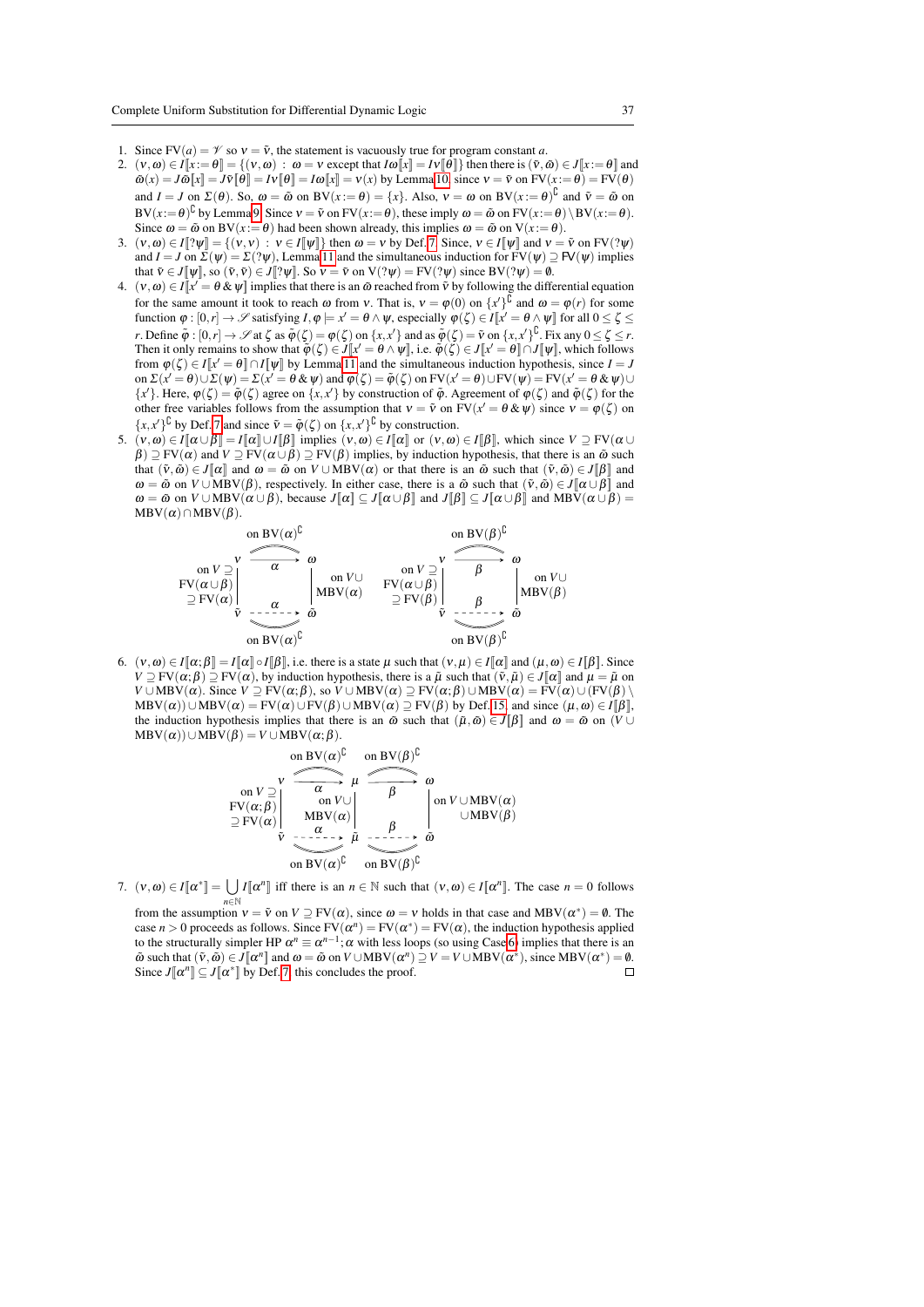*Proof of Corollary 22.*  $\sigma_v^* I$  is well-defined, as  $\sigma_v^* I(f)$  is a smooth function since its substitute term  $\sigma f(\cdot)$ has smooth values. First,  $\sigma_v^* I(a) = I[\![\sigma a]\!] = \sigma_o^* I(a)$  holds because the adjoint to  $\sigma$  for *I*, *v* in the case of programs is independent of  $v$  (programs have access to their initial state at runtime). Likewise  $\sigma_v^* I(C)$  $\sigma_{\varphi}^*I(C)$  for quantifier symbols, because the adjoint is independent of v for quantifier symbols. By Lemma [10,](#page-8-0) *I*<sup>*d*</sup>  $\mathbf{v} \in \mathcal{I}^d$   $\mathbf{v} \in \mathcal{I}^d$  ( $\mathbf{v} \in \mathcal{I}^d$   $\mathbf{v} \in \mathcal{I}^d$   $\mathbf{v} \in \mathcal{I}^d$  ( $\mathbf{v} \in \mathcal{I}^d$   $\mathbf{v} \in \mathcal{I}^d$   $\mathbf{v} \in \mathcal{I}^d$   $\mathbf{v} \in \mathcal{I}^d$   $\mathbf{v} \in \mathcal{I}^d$   $\mathbf{v} \in \mathcal{I}^d$  ( Lemma [11](#page-8-2) when  $v = \omega$  on  $F(v) = F(v)$ . Thus,  $\sigma_v^* I = \sigma_{\omega}^* I$  when  $v = \omega$  on  $F(v)$ .

If  $\sigma$  is *U*-admissible for  $\phi$  (or  $\theta$  or  $\alpha$ ), then  $FV(\sigma f(\cdot)) \cap U = \emptyset$ , i.e.  $FV(\sigma f(\cdot)) \subseteq U^{\downarrow}$  for every function symbol  $f \in \Sigma(\phi)$  (or  $\theta$  or  $\alpha$ ) and likewise for predicate symbols  $p \in \Sigma(\phi)$ . Since  $v = \omega$  on  $U^{\downarrow}$ was assumed,  $\sigma_{\omega}^* I = \sigma_v^* I$  on the function and predicate symbols in  $\Sigma(\phi)$  (or  $\theta$  or  $\alpha$ ). Finally  $\sigma_{\omega}^* I = \sigma_v^* I$ on  $\Sigma(\phi)$  (or  $\Sigma(\theta)$  or  $\Sigma(\alpha)$ , respectively) implies that  $\sigma_{\omega}^*I[\![\phi]\!] = \sigma_v^*I[\![\phi]\!]$  by Lemma [11](#page-8-2) (since  $\mu \in \sigma_{\omega}^*I[\![\phi]\!]$ iff  $\mu \in \sigma_v^* I[\![\phi]\!]$  holds for all  $\mu$ ) and that  $\sigma_v^* I[\![\theta]\!] = \sigma_\omega^* I[\![\theta]\!]$  by Lemma [10](#page-8-0) and that  $\sigma_\omega^* I[\![\alpha]\!] = \sigma_v^* I[\![\alpha]\!]$  by Lemma [12,](#page-8-1) respectively.

*Proof of Lemma 23.* The proof is by structural induction on  $\theta$  and the structure of  $\sigma$ .

- 1.  $Iv[\![\sigma(x)]\!] = IV[[x]] = v(x) = \sigma_v^* Iv[[x]]$  since  $x \notin \sigma$  for variable  $x \in V$
- 2. Let  $f \in \sigma$ .  $Iv[\sigma(f(\theta))] = Iv[(\sigma(f))(\sigma(\theta))] = IV[\{\cdot \mapsto \sigma(\theta)\}(\sigma f(\cdot))] \stackrel{\text{IH}}{=} I^d v[\sigma f(\cdot)] = (\sigma_v^* I(f))(d)$  $= (\sigma_v^* I(f))(\sigma_v^* Iv[\![\theta]\!]) = \sigma_v^* Iv[\![\tau(\theta)\!])$  with  $d \stackrel{\text{def}}{=} Iv[\![\sigma(\theta)\!]] \stackrel{\text{def}}{=} \sigma_v^* Iv[\![\theta]\!])$  by using the induction hypothesis twice, once for  $\sigma(\theta)$  on the smaller  $\theta$  and once for  $\{\cdot \mapsto \sigma(\theta)\}(\sigma f(\cdot))$  on the possibly bigger term  $\sigma f(\cdot)$  but the structurally simpler uniform substitution  $\{\cdot \mapsto \sigma(\theta)\}(\ldots)$  that is a substitution on the symbol · of arity zero, not a substitution of functions with arguments. For well-foundedness of the induction note that the  $\cdot$  substitution only happens for function symbols  $f$  with at least one argument  $\theta$  so not for  $\cdot$  itself.
- 3.  $Iv[\![\sigma(g(\theta))]\!]=\!Iv[\![g(\sigma(\theta))]\!]=\!I(g)\big(Iv[\![\sigma(\theta)]\!]\big) \stackrel{\mathrm{IH}}{=} I(g)\big(\sigma_v^*Iv[\![\theta]\!]\big)=\sigma_v^*I(g)\big(\sigma_v^*Iv[\![\theta]\!]\big)=\sigma_v^*Iv[\![g(\theta)]\!]$ by induction hypothesis and since  $I(g) = \sigma_v^* I(g)$  as the interpretation of *g* does not change in  $\sigma_v^* I(g)$ when  $g \notin \sigma$ .
- $4. \ \ Iv[\![\sigma(\theta + \eta)]\!] = IV[\![\sigma(\theta) + \sigma(\eta)]\!] = IV[\![\sigma(\theta)]\!] + IV[\![\sigma(\eta)]\!] \stackrel{\text{IH}}{=} \sigma_v^*IV[\![\theta]\!] + \sigma_v^*IV[\![\eta]\!] = \sigma_v^*IV[\![\theta + \eta]\!]$ by induction hypothesis.
- 5.  $Iv[\![\sigma(\theta \cdot \eta)]\!] = Iv[\![\sigma(\theta) \cdot \sigma(\eta)]\!] = Iv[\![\sigma(\theta)]\!] \cdot Iv[\![\sigma(\eta)]\!] \stackrel{\text{IH}}{=} \sigma_v^* Iv[\![\theta]\!] \cdot \sigma_v^* Iv[\![\eta]\!] = \sigma_v^* Iv[\![\theta \cdot \eta]\!]$  by induction hypothesis.
- 6.  $I v [\![\sigma((\theta)')]\!] = I v [\![\sigma(\theta))] = \sum_x v(x') \frac{\partial I v [\![\sigma(\theta)]\!]}{\partial x} \stackrel{\text{III}}{=} \sum_x v(x') \frac{\partial \sigma_v^* I v [\![\theta]}{\partial x} = \sigma_v^* I v [\![\theta)'] \text{ by induction hypothesis.}$ pothesis, provided  $\sigma$  is  $\mathcal V$ -admissible for  $\theta$ , i.e. does not introduce any variables or differential sym-bols, so that Corollary [22](#page-15-1) implies  $\sigma_v^* I = \sigma_o^* I$  for all  $v, \omega$  (that agree on  $\mathcal{V}^{\mathbb{C}} = \emptyset$ , which imposes no condition on  $v, \omega$ ). In particular, the adjoint interpretation  $\sigma_v^* I$  is the same for all ways of changing the value of variable  $x$  in state  $v$  when forming the partial derivative.  $\Box$

*Proof of Lemma 24.* The proof is by structural induction on  $\phi$  and the structure on  $\sigma$ , simultaneously with Lemma [25.](#page-15-2)

- 1.  $v \in I[\![\sigma(\theta \geq \eta)]\!]$  iff  $v \in I[\![\sigma(\theta) \geq \sigma(\eta)]\!]$  iff  $Iv[\![\sigma(\theta)]\!] \geq Iv[\![\sigma(\eta)]\!]$ , by Lemma [23,](#page-15-3) iff  $\sigma_v^*Iv[\![\theta]\!] \geq$  $\sigma_v^* I v[\![\eta]\!]$  iff  $\sigma_v^* I v[\![\theta \geq \eta]\!]$ .
- 2. Let  $p \in \sigma$ . Then  $v \in I[\![\sigma(p(\theta))]$  iff  $v \in I[(\sigma(p))(\sigma(\theta))]$  iff  $v \in I[\{\cdot \mapsto \sigma(\theta)\}(\sigma p(\cdot))]$  iff, by IH,  $v \in I^d$   $[\sigma p(\cdot)]$  iff  $d \in \sigma_v^* I(p)$  iff  $(\sigma_v^* I v[\theta]) \in \sigma_v^* I(p)$  iff  $v \in \sigma_v^* I[p(\theta)]$  with  $d \stackrel{\text{def}}{=} I v[\sigma(\theta)] = \sigma_v^* I v[\theta]$ by using Lemma [23](#page-15-3) for  $\sigma(\theta)$  and by using the induction hypothesis for  $\{\rightarrow \sigma(\theta)\}$ ( $\sigma p(\cdot)$ ) on the by using Lemma 23 for  $\sigma(\theta)$  and by using the induction hypothesis for  $\{\rightarrow \sigma(\theta)\}$ ( $\sigma p(\cdot)$ ) on the possibly bigger formula  $\sigma p(\cdot)$  but the structurally simpler uniform substitution  $\{\cdot \mapsto \sigma(\theta)\}(\dots)$  that is a mere substitution on function symbol · of arity zero, not a substitution of predicates.
- 3. Let  $q \notin \sigma$ . Then  $v \in I[\sigma(q(\theta))]$  iff  $v \in I[q(\sigma(\theta))]$  iff  $(V[\sigma(\theta)]) \in I(q)$  so, by Lemma [23,](#page-15-3) that holds iff  $(\sigma_v^* I \vee [\![\theta]\!]) \in I(q)$  iff  $(\sigma_v^* I \vee [\![\theta]\!]) \in \sigma_v^* I(q)$  iff  $v \in \sigma_v^* I[\![q(\theta)]\!]$  since  $I(q) = \sigma_v^* I(q)$  as the interpretation of *q* does not change in  $\sigma_v^* I$  when  $q \notin \sigma$ .
- 4. For the case  $\sigma(C(\phi))$ , first show  $I[\![\sigma(\phi)]\!] = \sigma_v^* I[\![\phi]\!]$ . By induction hypothesis for the smaller  $\phi$ :  $\omega \in I[\![\sigma(\phi)]\!]$  iff  $\omega \in \sigma^*_{\omega}I[\![\phi]\!]$ , where  $\sigma^*_{\omega}I[\![\phi]\!] = \sigma^*_{\nu}I[\![\phi]\!]$  by Corollary [22](#page-15-1) for all  $v, \omega$  (that agree on  $V^{\mathcal{L}} = \emptyset$ , which imposes no condition on  $V, \omega$ ) since  $\sigma$  is  $\mathcal{V}$ -admissible for  $\phi$ . The proof proceeds:  $v \in I[\![\sigma(C(\phi))] = I[\![\sigma(C)(\sigma(\phi))] = I[\![{\{\_\mapsto \sigma(\phi)\}(\sigma(C(\_\cdot))]}\!]$ , so, by induction hypothesis for the structurally simpler uniform substitution  $\{-\mapsto \sigma(\phi)\}\$  that is a mere substitution on quantifier symbol of arity zero, iff  $v \in I^R$   $[\sigma C(\_)]$  since the adjoint to  $\{- \to \sigma(\phi)\}$  is  $I^R$  with  $R \stackrel{\text{def}}{=} I [\![\sigma(\phi)]\!]$  by definition. Also  $v \in \sigma_v^* I[[C(\phi)]] = \sigma_v^* I(C) (\sigma_v^* I[\phi]) = I^R[\sigma C(\phi)]$  for  $R = \sigma_v^* I[\phi] = I[\sigma(\phi)]$  by induction hypothesis. Both sides are, thus, equivalent.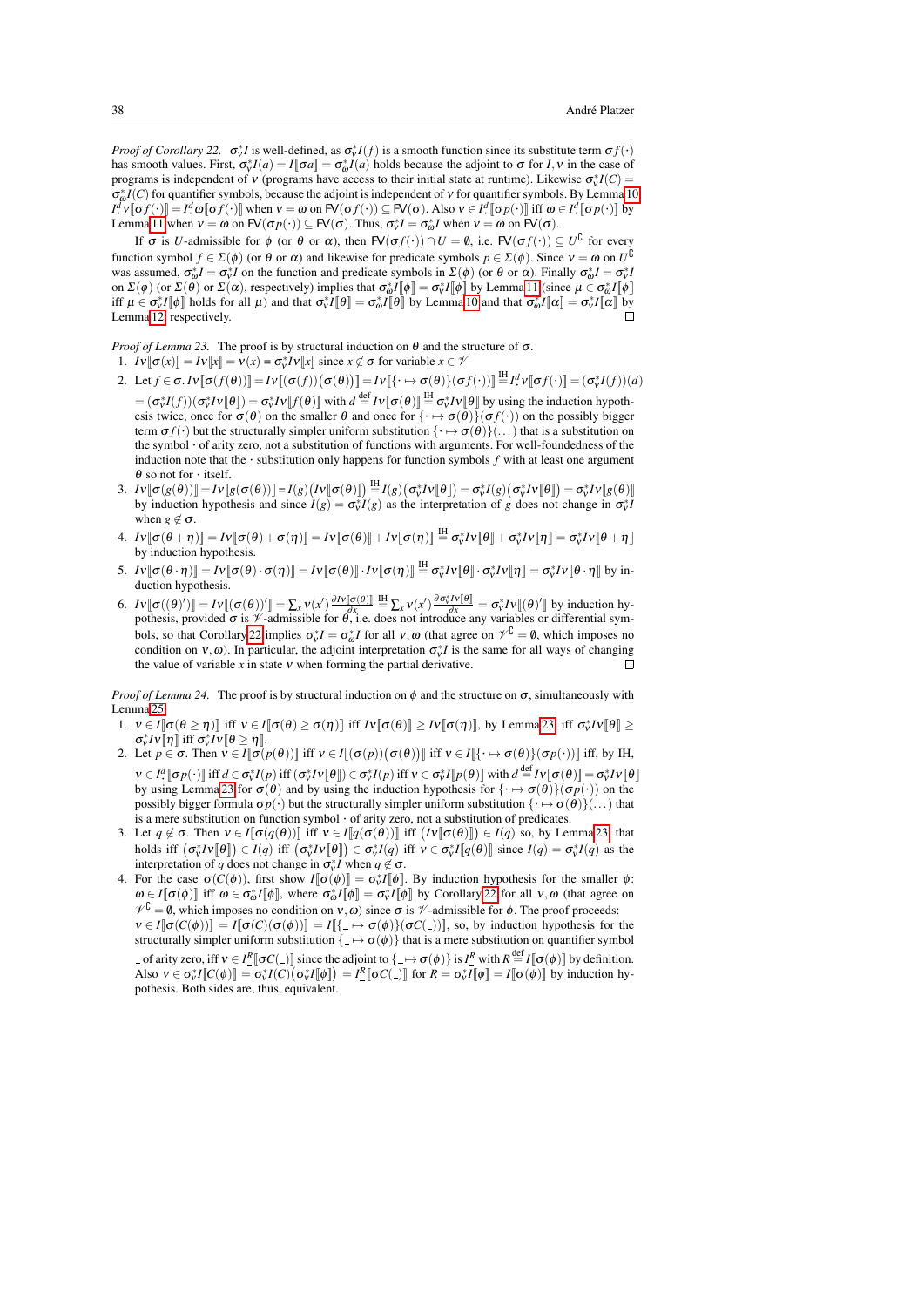- 5. The case  $\sigma(C(\phi))$  for  $C \notin \sigma$  again first shows  $I[\sigma(\phi)] = \sigma_v^* I[\phi]$  for all v using that  $\sigma$  is V-admissible for  $\phi$ . Then  $v \in I[\![\sigma(C(\phi))]]=I[\![C(\sigma(\phi))]]=I(C)\big(I[\![\sigma(\phi)]\!\big])=I(C)\big(\sigma_v^*I[\![\phi]\!\big])=\sigma_v^*I(C)\big(\sigma_v^*I[\![\phi]\!\big]$  $= \sigma_v^* I \llbracket C(\phi) \rrbracket$  iff  $v \in \sigma_v^* I \llbracket C(\phi) \rrbracket$
- 6.  $v \in I[\![\sigma(\neg\phi)]\!]$  iff  $v \in I[\![\neg\sigma(\phi)]\!]$  iff  $v \notin I[\![\sigma(\phi)]\!]$ , so by IH, iff  $v \notin \sigma_v^*I[\![\phi]\!]$  iff  $v \in \sigma_v^*I[\![\neg\phi]\!]$
- 7.  $v \in I[\![\sigma(\phi \wedge \psi)]\!]$  iff  $v \in I[\![\sigma(\phi) \wedge \sigma(\psi)]\!]$  iff  $v \in I[\![\sigma(\phi)]\!]$  and  $v \in I[\![\sigma(\psi)]\!]$ , by induction hypothesis, iff  $v \in \sigma_v^* I[\![\phi]\!]$  and  $v \in \sigma_v^* I[\![\psi]\!]$  iff  $v \in \sigma_v^* I[\![\phi \wedge \psi]\!]$
- 8.  $v \in I[\![\sigma(\exists x \phi)]\!]$  iff  $v \in I[\![\exists x \sigma(\phi)]\!]$  (provided that  $\sigma$  is  $\{x\}$ -admissible for  $\phi$ ) iff  $v_x^d \in I[\![\sigma(\phi)]\!]$  for some *d*, so, by induction hypothesis, iff  $v_x^d \in \sigma_{y_x^d}^* I[\![\phi]\!]$  for some *d*, which is equivalent to  $v_x^d \in \sigma_v^* I[\![\phi]\!]$  by
- Corollary [22](#page-15-1) as  $\sigma$  is  $\{x\}$ -admissible for  $\phi$  and  $v = v_x^d$  on  $\{x\}^U$ . Thus, this is equivalent to  $v \in \sigma_v^* I[\exists x \phi]$ . 9. The case  $v \in I[\![\sigma(\forall x \phi)]\!]$  follows by duality  $\forall x \phi \equiv \neg \exists x \neg \phi$ , which is respected in the definition of uniform substitutions.
- 10.  $v \in I[\![\sigma(\langle \alpha \rangle \phi)]\!]$  iff  $v \in I[\![\langle \sigma(\alpha) \rangle \sigma(\phi)]\!]$  (provided  $\sigma$  is BV( $\sigma(\alpha)$ )-admissible for  $\phi$ ) iff there is a  $\omega$ such that  $(v, \omega) \in I[\![\sigma(\alpha)]\!]$  and  $\omega \in I[\![\sigma(\phi)]\!]$ , which, by Lemm[a 25](#page-15-2) and induction hypothesis, respectively, is equivalent to: there is a  $\omega$  such that  $(v, \omega) \in \sigma_v^* I[\![\alpha]\!]$  and  $\omega \in \sigma_{\omega}^* I[\![\phi]\!]$ , which is equivalent to  $v \in \sigma_v^* I[\langle \alpha \rangle \phi]$ , because  $\omega \in \sigma_\omega^* I[\![\phi]\!]$  is equivalent to  $\omega \in \sigma_v^* I[\![\phi]\!]$  by Corollar[y 22](#page-15-1) as  $\sigma$  is  $BV(\sigma(\alpha))$ admissible for  $\phi$  and  $v = \omega$  on  $BV(\sigma(\alpha))^{\complement}$  by Lemma [9](#page-7-0) since  $(v, \omega) \in I[\![\sigma(\alpha)]\!]$ .
- 11. The case  $v \in I[\![\sigma([\alpha]\phi)]\!]$  follows by duality  $[\alpha]\phi \equiv \neg(\alpha)\neg\phi$ , which is respected in the definition of uniform substitutions.
- *Proof of Lemma 25.* The proof is by structural induction on  $\alpha$ , simultaneously with Lemma [24.](#page-15-0)
- 1.  $(v, \omega) \in I[\![\sigma(a)]\!] = I[\![\sigma a]\!] = \sigma_v^* I[a] = \sigma_v^* I[\![a]\!]$  for program constant  $a \in \sigma$  (the proof is accordingly for  $a \notin \sigma$ ).
- 2.  $(v, \omega) \in I[\![\sigma(x:=\theta)]\!] = I[x := \sigma(\theta)]$  iff  $\omega = v_x^{[v[\![\sigma(\theta)]\!]} = v_x^{\sigma_v^* I v[\![\theta]\!]}$  by Lemm[a 24,](#page-15-0) which is, thus, equivalent to  $(v, \omega) \in \sigma_v^* I[x := \theta]$ .
- 3.  $(v, \omega) \in I[\![\sigma(? \psi)]\!] = I[\![? \sigma(\psi)]\!]$  iff  $\omega = v$  and  $v \in I[\![\sigma(\psi)]\!]$ , iff, by Lemm[a 24,](#page-15-0)  $\omega = v$  and  $v \in \sigma_v^* I[\![\psi]\!]$ , which is equivalent to  $(v, \omega) \in \sigma_v^* I$ [? $\psi$ ].
- 4.  $(v, \omega) \in I[\![\sigma(x' = \theta \& \psi)]\!] = I[\![x' = \sigma(\theta) \& \sigma(\psi)]\!]$  (provided that  $\sigma$  is  $\{x, x'\}$ -admissible for  $\theta, \psi$ ) iff  $\exists \varphi : [0, T] \to \mathscr{S}$  with  $\varphi(0) = v$  on  $\{x'\}^{\complement}$ ,  $\varphi(T) = \omega$  and for all  $t \geq 0$ :  $\varphi'(t) = I\varphi(t)[\sigma(\theta)]$  $\sigma_{\varphi(t)}^* I \varphi(t) [\![\theta]\!]$  by Lemma [23](#page-15-3) and  $\varphi(t) \in I[\![\sigma(\psi)]\!]$ , which, by Lemma [24,](#page-15-0) holds iff  $\varphi(t) \in \sigma_{\varphi(t)}^* I[\![\psi]\!]$ . Also  $(v, \omega) \in \sigma_v^* I[x' = \theta \& \psi]$  iff  $\exists \varphi : [0, T] \rightarrow \mathscr{S}$  with  $\varphi(0) = v$  on  $\{x'\}^{\cup}$  and  $\varphi(T) = \omega$  and for all  $t \geq 0$ :  $\varphi'(t) = \sigma_v^* I \varphi(t) [\![\theta]\!]$  and  $\varphi(t) \in \sigma_v^* I [\![\psi]\!]$ . Finally,  $\sigma_v^* I [\![\theta]\!] = \sigma_{\varphi(t)}^* I [\![\theta]\!]$  and  $\sigma_{\varphi(t)}^* I [\![\psi]\!] = \sigma_v^* I [\![\psi]\!]$ by Corollary [22](#page-15-1) since  $\sigma$  is  $\{x, x'\}$ -admissible for  $\theta$  and  $\psi$  and  $v = \phi(t)$  on  $BV(x' = \theta \& \psi)^{\complement} \supseteq \{x, x'\}^{\complement}$ by Lemma [9.](#page-7-0)
- 5.  $(v, \omega) \in I[\![\sigma(\alpha \cup \beta)]\!] = I[\![\sigma(\alpha) \cup \sigma(\beta)]\!] = I[\![\sigma(\alpha)]\!] \cup I[\![\sigma(\beta)]\!]$ , which, by induction hypothesis, is equivalent to  $(v, \omega) \in \sigma_v^* I[\![\alpha]\!]$  or  $(v, \omega) \in \sigma_v^* I[\![\beta]\!]$ , which is  $(v, \omega) \in \sigma_v^* I[\![\alpha]\!] \cup \sigma_v^* I[\![\beta]\!] = \sigma_v^* I[\![\alpha \cup \beta]\!]$ .
- 6.  $(v, \omega) \in I[\![\sigma(\alpha;\beta)]\!] = I[\![\sigma(\alpha);\sigma(\beta)]\!] = I[\![\sigma(\alpha)]\!] \circ I[\![\sigma(\beta)]\!]$  (provided  $\sigma$  is  $BV(\sigma(\alpha))$ -admissible for β) iff there is a μ such that  $(v, μ) \in I[\![\sigma(\alpha)]\!]$  and  $(u, \omega) \in I[\![\sigma(\beta)]\!]$ , which, by induction hypothesis, is equivalent to  $(v, \mu) \in \sigma_v^* I[\![\alpha]\!]$  and  $(\mu, \omega) \in \sigma_\mu^* I[\![\beta]\!]$ . Yet,  $\sigma_\mu^* I[\![\beta]\!] = \sigma_v^* I[\![\beta]\!]$  by Corollary [22,](#page-15-1) because  $\sigma$  is BV( $\sigma(\alpha)$ )-admissible for β and  $v = ω$  on BV( $\sigma(\alpha)$ )<sup>C</sup> by Lemma [9](#page-7-0) since  $(v, μ) ∈ I[*σ*(α)]$ . Finally,  $(v, \mu) \in \sigma_v^* I[\![\alpha]\!]$  and  $(\mu, \omega) \in \sigma_v^* I[\![\beta]\!]$  for some  $\mu$  is equivalent to  $(v, \omega) \in \sigma_v^* I[\![\alpha; \beta]\!]$ .
- 7.  $(v, \omega) \in I[\![\sigma(\alpha^*)]\!] = I[\![\sigma(\alpha))^*] = (I[\![\sigma(\alpha)]\!])^* = \bigcup_{n \in \mathbb{N}} (I[\![\sigma(\alpha)]\!])^n$  (provided that  $\sigma$  is  $BV(\sigma(\alpha))$ ) admissible for  $\alpha$ ) iff there are  $n \in \mathbb{N}$  and  $v_0 = v, v_1, \ldots, v_n = \omega$  such that  $(v_i, v_{i+1}) \in I[\![\sigma(\alpha)]\!]$  for all *i* < *n*. By *n* uses of the induction hypothesis, this is equivalent to  $(v_i, v_{i+1}) \in \sigma_{v_i}^* I[\![\alpha]\!]$  for all  $i < n$ , which is equivalent to  $(v_i, v_{i+1}) \in \sigma_v^* I[\![\alpha]\!]$  by Corollary [22](#page-15-1) since  $\sigma$  is  $BV(\sigma(\alpha))$ -admissible for  $\alpha$  and  $v_{i+1} = v_i$  on  $\mathsf{BV}(\sigma(\alpha))^{\complement}$  by Lemma [9](#page-7-0) as  $(v_i, v_{i+1}) \in I[\sigma(\alpha)]$  for all  $i < n$ . Thus, this is equivalent to  $(v, \omega) \in \sigma_v^* I \llbracket \alpha^* \rrbracket = (\sigma_v^* I \llbracket \alpha \rrbracket)^*.$

*Proof of Lemma 35.* By Def. [5](#page-5-1) the left side is:

$$
I\varphi(\zeta)[[\eta]'] = \sum_{x \in \mathscr{V}} \varphi(\zeta)(x') \frac{\partial I[\![\eta]\!]}{\partial x}(\varphi(\zeta))
$$

By chain rule (Lemma [42](#page-33-3) in the beginning of the appendix) the right side is:

$$
\frac{dI\varphi(t)[\![\eta]\!]}{dt}(\zeta) = (I[\![\eta]\!]\circ\varphi)'(\zeta) = (\nabla I[\![\eta]\!])\big(\varphi(\zeta)\big)\cdot\varphi'(\zeta) = \sum_{x\in\mathscr{V}}\frac{\partial I[\![\eta]\!]}{\partial x}\big(\varphi(\zeta)\big)\varphi'(\zeta)(x)
$$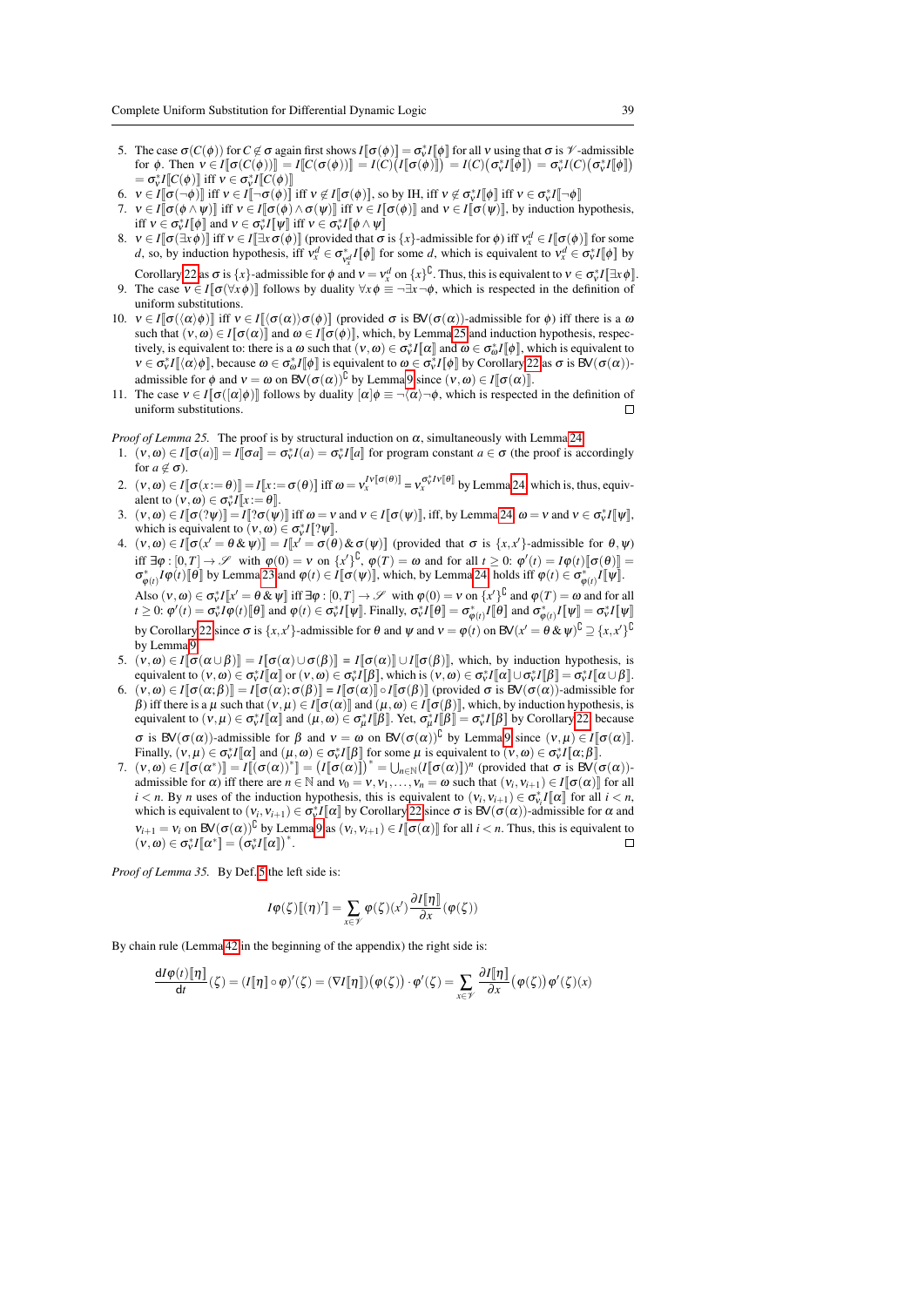where  $(\nabla I[\![\eta]\!]) (\varphi(\zeta))$ , the gradient  $\nabla I[\![\eta]\!]$  of  $I[\![\eta]\!]$  at  $\varphi(\zeta)$ , is the vector of  $\frac{\partial I[\![\eta]\!]}{\partial x} (\varphi(\zeta))$ , which has finite support by Lemma [10](#page-8-0) so is 0 for all but finitely many variables. Both sides, thus, agree since  $\varphi(\zeta)(x') = \frac{d\varphi(t)(x)}{dt}(\zeta) = \varphi'(\zeta)(x)$  by Def. [7](#page-6-1) for all  $x \in \mathbb{F}(n)$ . The same proof works for vectorial differential equations as long as all free variables of  $\eta$  have some differential equation so that their diff symbols agree with their time-derivatives.  $\Box$ 

*Proof of Lemma 36.*  $I, \varphi \models x' = \theta \land \psi$  implies  $\varphi(\zeta) \in I[x' = \theta \land \psi]$ , i.e.  $\varphi(\zeta)(x') = I\varphi(\zeta)[\theta]$  and also  $\varphi(\zeta) \in I[\![\psi]\!]$  for all  $0 \leq \zeta \leq r$ . Thus, since  $x'$  already has the value  $I\varphi(\zeta)[\![\theta]\!]$  in state  $\varphi(\zeta)$ , the differential assignment  $x' := \theta$  has no effect, thus,  $(\varphi(\zeta), \varphi(\zeta)) \in I[\![x' := \theta]\!]$  so that  $\phi$  and  $[x' := \theta]\phi$  are equivalent along  $\varphi$ . Hence,  $I, \varphi \models (\phi \leftrightarrow [x] := \theta]\varphi)$ .

*Proof of Lemma 37.* The proof shows each equation separately. The first part considers any constant function (i.e. arity 0) or number literal  $f$  for [\(3\)](#page-27-5) and then aligns the differential  $(x)'$  of a term that happens to be a variable  $x \in \mathcal{V}$  with its corresponding differential symbol  $x' \in \mathcal{V}'$  for [\(4\)](#page-27-6). The other cases exploit linearity for [\(5\)](#page-27-2) and Leibniz properties of partial derivatives for [\(6\)](#page-27-3). Case [\(7\)](#page-27-4) exploits the chain rule and assignments and differential assignments for the fresh  $y, y'$  to mimic partial derivatives. Equation [\(7\)](#page-27-4) generalizes to functions  $f$  of arity  $n > 1$ , in which case  $\cdot$  is the (definable) Euclidean scalar product.

$$
I\mathbf{v}[(f)'] = \sum_{x} \mathbf{v}(x') \frac{\partial I[f]}{\partial x}(\mathbf{v}) = \sum_{x} \mathbf{v}(x') \frac{\partial I(f)}{\partial x}(\mathbf{v}) = 0
$$
\n(3)

$$
IV[[x']] = \sum_{\mathbf{y}} \mathbf{v}(\mathbf{y}') \frac{\partial I[[x]}{\partial \mathbf{y}}(\mathbf{v}) = \mathbf{v}(\mathbf{x}') = IV[[x']]
$$
\n<sup>(4)</sup>

$$
IV[(\theta + \eta)'] = \sum_{x} v(x') \frac{\partial I[\theta + \eta]}{\partial x}(v) = \sum_{x} v(x') \frac{\partial (I[\theta] + I[\eta])}{\partial x}(v)
$$
  
\n
$$
= \sum_{x} v(x') \left(\frac{\partial I[\theta]}{\partial x}(v) + \frac{\partial I[\eta]}{\partial x}(v)\right) = \sum_{x} v(x') \frac{\partial I[\theta]}{\partial x}(v) + \sum_{x} v(x') \frac{\partial I[\eta]}{\partial x}(v)
$$
  
\n
$$
= IV[(\theta)'] + IV[(\eta)'] = IV[(\theta)' + (\eta)'] \qquad (5)
$$
  
\n
$$
IV[(\theta \cdot \eta)'] = \sum_{x} v(x') \frac{\partial I[\theta \cdot \eta]}{\partial x}(v) = \sum_{x} v(x') \frac{\partial (I[\theta] \cdot I[\eta])}{\partial x}(v)
$$
  
\n
$$
= \sum_{x} v(x') \left( IV[\eta] \frac{\partial I[\theta]}{\partial x}(v) + IV[\theta] \frac{\partial I[\eta]}{\partial x}(v) \right)
$$
  
\n
$$
= IV[\eta] \sum_{x} v(x') \frac{\partial I[\theta]}{\partial x}(v) + IV[\theta] \sum_{x} v(x') \frac{\partial I[\eta]}{\partial x}(v)
$$
  
\n
$$
= IV[(\theta)'] \cdot IV[\eta] + IV[\theta] \cdot IV[(\eta)'] = IV[(\theta)' \cdot \eta + \theta \cdot (\eta)'] \qquad (6)
$$

Proving that  $v \in I[[y := \theta][y' := 1]((f(\theta))' = (f(y))' \cdot (\theta)')$  requires  $\omega \in I[(f(\theta))' = (f(y))' \cdot (\theta)']$ , i.e. that  $I\omega[(f(\theta))'] = I\omega[(f(y))' \cdot (\theta)']$ , where  $\omega$  agrees with state  $\nu$  except that  $\omega(y) = I\nu[\theta]$  and  $\omega(y') =$ 1. This is equivalent to  $Iv[(f(\theta))'] = I\omega[(f(y))'] \cdot IV[(\theta)']$  by Lemma [10](#page-8-0) since  $v = \omega$  on  $\{y, y'\}^{\mathbb{C}}$  and  $y, y' \notin \mathsf{FV}(\theta)$  by assumption, so  $y, y' \notin \mathsf{FV}((f(\theta))')$  and  $y, y' \notin \mathsf{FV}((\theta)')$ . The latter equation proves using the chain rule (Lemma [42\)](#page-33-3) and a fresh variable *z* when denoting  $I[f] \stackrel{\text{def}}{=} I(f)$  using Lemma [10:](#page-8-0)

$$
IV[(f(\theta))'] = \sum_{x} v(x') \frac{\partial I[f(\theta)]}{\partial x} (v) = \sum_{x} v(x') \frac{\partial (I[f] \circ I[\theta])}{\partial x} (v)
$$
  
\n
$$
\stackrel{\text{chain}}{=} \sum_{x} v(x') \frac{\partial I[f]}{\partial y} (Iv[\theta]) \cdot \frac{\partial I[\theta]}{\partial x} (v)
$$
  
\n
$$
= \frac{\partial I[f]}{\partial y} (IV[\theta]) \cdot \sum_{x} v(x') \frac{\partial I[\theta]}{\partial x} (v) = \frac{\partial I[f]}{\partial y} (IV[\theta]) \cdot IV[(\theta)']
$$
  
\n
$$
= \frac{\partial I(f)}{\partial y} (IV[\theta]) \cdot IV[(\theta)'] = \frac{\partial I(f)}{\partial z} (I\omega[y]) \frac{\partial I[y]}{\partial y} (\omega) \cdot IV[(\theta)']
$$
  
\n
$$
\stackrel{\text{chain}}{=} \frac{\partial (I(f) \circ I[y])}{\partial y} (\omega) \cdot IV[(\theta)'] = \left(\frac{\partial I[f(y)]}{\partial y} (\omega)\right) \cdot IV[(\theta)']
$$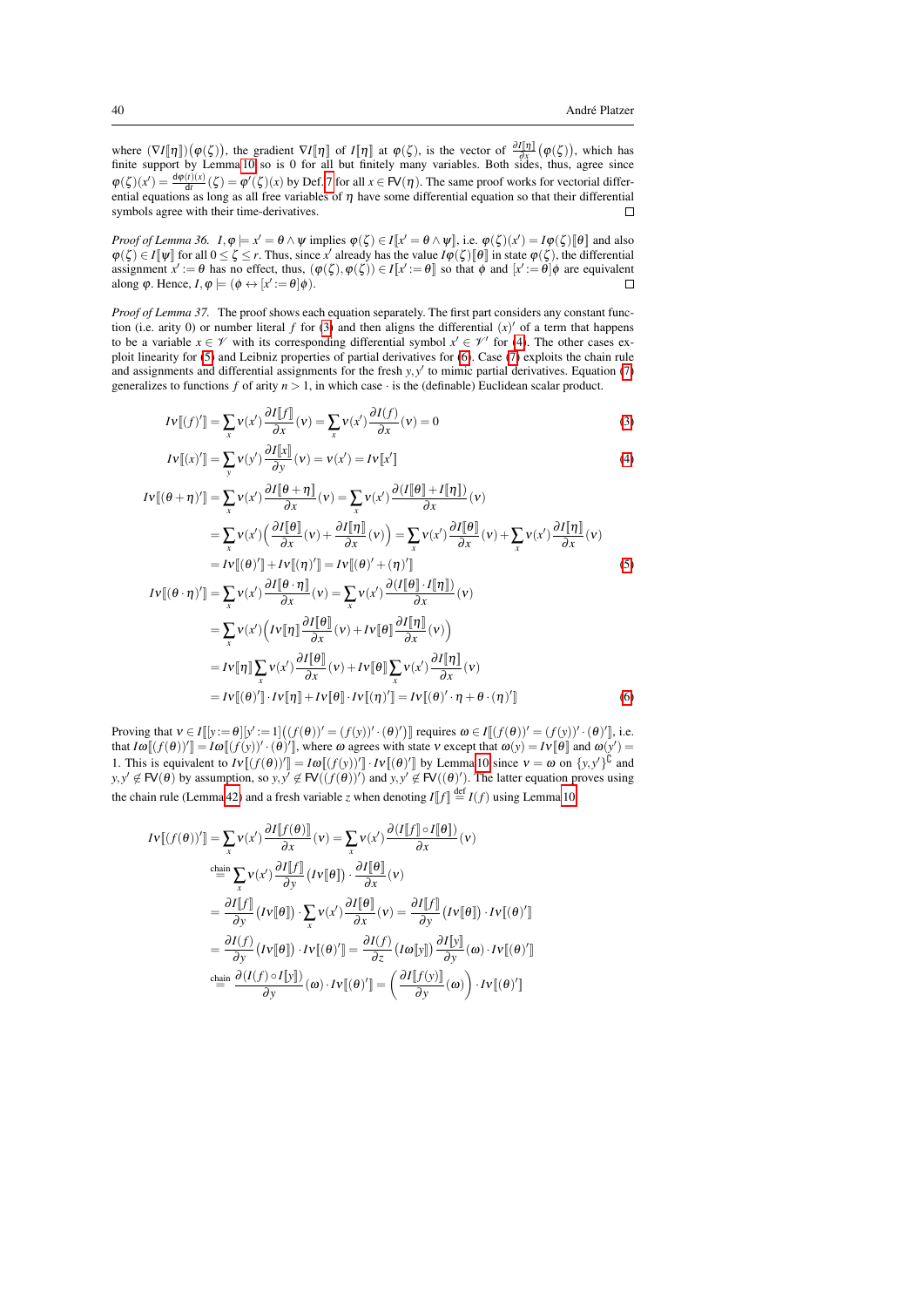Complete Uniform Substitution for Differential Dynamic Logic 41

$$
= \left(\omega(y')\frac{\partial I[f(y)]}{\partial y}(\omega)\right) \cdot IV[(\theta)'] = \left(\sum_{x \in \{y\}} \omega(x')\frac{\partial I[f(y)]}{\partial x}(\omega)\right) \cdot IV[(\theta)']
$$
  
=  $I\omega[(f(y))'] \cdot IV[(\theta)']$  (7)

 $\Box$ 

*Proof of Lemma 39.* Let  $\tilde{\varphi}$  be the desired instance of the axiom schema belonging to  $\varphi$ , that is, let  $\tilde{\varphi}$ be obtained from  $\varphi$  by uniformly replacing each quantifier symbol  $C()$  by some formula, naïvely but consistently (same replacement for *C*() in all places) and accordingly for program constants *a*. The proof follows a structural induction on  $\varphi$  to show that there is a uniform substitution  $\sigma$  with FV( $\sigma$ ) = 0 such that  $\sigma(\varphi) = \tilde{\varphi}$ . The proof for formulas is by a mostly straightforward simultaneous induction with programs:

- 1. Consider quantifier symbol *C*() of arity 0 and let  $\tilde{\varphi}$  be the desired instance. Define  $\sigma = \{C \mid \rightarrow \tilde{\varphi}\}\,$ , which has FV( $\sigma$ ) = 0, because it only substitutes quantifier symbols. Then  $\sigma(C)$ )  $\equiv \sigma C$ ()  $\equiv \tilde{\varphi}$ . The substitution is admissible for all arguments, since there are none.
- <span id="page-40-0"></span>2. Consider  $\phi \wedge \psi$  and let  $\tilde{\phi} \wedge \tilde{\psi}$  be the desired instance (which has to have this shape to qualify as a schema instance). By induction hypothesis, there are uniform substitutions  $\sigma, \tau$  with  $FV(\sigma) =$  $FV(\tau) = \emptyset$  such that  $\sigma(\phi) = \tilde{\phi}$  and  $\sigma(\psi) = \tilde{\psi}$ . Then the union  $\sigma \cup \tau$  of uniform substitutions  $\sigma$ and  $\tau$  is defined, because for all symbols *a* of any syntactic category: if  $a \in \sigma$  and  $a \in \tau$ , then  $\sigma a = \tau a$ since all replacements are uniform, so the same replacement is used everywhere in  $\phi \wedge \psi$  for the same symbol *a*. Consequently,  $(\sigma \cup \tau)(\phi) = \sigma(\phi) = \tilde{\phi}$  and  $(\sigma \cup \tau)(\psi) = \tau(\psi) = \tilde{\psi}$ , because all symbols that are replaced are replaced uniformly everywhere so either do not occur in  $\phi$  or are already handled by  $\sigma$  in the same way (and likewise either do not occur in  $\psi$  or are already handled by  $\tau$ ). Finally,  $FV(\sigma \cup \tau) = FV(\sigma) \cup FV(\tau) = \emptyset.$
- 3. Case [2](#page-40-0) generalizes to a general *uniform replacement argument*: the induction hypothesis and uniform replacement assumptions imply for each subexpression  $\theta \circ \eta$  of  $\varphi$  with any operator  $\circ$  that the corresponding desired instance has to have the same shape  $\tilde{\theta} \circ \tilde{\eta}$  and that there are uniform substitutions  $\sigma$ ,  $\tau$  with  $FV(\sigma) = FV(\tau) = \emptyset$  such that their union  $\sigma \cup \tau$  is defined and  $(\sigma \cup \tau)(\theta \circ \eta) =$  $\sigma(\theta) \circ \tau(\eta) = \tilde{\theta} \circ \tilde{\eta}$  and  $FV(\sigma \cup \tau) = FV(\sigma) \cup FV(\tau) = \emptyset$ .
- This shows the cases  $\phi \lor \psi$ ,  $\phi \to \psi$ ,  $\phi \leftrightarrow \psi$  and, after a moment's thought, also  $\neg \phi$ . 4. Consider  $\forall x \phi$  with desired instance  $\forall x \tilde{\phi}$ , which has to have this shape. By induction hypothesis, there is a uniform substitution  $\sigma$  with  $FV(\sigma) = \emptyset$  such that  $\sigma(\phi) = \tilde{\phi}$ . Thus,  $\sigma(\forall x \phi) = \forall x \sigma(\phi) = \forall x \tilde{\phi}$ , which is  $\{x\}$ -admissible because  $FV(\sigma) = \emptyset$ .
- 5. The case  $\exists x \phi$  is accordingly.
- 6. Consider  $\lbrack \alpha \rbrack \phi$  with desired instance  $\lbrack \alpha \rbrack \phi$ . By induction hypothesis and the uniform replacement argument, there are uniform substitutions  $\sigma, \tau$  such that  $(\sigma \cup \tau)([\alpha]\phi) = [\sigma(\alpha)]\tau(\phi) = [\tilde{\alpha}]\tilde{\phi}$  which is admissible, because  $\sigma \cup \tau$  is BV( $(\sigma \cup \tau)(\alpha)$ )-admissible for  $[\alpha]\phi$  since FV $(\sigma \cup \tau) = \emptyset$ .
- 7. The case  $\langle \alpha \rangle \phi$  is accordingly.

The proof for hybrid programs is by simultaneous induction with formulas, where most cases are in analogy to the previous cases, except:

- 1. Consider program constant *a* with desired instance  $\tilde{a}$ . Then  $\sigma = \{a \mapsto \tilde{a}\}\$  has FV( $\sigma$ ) = 0 and satisfies  $\sigma(a) = \sigma a = \tilde{a}.$
- 2. Consider the case  $x' = \theta \& \psi$  with desired instance  $x' = \tilde{\theta} \& \tilde{\psi}$ , which has to have this shape. By induction hypothesis and uniform replacement argument, there are uniform substitutions  $\sigma$ ,  $\tau$  such that  $(\sigma \cup \tau)(x' = \theta \& \psi) \equiv x' = \sigma(\theta) \& \tau(\psi) \equiv x' = \tilde{\theta} \& \tilde{\psi}$ . Admissibility follows from FV( $\sigma \cup \tau$ ) = 0.
- 3. Consider the case  $\alpha^*$  with desired instance  $(\tilde{\alpha})^*$ , which has to have this shape. By induction hypothesis, there is a uniform substitution  $\sigma$  such that  $\sigma(\alpha) \equiv \tilde{\alpha}$  and  $FV(\sigma) = \emptyset$ . Then  $\sigma(\alpha^*) \equiv (\sigma(\alpha))^* \equiv$  $(\tilde{\alpha})^*$ , which is BV( $\sigma(\alpha)$ )-admissible since FV( $\sigma$ ) = 0.
- 4. The case  $\alpha$ ;  $\beta$  is similar and case  $\alpha \cup \beta$  follows directly from the uniform replacement argument.

The corresponding result for axiomatic rules built from surjective dL formulas follows since surjective dL formulas can be instantiated by rule [US](#page-12-3) to any instance, which, thus, continues to hold for the premises and conclusions in rule [USR.](#page-16-2)  $\Box$ 

*Proof of Theorem 40.* This proof refines the completeness proof for the axiom schemata of differential game logic [\[16\]](#page-44-4) with explicit proofs of instantiability by [US](#page-12-3) and [USR.](#page-16-2) Write  $\vdash_L \phi$  to indicate that dL formula φ can be derived in the dL proof calculus from valid *L* formulas. Soundness follows from Theo-rem [38,](#page-27-1) so it remains to prove completeness. For every valid dL formula  $\phi$  it has to be proved that  $\phi$  can be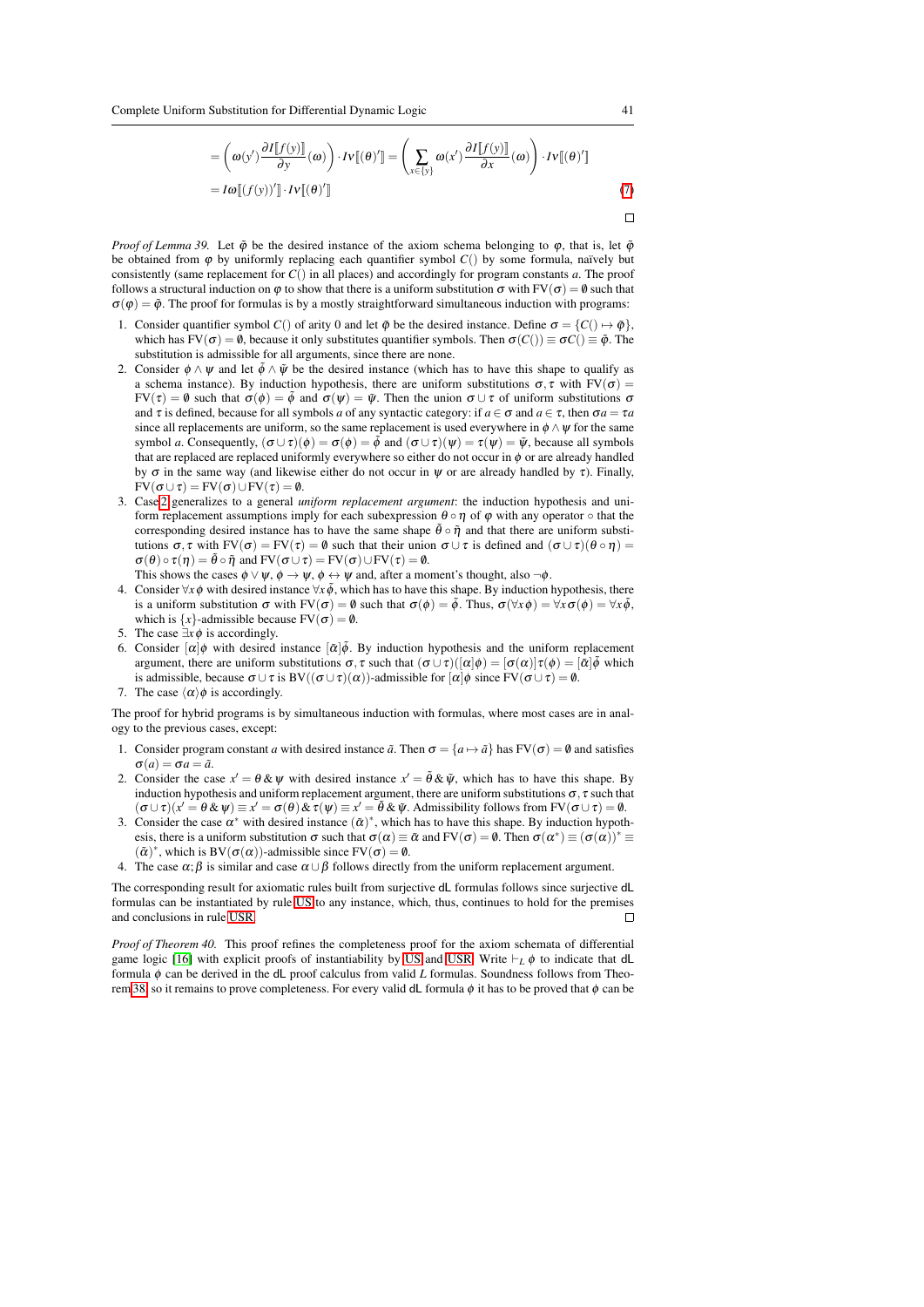derived from valid *L* tautologies within the dL calculus: from  $\models \phi$  prove  $\models_L \phi$ . The proof proceeds as follows: By propositional recombination, inductively identify fragments of  $\phi$  that correspond to  $\phi_1 \rightarrow \langle \alpha \rangle \phi_2$ or  $\phi_1 \rightarrow [\alpha]\phi_2$  logically. Find structurally simpler formulas from which these properties can be derived in the dL calculus by uniform substitution instantiations, taking care that the resulting formulas are simpler than the original one in a well-founded order. Finally, prove that the original dL formula can be re-derived from the subproofs in the dL calculus by uniform substitution instantiations.

The first insight is that, with the rules [MP](#page-18-0) and  $\forall$  and (by Lemma [39,](#page-32-0) all) relevant instances of  $\forall i, \forall \rightarrow, V_{\forall}$ and real arithmetic, the dL calculus contains a complete axiomatization of first-order logic. Thus, all firstorder logic tautologies can be used without further notice in the remainder of the proof. Furthermore, by Lemma [39,](#page-32-0) all instances of  $\langle \cdot \rangle$ , [[∪](#page-18-5)], [[;](#page-18-6)],[\*], K,[I](#page-18-9) can be proved by rule [US](#page-12-3) in the dL calculus.

By appropriate propositional derivations, assume  $\phi$  to be given in conjunctive normal form. Assume that negations are pushed inside over modalities using the dualities  $\neg [\alpha] \phi \equiv \langle \alpha \rangle \neg \phi$  and  $\neg \langle \alpha \rangle \phi \equiv [\alpha] \neg \phi$ that are provable by axiom  $\langle \cdot \rangle$ , and that negations are pushed inside over quantifiers using definitorial firstorder equivalences  $\neg \forall x \phi \equiv \exists x \neg \phi$  and  $\neg \exists x \phi \equiv \forall x \neg \phi$ . The remainder of the proof follows an induction on a well-founded partial order  $\prec$  from previous work [\[16\]](#page-44-4) induced on dL formulas by the lexicographic ordering of the overall structural complexity of the hybrid programs in the formula and the structural complexity of the formula itself, with the logic *L* placed at the bottom of the partial order ≺. The base logic *L* is considered of lowest complexity by relativity, because  $\models F$  immediately implies  $\models_L F$  for all formulas *F* of *L*. The monotonicity rules derive from [G](#page-18-11)[,K,](#page-18-8) $\langle \cdot \rangle$  by Lemma [39](#page-32-0) with a classical argument:

<span id="page-41-4"></span><span id="page-41-3"></span>(M) 
$$
\frac{p(\bar{x}) \to q(\bar{x})}{\langle a \rangle p(\bar{x}) \to \langle a \rangle q(\bar{x})}
$$
  $(\mathbf{M}_{[\cdot]}) \frac{p(\bar{x}) \to q(\bar{x})}{[a]p(\bar{x}) \to [a]q(\bar{x})}$ 

The proof follows the syntactic structure of dL formulas.

- <span id="page-41-0"></span>0. If  $\phi$  has no hybrid programs, then  $\phi$  is a first-order formula; hence provable by assumption (even decidable if in first-order real arithmetic [\[21\]](#page-44-23), i.e. no uninterpreted symbols occur).
- 1.  $\phi$  is of the form  $\neg \phi_1$ ; then  $\phi_1$  is first-order and quantifier-free, as negations are assumed to be pushed inside, so Case [0](#page-41-0) applies.
- 2.  $\phi$  is of the form  $\phi_1 \wedge \phi_2$ , then  $\models \phi_1$  and  $\models \phi_2$ , so individually deduce simpler proofs for  $\models_L \phi_1$  and  $\models_L \phi_2$ by IH, which combine propositionally to a proof for  $\vdash_L \phi_1 \land \phi_2$  using [MP](#page-18-0) twice with the propositional tautology  $\phi_1 \rightarrow (\phi_2 \rightarrow \phi_1 \land \phi_2)$ .
- 3. The case where  $\phi$  is of the form  $\exists x \phi_2, \forall x \phi_2, \langle \alpha \rangle \phi_2$  or  $\lceil \alpha \rceil \phi_2$  is included in Cas[e 4](#page-41-1) with  $\phi_1 \equiv \text{false}$ .
- <span id="page-41-1"></span>4. φ is a disjunction and—without loss of generality—has one of the following forms (otherwise use provable associativity and commutativity to reorder):

$$
\begin{array}{l} \phi_1 \lor \langle \alpha \rangle \phi_2 \\ \phi_1 \lor [\alpha] \phi_2 \\ \phi_1 \lor \exists x \phi_2 \\ \phi_1 \lor \forall x \phi_2. \end{array}
$$

Let  $\phi_1 \vee (\alpha) \phi_2$  be a unified notation for those cases. Then,  $\phi_2 \prec \phi$ , since  $\phi_2$  has less modalities or quantifiers. Likewise,  $\phi_1 \prec \phi$  because  $\{\alpha\}\phi_2$  contributes one modality or quantifier to  $\phi$  that is not part of  $\phi_1$ . When abbreviating the simpler formulas  $\neg \phi_1$  by *F* and  $\phi_2$  by *G*, the validity  $\models \phi$  yields  $\models \neg F \vee (\alpha)G$ , so  $\models F \rightarrow (\alpha)G$ , from which the remainder of the proof inductively derives

<span id="page-41-2"></span>
$$
\vdash_L F \to \langle \alpha \rangle G. \tag{9}
$$

The proof of [\(9\)](#page-41-2) is by structural induction on  $\{\alpha\}$ . This proof focuses on the quantifier and  $\|\$ cases, because most  $\langle \rangle$  cases derive by axiom  $\langle \cdot \rangle$  with Lemm[a 39](#page-32-0) from the  $\parallel$  equivalences.

(a) If  $\langle \alpha \rangle$  is the operator  $\forall x$  then  $\models F \rightarrow \forall x G$ , where *x* can be assumed not to occur in *F* by a bound variable renaming. Hence,  $\models F \rightarrow G$ . Since  $G \prec \forall x G$ , because it has less quantifiers, also  $(F \to G) \prec (F \to \forall x G)$ , hence  $\models_L F \to G$  is derivable by IH. Then,  $\models_L F \to \forall x G$  derives with Lemma [39](#page-32-0) by generalization rule [∀](#page-18-12), since *x* does not occur in *F*:

$$
\forall \frac{F \to G}{\forall x (F \to G)}
$$
  

$$
\forall \forall \frac{\forall x F \to \forall x G}{V \lor F \to \forall x G}
$$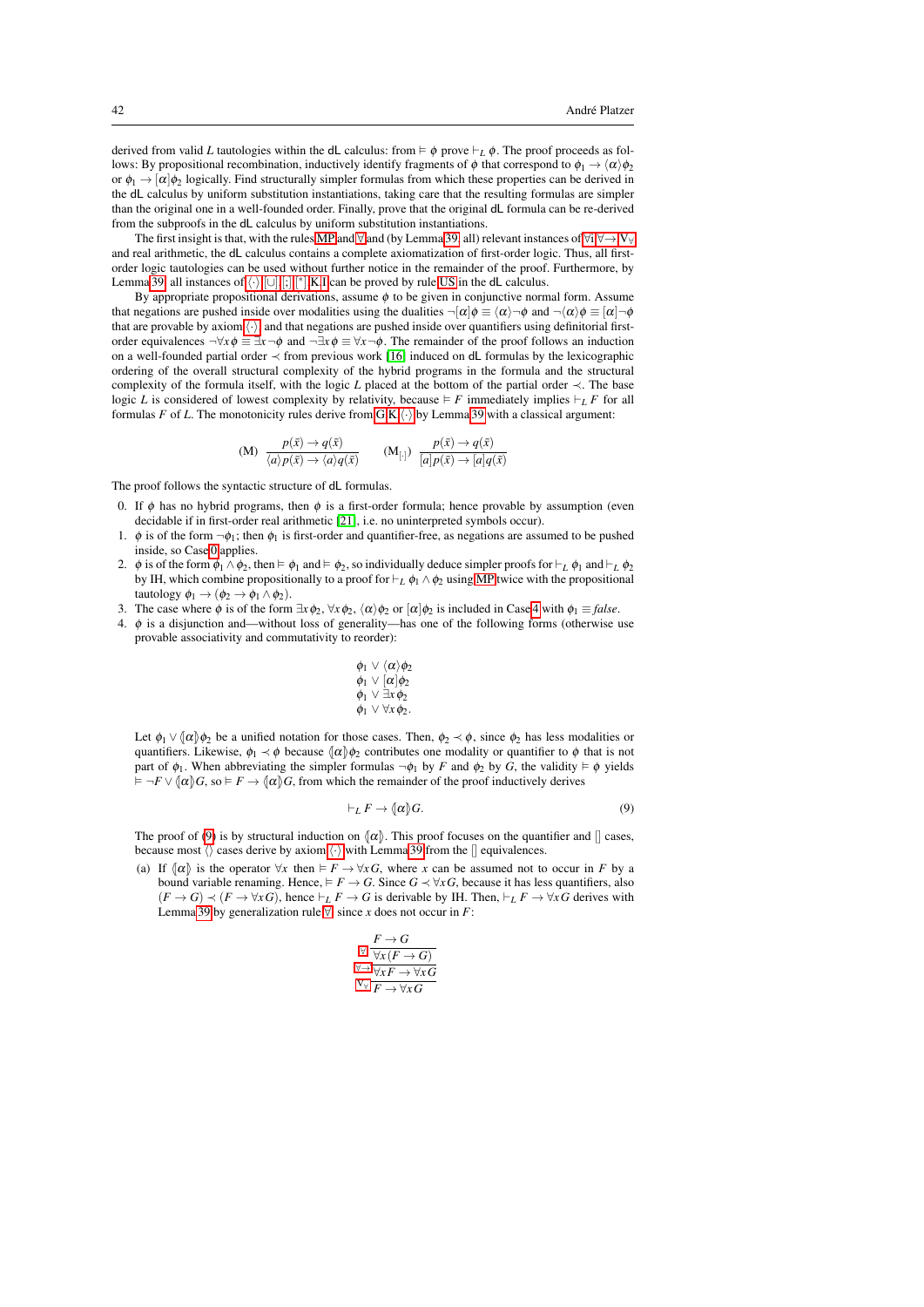The instantiations succeed by the remark after Lemma [39](#page-32-0) using for  $V_\forall$  that  $x \notin V(F)$  $x \notin V(F)$  $x \notin V(F)$ . The formula  $F \to \forall x G$  is even decidable if in first-order real arithmetic [\[21\]](#page-44-23). The remainder of the proof concludes  $(F \to \psi) \prec (F \to \phi)$  from  $\psi \prec \phi$  without further notice. The operator  $\forall y$  can be obtained correspondingly by uniform renaming.

(b) If  $\{\alpha\}$  is the operator  $\exists x$  then  $\models F \rightarrow \exists x G$ . If *F* and *G* are *L* formulas, then, since *L* is closed under first-order connectives, so is the valid formula  $F \to \exists x G$ , which is, then, provable by IH and even decidable if in first-order real arithmetic [\[21\]](#page-44-23).

Otherwise, *F*,*G* correspond to *L* formulas by expressiveness of *L*, which implies the existence of an *L* formula  $G^{\flat}$  such that  $\models G^{\flat} \leftrightarrow G$ . Since *L* is closed under first-order connectives [\[16\]](#page-44-4), the valid formula  $F \to \exists x (G^{\flat})$  is provable by IH, because  $(F \to \exists x (G^{\flat})) \prec (F \to \exists x G)$  since  $G^{\flat} \in L$  while  $G \notin L$ . Now,  $\dashv G^{\flat} \leftrightarrow G$  implies  $\dashv G^{\flat} \to G$ , which is derivable by IH, because  $(G^{\flat} \to G) \prec \phi$  since  $G^{\flat}$  is in *L*. From  $\vdash_L G^{\flat} \to G$ , the derivable dual of axiom  $\forall \to, (\forall x (p(x) \to q(x))))$  $q(x)$   $\to \exists x q(x)$   $\to \exists x q(x)$ )), derives  $\vdash_L \exists x (G^{\flat}) \to \exists x G$ , which combines with  $\vdash_L F \to \exists x (G^{\flat})$ essentially by rule [MP](#page-18-0) to  $\vdash_L F \to \exists x G$ .

$$
\begin{array}{cc}\n\sqrt{G^{\flat} \to G} \\
\hline\n\sqrt{\sqrt{2\pi (G^{\flat}) \to G^{\flat}}}\n\end{array}
$$
\n
$$
\begin{array}{cc}\nF \to \exists x (G^{\flat}) \quad \forall \to \exists x (G^{\flat}) \to \exists x G \\
F \to \exists x G\n\end{array}
$$

The instantiations succeed by Lemma [39](#page-32-0) and its subsequent remark.

- (c)  $F \to \langle x' = \theta \rangle G$  implies  $F \to (\langle x' = \theta \rangle G^{\flat})^{\flat}$ , which is derivable by IH, as  $(F \to (\langle x' = \theta \rangle G^{\flat})^{\flat})$  $\prec \phi$  since  $(\langle x' = \theta \rangle G^{\flat})^{\flat}$  is in *L*. *L* is differentially expressive, so  $\vdash_L \langle x' = \theta \rangle G^{\flat} \leftrightarrow (\langle x' = \theta \rangle G^{\flat})^{\flat}$ is provable. Hence  $\vdash_L F \to \langle x' = \theta \rangle G^{\flat}$  derives by propositional congruence. Now  $G^{\flat} \to G$  is simpler (since  $G^{\flat}$  is in *L*) so derivable by IH, so  $\langle x' = \theta \rangle G^{\flat} \to \langle x' = \theta \rangle G$  derives by [M.](#page-41-3) Together, both derive  $\vdash_L F \to \langle x' = \theta \rangle G$  propositionally.
- (d)  $F \rightarrow [x' = \theta]$ *G* implies  $F \rightarrow \neg (x' = \theta) \neg G$ . Thus,  $F \rightarrow \neg ((x' = \theta) \neg G)$ <sup>b</sup>, which is derivable by IH, because  $(F \to \neg((x' = \theta) \neg G^{\flat})^{\flat}) \prec \phi$  as  $((x' = \theta) \neg G^{\flat})^{\flat}$  is in *L*. Since *L* is differentially expressive,  $\vdash_L \langle x' = \theta \rangle \neg G^{\flat} \leftrightarrow (\langle x' = \theta \rangle \neg G^{\flat})^{\flat}$  is provable, so  $\vdash_L F \to \neg \langle x' = \theta \rangle \neg G^{\flat}$ derives from  $\vdash_L F \to \neg((x' = \theta) \neg G^{\flat})^{\flat}$  by propositional congruence. Axiom  $\langle \cdot \rangle$ , thus, derives  $\vdash_L F \to [x' = \theta]$ *G*<sup>b</sup> with Lemma [39.](#page-32-0) Now *G*<sup>b</sup>  $\to$  *G* is simpler (as *G*<sup>b</sup> is in *L*) so derivable by IH, so  $[x' = \theta]$  $G^{\flat} \rightarrow [x' = \theta]$ *G* derives by [M.](#page-41-3) Together, both derive  $\vdash_L F \rightarrow [x' = \theta]$ *G* propositionally.
- (e)  $F \rightarrow [x' = \theta \& \psi]$ *G*, then this formula has an equivalent [\[16,](#page-44-4) Lemma 3.4] without evolution domains which can be used as a definitorial abbreviation to conclude this case. Similarly for  $F \to \langle x' = \theta \& \psi \rangle G.$
- <span id="page-42-0"></span>(f)  $\models F \rightarrow [y := \theta]G$  then this formula can be proved, using a fresh variable  $x \notin V(\theta) \cup V(G)$ , with the following derivation by bound variable renaming (rule [BR\)](#page-42-0), in which  $G_{\overline{y}}^{\overline{x}}$  is the result of uniformly renaming *y* to *x* in *G*

$$
F \rightarrow \forall x (x = \theta \rightarrow G_{y}^{x})
$$
  
\n
$$
F \rightarrow [x := \theta] G_{y}^{x}
$$
  
\n
$$
B R \overline{F \rightarrow [y := \theta] G}
$$

using the following equational form of the assignment axiom  $[:=]$  $[:=]$ 

<span id="page-42-1"></span> $([:=]_+)$   $[x:= f]p(\bar{x}) \leftrightarrow \forall x (x = f \rightarrow p(\bar{x}))$ 

The above proof only used equivalence transformations, so its premise is valid iff its conclusion is, which it is by assumption. The assumption, thus, implies  $F \to \forall x (x = \theta \to G_y^x)$ . Since  $(F \to \forall x (x = \theta \to G_y^x)) \prec (F \to [y := \theta]G)$ , because there are less hybrid programs,  $\vdash_L F \to$  $\forall x (x = \theta \rightarrow G_y^x)$  by IH. The above proof, thus, derives  $\vdash_L F \rightarrow [y := \theta]G$ .

The equational assignment axiom  $|:=|$  above can either be adopted as an axiom in place of  $|:=|$ . Or it can be derived from axiom [:[=\]](#page-18-3) with the uniform substitution  $\sigma = \{q(\cdot) \mapsto p(\cdot, X)\}\$  when splitting the variables  $\bar{x}$  into the variable  $x$  and the other variables  $X$  such that  $x \notin X$ :

<span id="page-42-2"></span>

| FOL.   | $q(f) \leftrightarrow \forall x (x = f \rightarrow q(x))$                         |
|--------|-----------------------------------------------------------------------------------|
| $ := $ | $[x:=f]q(x) \leftrightarrow \forall x (x = f \rightarrow q(x))$                   |
|        | US $\overline{[x:=f]p(x,X)} \leftrightarrow \forall x (x = f \rightarrow p(x,X))$ |
|        | $[x:=f]p(\bar{x}) \leftrightarrow \forall x (x = f \rightarrow p(\bar{x}))$       |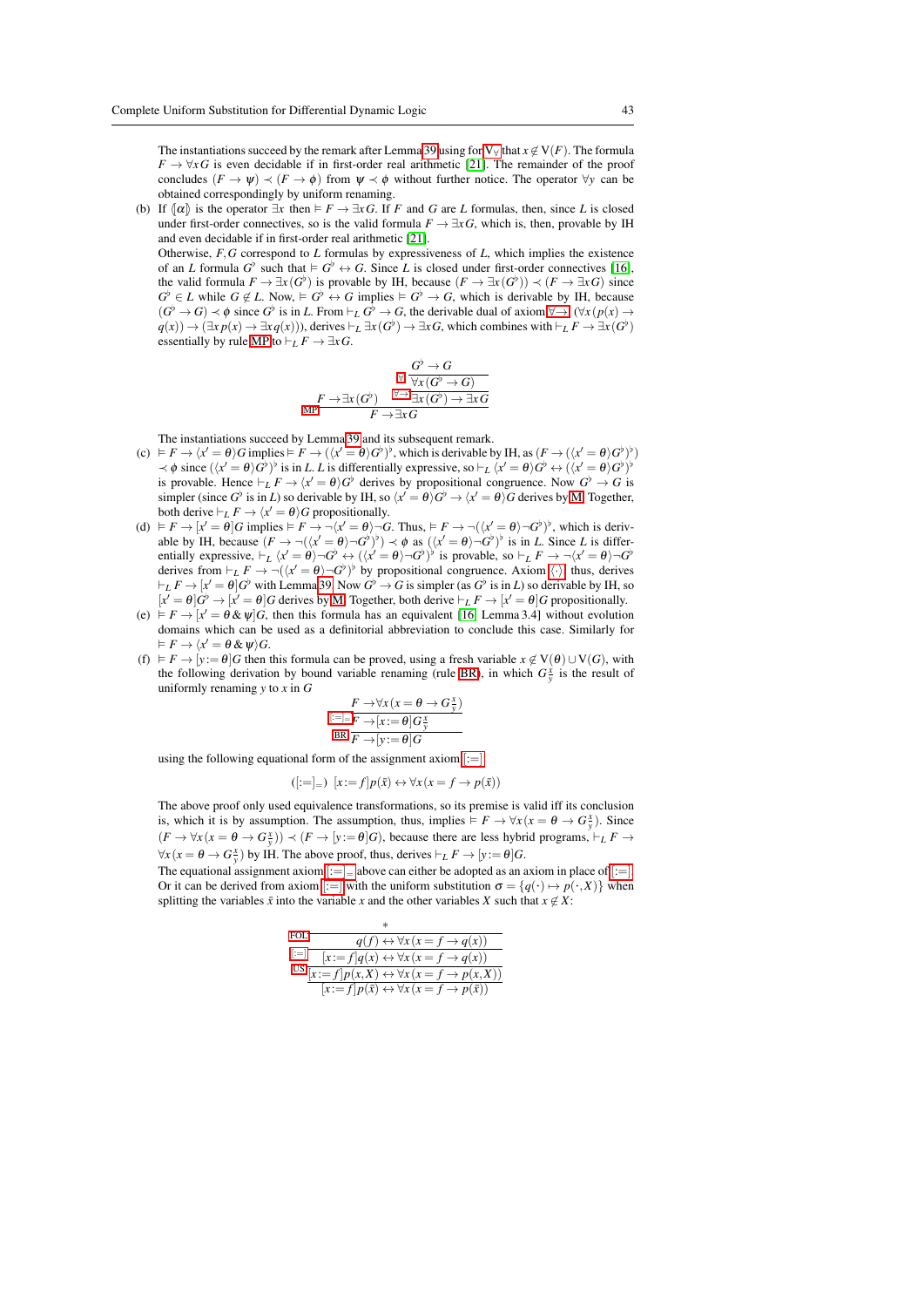It only remains to be shown that  $\left| := \right| =$  can be instantiated as indicated in the above proof. This follows from Lemma [39](#page-32-0) with the additional observation that the required uniform substitution  ${f \mapsto \theta}$  of function symbol *f* of arity 0 without argument  $\bar{x}$  will not cause a clash during [US,](#page-12-3) because the only bound variable *x* in  $[:=]_$  $[:=]_$  $[:=]_$  is not free in the substitution since  $x \notin V(\theta)$ .

Other proofs involving stuttering and renaming are possible. Direct proofs of  $F \rightarrow [y := \theta]G$  by axiom  $|:=|$  are possible if the substitution is admissible.

- (g)  $\models F \rightarrow [? \psi]G$  implies  $\models F \rightarrow (\psi \rightarrow G)$ . Since  $(\psi \rightarrow G) \prec [? \psi]G$ , because it has less modalities,  $\vdash_L F \to (\psi \to G)$  is derivable by IH. Hence, with the remark after Lemma [39,](#page-32-0) axiom [[?](#page-18-4)] instantiates to  $[? \psi]$ *G*  $\leftrightarrow$   $(\psi \rightarrow G)$ , so derives  $\vdash_L F \rightarrow [? \psi]$ *G* by propositional congruence, which is used without further notice subsequently.
- (h)  $\models F \rightarrow [\beta \cup \gamma]$ *G* implies  $\models F \rightarrow [\beta]$ *G* ∧[ $\gamma$ ]*G*. Since  $[\beta]$ *G* ∧ [ $\gamma$ ]*G*  $\prec [\beta \cup \gamma]$ *G*, because, even if the propositional and modal structure increased, the structural complexity of both hybrid programs  $β$  and γ is smaller than that of  $β ∪ γ$  (formula *G* did not change),  $\models_L F \rightarrow [β]G ∧ [γ]G$  is derivable by IH. Hence, with Lemma [39,](#page-32-0) axiom [[∪](#page-18-5)] instantiates to  $[\beta \cup \gamma]$ *G*  $\leftrightarrow [\beta]$ *G*  $\lor [\gamma]$ *G*, so derives  $\vdash_L F \to [\beta \cup \gamma]$ *G* by propositional congruence.
- (i)  $F \to [\beta; \gamma]$ *G*, which implies  $F \to [\beta][\gamma]$ *G*. Since  $[\beta][\gamma]$ *G*  $\prec [\beta; \gamma]$ *G*, because, even if the number of modalities increased, the overall structural complexity of the hybrid programs decreased because there are less sequential compositions,  $\vdash_L F \to [\beta][\gamma]G$  is derivable by IH. Hence, with Lemma [39,](#page-32-0)  $\vdash_L F \to [\beta; \gamma]$  $\vdash_L F \to [\beta; \gamma]$  $\vdash_L F \to [\beta; \gamma]$ *G* derives by axiom [;] by propositional congruence.
- (j)  $F \to [\beta^*]$ *G* can be derived by induction as follows. Formula  $[\beta^*]$ *G*, which expresses that all numbers of repetitions of  $\beta^*$  satisfy *G*, is an inductive invariant of  $\beta^*$ , because  $[\beta^*]G \rightarrow [\beta][\beta^*]G$ is valid, even provable by [ [∗](#page-18-7) ]. Thus, its equivalent *L* encoding is also an inductive invariant:

$$
\varphi \equiv ([\beta^*]G)^{\flat}.
$$

Then  $F \to \varphi$  and  $\varphi \to G$  are valid (zero repetitions are possible), so derivable by IH, since ( $F \to$  $\varphi$   $\prec$   $\phi$  and  $(\varphi \rightarrow G) \prec \phi$  hold, because  $\varphi$  is in *L*. As above,  $\varphi \rightarrow [\beta] \varphi$  is valid, and thus derivable by IH, since β has less loops than  $β^*$ . By [M](#page-41-4)<sub>[·]</sub> as well as rule [ind](#page-2-1) (from  $p(\bar{x}) \rightarrow [a]p(\bar{x})$  conclude  $p(\bar{x}) \rightarrow [a^*]p(\bar{x})$ , which derives from [I,](#page-18-9)[G](#page-18-11) by Lemm[a 39,](#page-32-0) the respective rules can be instantiated by Lemma [39](#page-32-0) and the resulting derivations combine by [MP:](#page-18-0)

$$
\frac{\frac{\varphi\to[\beta]\varphi}{\text{ind}\varphi\to[\beta^*]\varphi}\quad\frac{\varphi\to G}{\text{M}_{[\cdot]}[\overline{\beta^*]\varphi\to[\beta^*]G}}}{\frac{F\to\varphi\quad\text{MP}}{\text{ind}\varphi\to[\beta^*]\overline{G}}\quad\frac{\varphi\to G}{\varphi\to[\beta^*]G}}
$$

(k)  $\models F \rightarrow \langle \beta^* \rangle$ *G*. Let *x* be the vector of free variables  $FV(\langle \beta^* \rangle G)$ . Since  $\langle \beta^* \rangle G$  is a least pre-fixpoint [\[16\]](#page-44-4), for all **dL** formulas  $\psi$  with  $FV(\psi) \subseteq FV(\langle \beta^* \rangle G)$ :

$$
\vDash \forall x (G \lor \langle \beta \rangle \psi \to \psi) \to (\langle \beta^* \rangle G \to \psi)
$$

In particular, this holds for a fresh predicate symbol *p* with arguments *x*:

$$
\vDash \forall x (G \lor \langle \beta \rangle p(x) \to p(x)) \to (\langle \beta^* \rangle G \to p(x))
$$

Using  $\models F \rightarrow \langle \beta^* \rangle G$ , this implies

$$
\vDash \forall x (G \lor \langle \beta \rangle p(x) \to p(x)) \to (F \to p(x))
$$

As  $(\forall x (G \lor \langle \beta \rangle p(x) \to p(x)) \to (F \to p(x))) \prec \phi$ , because, even if the formula complexity increased, the structural complexity of the hybrid programs decreased, since  $\phi$  has one more loop, this fact is derivable by IH:

$$
\vdash_L \forall x (G \vee \langle \beta \rangle p(x) \to p(x)) \to (F \to p(x))
$$

The uniform substitution  $\sigma = \{p(x) \mapsto \langle \beta^* \rangle G\}$  is admissible since  $FV(\sigma) = \emptyset$  as  $\langle \beta^* \rangle G$  has free variables *x*. Since, furthermore,  $p \notin \Sigma(F) \cup \Sigma(G) \cup \Sigma(\beta)$ , [US](#page-12-3) derives:

$$
\frac{\forall x (G \lor \langle \beta \rangle p(x) \to p(x)) \to (F \to p(x))}{\forall x (G \lor \langle \beta \rangle \langle \beta^* \rangle G \to \langle \beta^* \rangle G) \to (F \to \langle \beta^* \rangle G)}
$$